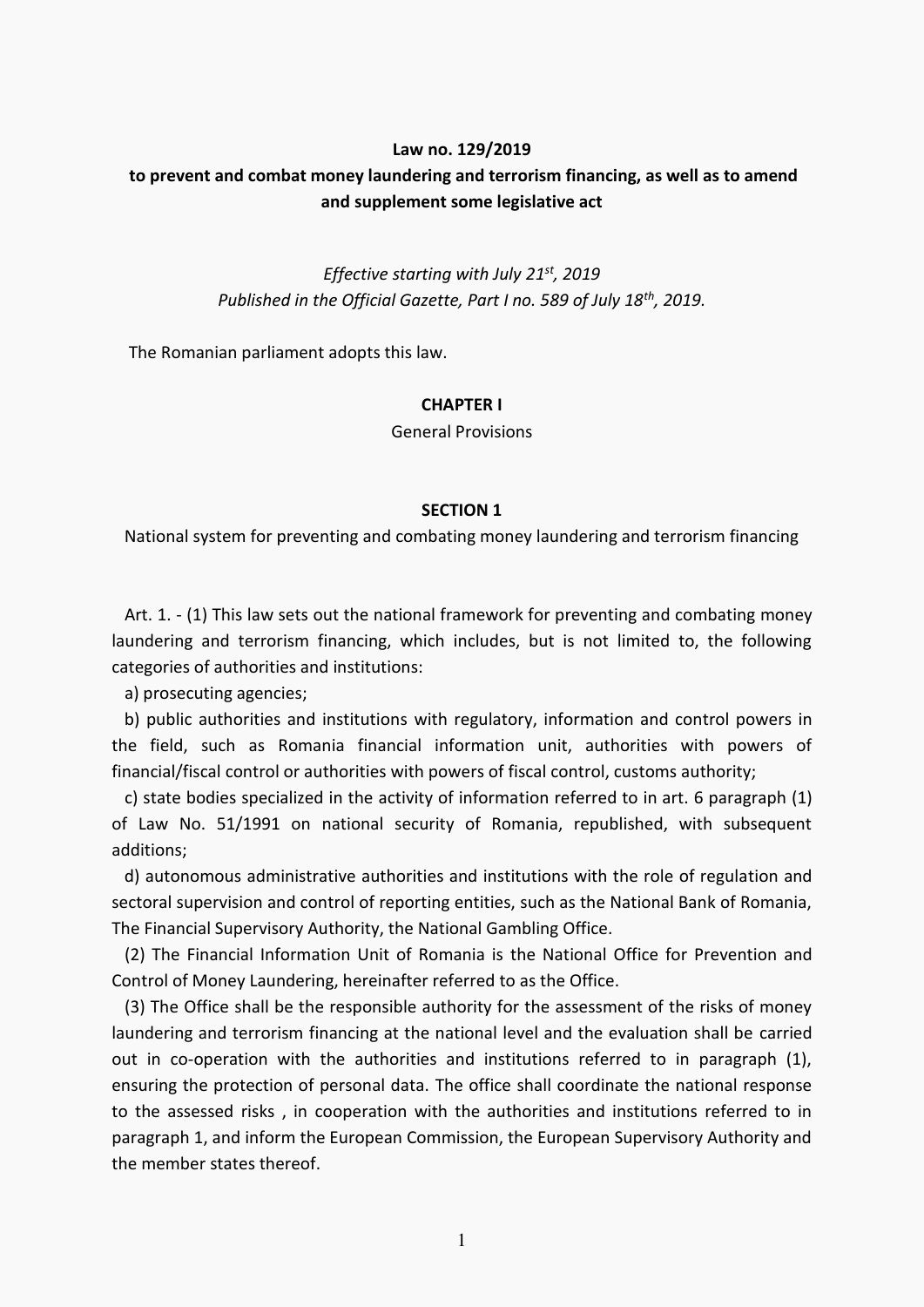(4) In order to prevent and combat the risks of money laundering and terrorism financing, the authorities and institutions referred to in paragraph.(1) letter b)- d) shall carry out risk assessments of these criminal phenomena at sectoral level and, where appropriate, issue regulations or instructions on risk factors and countermeasures and mitigation measures.

 (5) The risk-based approach shall be carried out, at national level, by at least the following components:

 a) the determination of the areas and the categories of the reporting entities based on the analysis of the risk of money laundering and the terrorism financing to which they are exposed, and the establishment of administrative duties in order to mitigate these risks, as well as the notification of the European Commission by the Office of the situations of extension of the categories of reporting entities;

 b) the fulfilment of the obligations imposed at letter a) by measures adopted and enforced by reporting entities according to the assessed individual risk.

 (6) The risk assessments referred to in paragraphs (3) and (4) shall be compiled taking into consideration the conclusions of the evaluation on the risks of money laundering and terrorism financing carried out by the European Commission and they are updated at least every 4 years at sectoral and national level, taking into account the evolution of the risks and the effectiveness of the measures taken to mitigate them, and they are used to allocate and prioritize resources to effectively combat money laundering and terrorism financing.

 (7) The Office shall ensure that a summary of the national risk assessment is published on its own website and shall forward the relevant elements of the national assessment to the supervisory authorities.

 (8) The supervisory authorities shall immediately make available to the reporting entities the relevant elements of the national and sectoral assessment corresponding to the field, in order to carry out and update their own risk assessments after the completion of the risk assessments provided in paragraphs (3) and (4).

 (9) The authorities and institutions referred to in paragraph (1) letters a), b) and d) compile statistics on the effectiveness of measures to prevent and combat money laundering and terrorism financing in the specific field of activity, which include:

 a) data for measuring the size and importance of the different sectors falling within the scope of this law, including the number of entities and persons, as well as the economic importance of each sector;

 b) data for measuring the reporting, investigation and judicial phases of the national framework for combating money laundering and terrorism financing, including the number of reports on suspect transactions submitted to the Office, the actions taken as a result of the respective reports and, annually, the number of cases investigated, the number of persons prosecuted, the number of persons convicted of money laundering or terrorism financing offenses, the type of offenses generating assets subject to money laundering, where this information is available, as well as the Euro value of the goods which have been impounded or confiscated;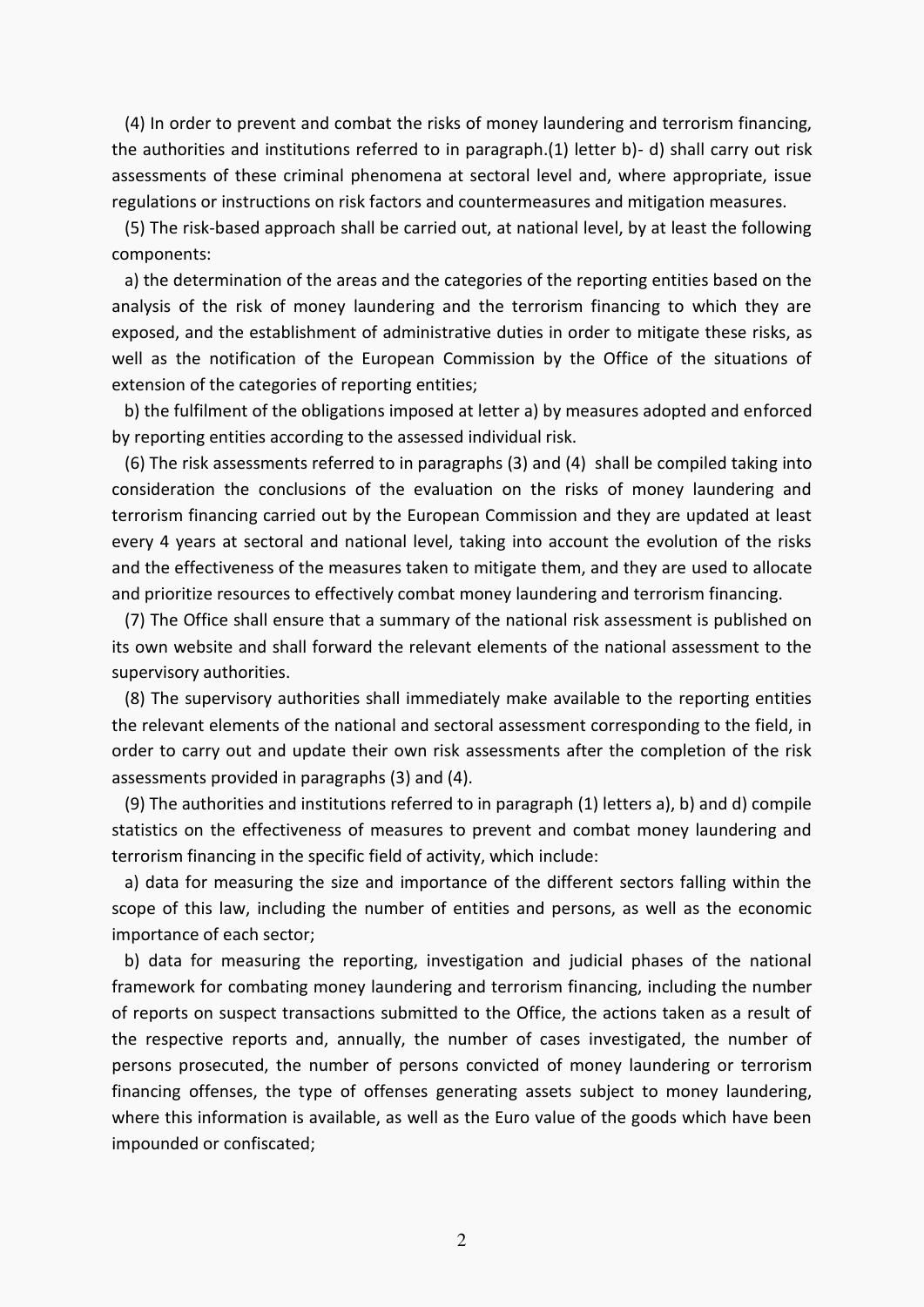c) if available, data indicating the number and percentage of reports that result in further investigation, together with the annual report to reporting entities detailing the usefulness and follow-up of the reports they have submitted;

 d) data on the number of cross-border requests for information that have been made, received, partially or completely rejected by the Office.

 (10) The authorities and institutions referred to in paragraph (1) letters a), b) and d) shall transmit to the Office, in electronic form, the statistics referred to in paragraph (9) under the form laid down by it. The office shall ensure that a consolidated version of the statistics is published annually on its own website.

 (11) The Office shall forward the statistics referred to in paragraph (10) to the European Commission.

 (12) The Office shall forward to the European Commission, the European Supervisory Authority, and the member states the risk assessment referred to in paragraph (3).

## SECTION 2

#### Definitions

 Art. 2. - For the purposes of this law, the terms and expressions below have the following meanings:

a) money laundering means the offense in referred to in article 49;

 b) terrorism financing means the offense referred to in article 36 of law no. 535/2004 on preventing and combating terrorism, with subsequent amendments and completions;

 c) property means assets of any kind, whether corporeal or incorporeal, movable or immovable, tangible or intangible, as well as legal documents or instruments in any form, including electronic or digital, attesting to a title or a right or interest thereon;

d) correspondent relationship represents:

 1. the provision of banking services by one credit institution as a correspondent for another credit institution as a respondent, including current or deposit account services and related services, such as cash management, cross-border fund transfers, check clearing, correspondent accounts services accessible directly to clients and foreign exchange services;

 2. the relationship between a credit institution and a financial institution, or between two financial institutions ,for the provision of services similar to those of point 1 by the corresponding institution for the respondent institution, including the relationships established for transactions with securities or transfers of funds;

 e) external transfers to and from bank accounts means cross-border transfers, as well as the payments and collection operations performed on the Romania territory by a nonresident client;

 f) credit institution means an institution as defined in art. 4 paragraph (1) point 1) of Regulation (EU) no. 575/2013 of the European Parliament and of the Council of June 26<sup>th</sup>, 2013 on prudential requirements for credit institutions and investment companies and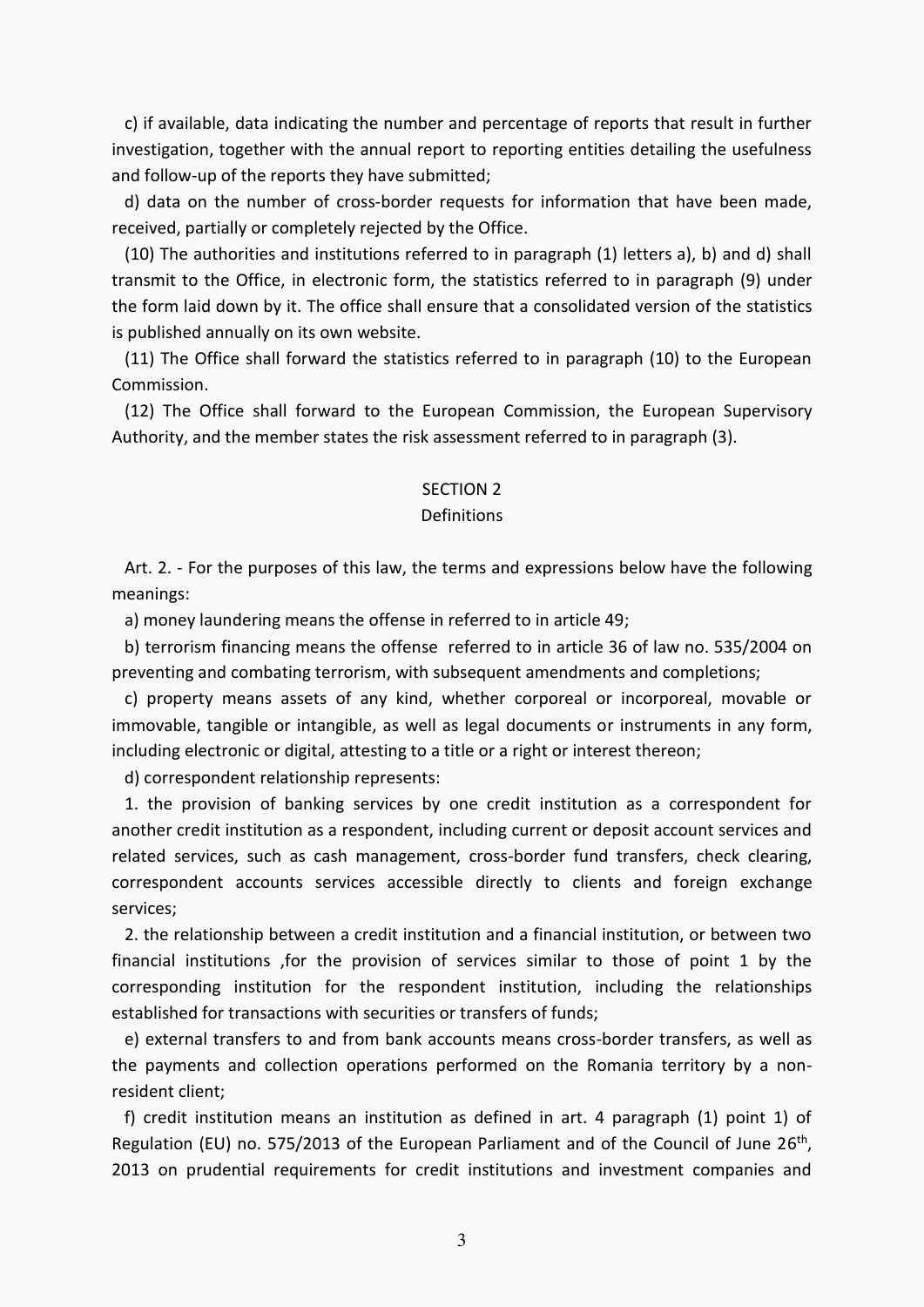amending Regulation (EU) no. 648/2012, including branches located in a Member State of such an institution, whether the head office is located in a Member State or in a third state;

g) financial institution means:

 1. the undertaking, other than a credit institution, which carries out one or more of the activities listed in art. 18 paragraph (1)letters b) -1), n) and n 1) of the Government Emergency Ordinance no. 99/2006 on credit institutions and capital adequacy, approved with modifications and completions by Law no. 227/2007, as subsequently amended and supplemented, including postal service providers providing payment services and specialized entities carrying out foreign exchange activities;

 2. insurers, composite insurers, captive insurers, mixed insurers, reinsurers, as defined in art. 1 paragraph (2) of Law no. 237/2015 on the authorisation and supervision of the business of insurance and reinsurance, as subsequently amended and supplemented, and insurance and/or reinsurance intermediaries, as defined in art. 3 paragraph (1) points 11 and 13 of Law no. 236/2018 on the distribution of insurance, with subsequent additions, with the exception of secondary intermediaries, as defined in art. 3 point 16 of law no. 236/2018, with subsequent completions;

 3. central depositories, managers of alternative investment funds, central counter parties, financial investment services companies and other entities authorized under national law to provide investment services and activities, investment management companies, investment companies, entities that manage a trading venue, the Investor Compensation Fund, as defined according to the legal provisions;

 4. managers of private pension funds, on their own behalf and for the private pension funds they manage;

 5. branches located in a member state of the financial institutions referred to in point. 1-4, regardless of whether their actual headquarters are located in a member state or in a third state;

 6. an investment firm as defined in national law regarding the markets for financial instruments;

7. a collective investment undertaking who market their units or shares;

 h) a branch of a credit or financial institution means a work point which is a part legally dependent on a credit institution or financial institution and which directly carries out all or some of their specific activities;

 i) business relationship means the professional relationship related to the activities carried out by the reporting entities referred to in art. 5 and which, at the time of establishing contact, are considered to be of a certain duration;

 j) occasional transaction means the transaction carried out outside a business relationship, as defined in letter i);

 k) shell bank means a credit institution, financial institution or other entity carrying out activities equivalent to those performed by a credit institution or financial institution which is registered in a jurisdiction in which it does not have a physical presence through which the management and administration of the institution is effectively exercised and which is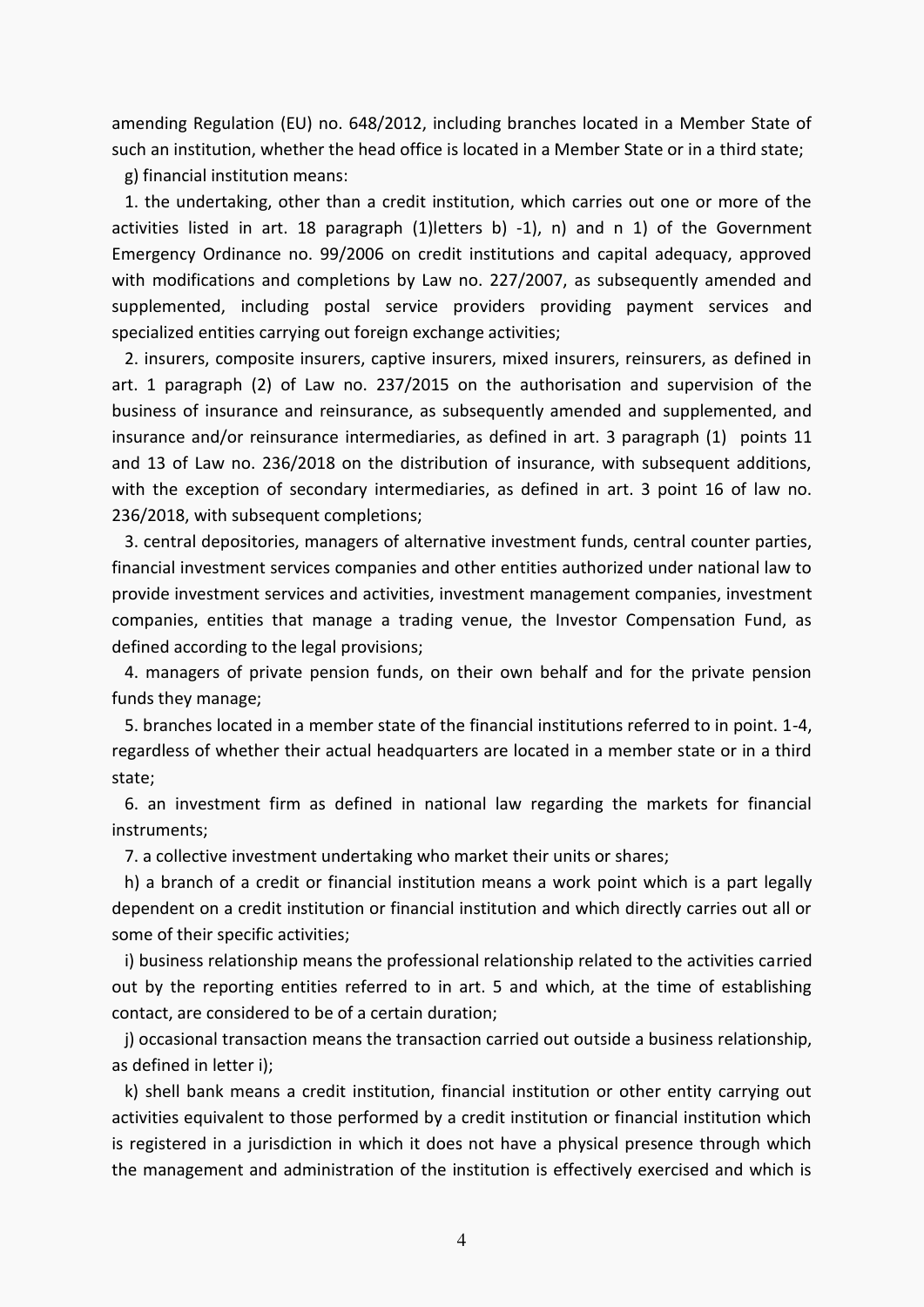not affiliated with a regulated financial group and effectively subject to consolidated supervision;

 l) service providers for companies and other legal entities or legal arrangements shall mean any natural or legal person professionally providing any of the following services for third parties:

1. incorporates companies or other legal persons;

 2. performs the duties of a director or manager of a company, or an associate of a partnership or a joint venture or a similar capacity in relation to the other legal persons or arranging another person to exercise these functions or qualities;

 3. provides a registered office, a chosen domicile or any other service related to a company or any other legal person or similar legal construction;

 4. exercise the trustee capacity in a trust or similar arrangements or arrange for another person to exercise that quality;

 5. acts or arranges for another person to act as a shareholder for a legal person other than a company whose shares are traded on a regulated market which is subject to advertising requirements in accordance with European Union law or international standards;

 m) a group shall mean a group of undertakings consisting of a parent undertaking, its subsidiary undertakings and the entities in which the parent undertaking or its subsidiaries hold a participation, as well as the companies which have the obligation to file consolidated financial statements, in accordance with the accounting Law no. 82/1991, republished, with subsequent amendments and completions;

 n) self-regulatory body shall mean unions, professional bodies or other associative forms of regulated professions, which have powers to regulate the activity of their members, by issuing regulations and instructions on the activity and ethical conduct of members to control and supervise the exercise of their legal powers;

 o) higher-level management shall mean any person who has sufficient knowledge of the entity's exposure to the risk of money laundering and terrorism financing and who occupies a position high enough to make decisions with effect on this exposure, without being always necessary to be a member of the collective management and administration body;

 p) gambling services shall mean any service which involves a stake with monetary value in gambling games, including those with an element of skill such as lotteries, casino games, poker games and betting, which are supplied physically in a building or by any type of remote media, by electronic means or by means of any other kind of technology for facilitating communication, and at the individual request of a recipient of services;

 r) the client/clientele shall mean any natural person, legal entity or entity without legal personality with which the reporting entities are conducting business relations, or with which perform other operations, whether permanent or occasional basis. The client of a reporting entity is considered to be any person with whom, in the course of its activities, the reporting entity has negotiated a transaction, even if the respective transaction has not been finalized, as well as any person who benefits or previously has benefited from the services of a reporting entity;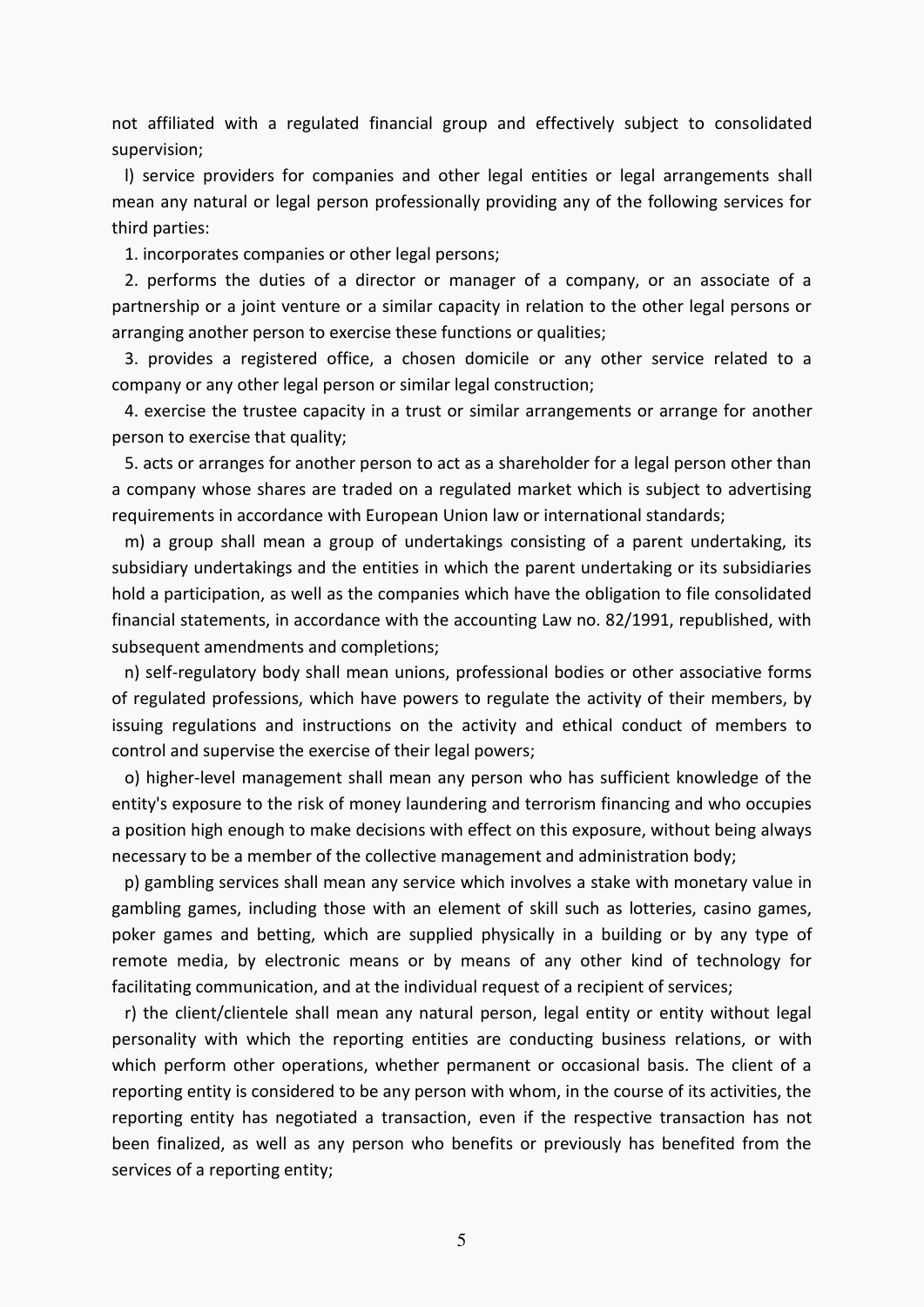s) the terms: payment service provider, payment institution, agent, money remittance shall have the meanings set out in art. 2 and art. 5 points 1, 16 and 27 of the Government Emergency Ordinance No. 113/2009 on payment services, approved with amendments by Law no. 197/2010, with subsequent amendments and completions;

 t) the terms: electronic money issuer, electronic money institution, electronic money, distributor shall have the meanings set out in art. 2 paragraph (1) and art. 4 paragraph (1) let. d) -f) of Law no. 127/2011 on the activity of issuing electronic money, as subsequently amended;

 u) real headquarters - the headquarters defined in art. 14 paragraph (1) of the Government Emergency Ordinance No. 99/2006, approved with amendments and completions by law no. 227/2007, as subsequently amended and completed;

(v) member state shall mean a member state of the European Economic Area.

 Art. 3. - (1) For the purposes of this law, publicly exposed persons are natural persons who exercise or have exercised important public functions.

(2) For the purposes of this law, important public functions shall be:

 a) heads of state, heads of government, ministers and deputy ministers or secretaries of state;

b) members of Parliament or similar central legislative bodies;

c) members of the governing bodies of political parties;

 d) members of supreme courts, constitutional courts or other high-level courts whose decisions can be appealed only by extraordinary means of appeal;

 e) members of the governing bodies of the courts of accounts or members of the governing bodies of the boards of central banks;

f) ambassadors, in charge of business and senior officers in the armed forces;

 g) members of boards of directors and supervisory boards and persons holding management positions of autonomous administrations, predominantly publicly owned undertakings and national companies;

 h) directors, deputy directors and members of the management board or members of the governing bodies of an international organisation.

 (3) None of the categories referred to in paragraph (2) shall not include persons holding interim or lower positions.

 (4) Members of the family of the publicly exposed person are, for the purposes of this law:

 a) the spouse of the publicly exposed person or his/her concubine / the person with whom he / she is in relations similar to those of the spouses;

 b) children and spouses or their concubines, persons with whom children are in relations similar to those of the spouses;

c) parents.

5) Persons known to be close associates of persons publicly exposed shall be:

 a) the natural persons known as the real beneficiaries of a legal person, of an entity without legal personality or of a legal arrangement similar to them together with any of the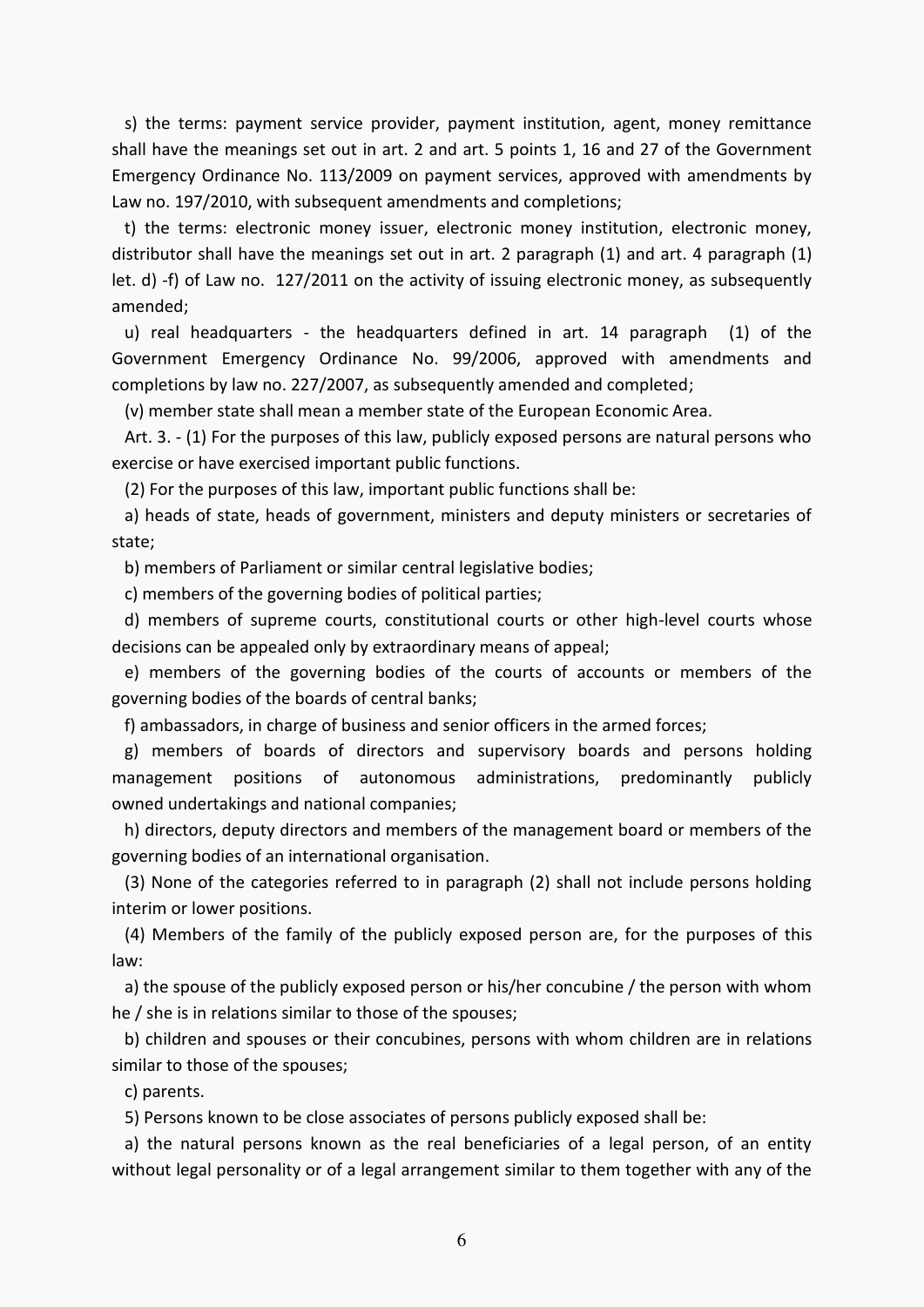persons mentioned in paragraph (2) or as having any other close business relationship with such a person;

 b) the natural persons who are the only real beneficiaries of a legal person, of an entity without legal personality or of a legal arrangement similar to them, known as being established for the de facto benefit of one of the persons mentioned in paragraph (2).

 (6) Without prejudice to the enforcement, based on a risk assessment, of the additional measures of knowing the clientele, after the expiration of a time limit of one year from the date when the person ceased to hold an important public function within the meaning of paragraph (2), the reporting entities no longer consider that person as being publicly exposed.

 Art. 4. - (1) For the purposes of this law, a real beneficiary means any natural person who ultimately owns or controls the client and / or the natural person on whose behalf a transaction, operation or activity is performed.

(2) The concept of a real beneficiary includes at least:

 a) in the case of companies provided for in the Law of companies no. 31/1990, republished, with subsequent amendments and completions:

 1. the natural person or persons who ultimately own or control a legal person by exercising the right of ownership, directly or indirectly, on a number of shares or voting rights sufficiently large to ensure their control or by participating in their own capital of the legal person or by exercising control by other means, the legal person owned or controlled being not a legal person registered in the trade register whose shares are traded on a regulated market and which is subject to advertising requirements in accordance with those regulated by European Union law or with internationally standards. This criterion is considered to be fulfilled in the case of holding at least 25% of the shares plus one share or the participation in the equity of the legal person in a percentage of over 25%;

 2. the natural person or persons who ensure the management of the legal person, if, after exhausting all possible means and provided there are no grounds for suspicion, no natural person is identified in accordance with point 1 or if there is any doubt that the identified person is the real beneficiary, in which case the reporting entity is obliged to retain and record the measures applied in order to identify the real beneficiary in accordance with point 1 and this point;

b) in the case of trusts:

1. settlor/s;

2. trustee/s;

3. protector/s, if any;

 4. the beneficiaries or, where the persons benefiting from the legal arrangement or the legal entity have not yet been identified, the category of persons for whose main interest the legal arrangement or the legal entity are constituted or operate;

 5. any other natural person exercising ultimate control over the trust through the direct or indirect exercise of ownership or other means;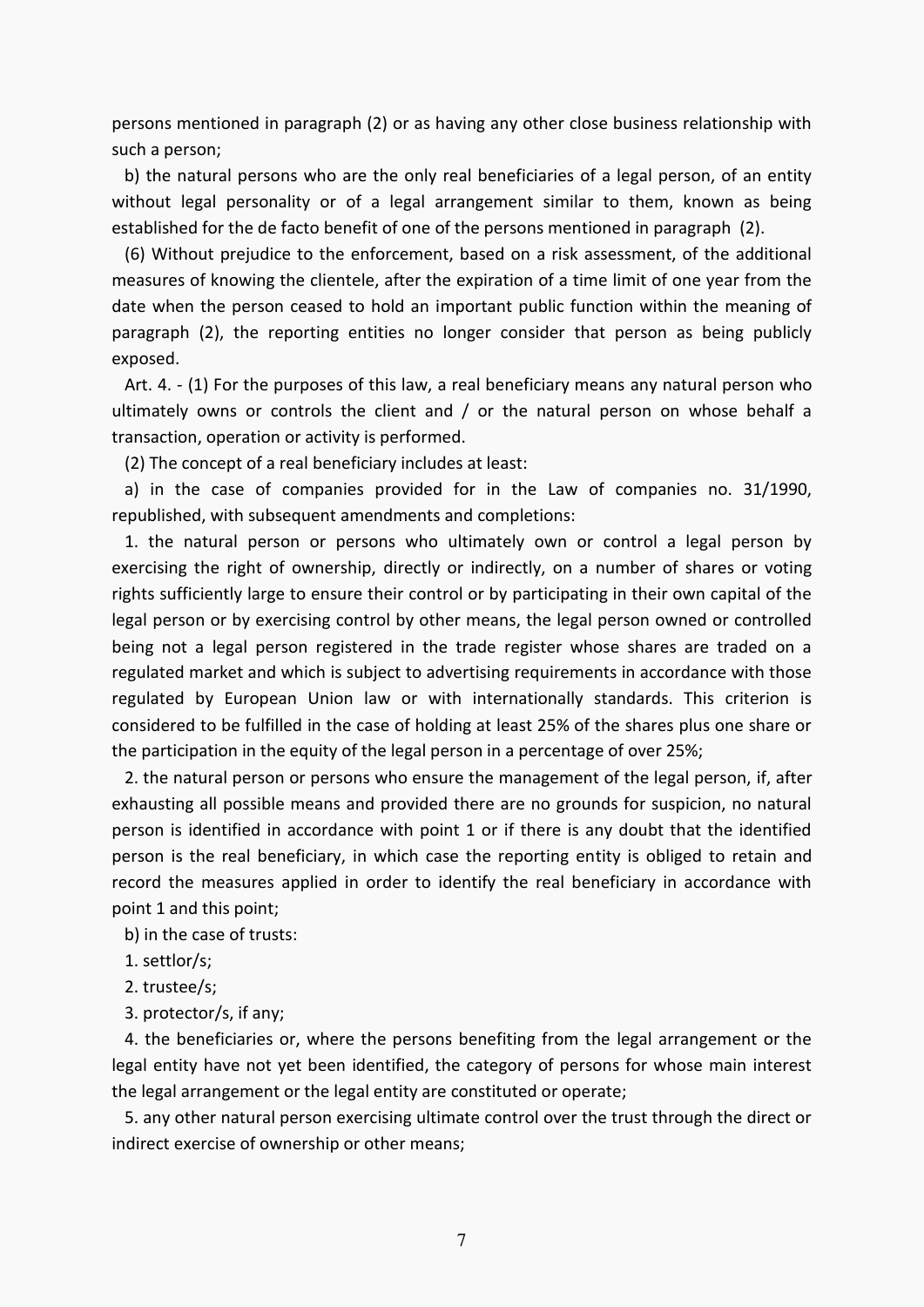c) in the case of legal entities such as foundations and legal arrangements similar to trusts, the natural person (natural persons) who occupy positions that are equivalent to or similar to those referred to in the letter b);

 (d) in the case of legal persons other than those referred to in subparagraph a) - c), and entities managing and distributing funds:

 1. the natural person beneficiary of at least 25% of the assets, respectively the social shares or the actions of a legal person or an entity without legal personality, if the future beneficiaries have already been identified;

 2. the group of persons in whose main interest a legal person or entity is established or operates without legal personality, if the natural persons benefiting from the legal person or the legal entity have not yet been identified;

 3. the natural person or persons who exercise control over at least 25% of the assets of a legal person or entities without legal personality, including by exercising the power to appoint or revoke the majority of the members of the administrative, management or supervisory bodies of that entity.

### CHAPTER II

#### Reporting entities

Art. 5. - (1) The following reporting entities are subject to the present law:

 a) credit institutions Romanian legal entities and branches of credit institutions foreign legal entities;

 b) financial institutions Romanian legal entities and branches of financial institutions foreign legal entities;

 c) managers of private pension funds, in their own name and for the private pension funds they manage, with the exception of professional occupational retirement houses;

d) gambling service providers;

 e) auditors, chartered accountants and authorised accountants, censors, persons providing tax, financial, business or accounting consultancy;

 f) notaries public, lawyers, bailiffs and other persons exercising liberal legal professions, if they assist in the preparation or completion of operations for their clients regarding the purchase or sale of immovable property, shares or social shares or goodwill items, administration of financial instruments, securities or other assets of clients, operations or transactions that involve a sum of money or a transfer of property, setting up or managing bank accounts, savings or financial instruments, organizing the process of underwriting the contributions required for the incorporation , the operation or administration of a company; the establishment, administration or management of such companies, collective investment undertakings in securities or other similar structures, as well as if they participate on behalf or for their clients in any operation of financial character or aiming immovable property;

 g) providers of services to the companies or trusts, other than those referred to in the letter. e) and f);

8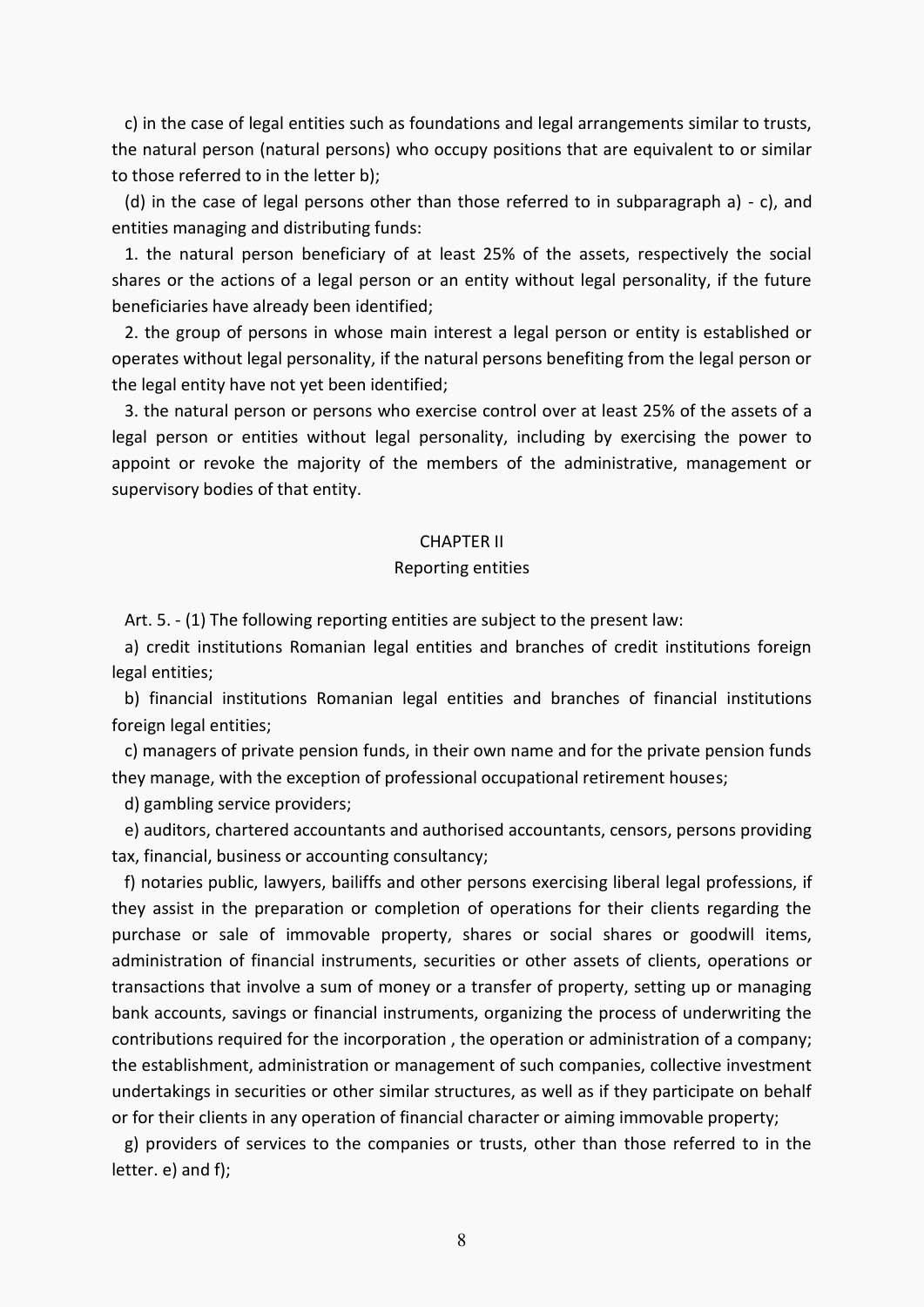h) real estate agents;

 i) other entities and natural persons who market, as professionals, goods or provide services, insofar as they carry out cash transactions whose minimum limit represents the equivalent in lei of 10,000 euros, whether the transaction is executed through a single operation or through several operations that have a connection between them.

 (2) Without prejudice to the provisions of paragraph (1) the agents and the distributors of electronic money institutions and payment institutions, including those institutions from other member states providing services on the territory of Romania or the central point of contact, as appropriate, comply with the legal obligations in the field of the prevention and combating of money laundering and terrorism financing.

 (3) In the enforcement of paragraph (2), electronic money institutions and payment institutions shall contractually require to the agents and distributors through which they provide services on the territory of Romania to comply with the provisions of this law and the regulations issued in its enforcement and establish the compliance mechanisms.

#### CHAPTER III

#### Reporting obligations

# SECTION 1

## Report of suspect transactions

 Art. 6. - (1) The reporting entities referred to in article 5 are required to report suspect transactions exclusively to the Office if they know, suspect or have reasonable grounds to suspect that:

a) the goods come from offenses or are related to terrorism financing;

b) the person or proxy/representative/trustee is not who he/she claims to be; or

 c) the information that the reporting entity holds may be used to enforce the provisions of this law; or

 d) in any other circumstances, or with respect to the elements of such a nature as to raise a lot of questions about the nature, purpose, or motivation of the transaction, such as the existence of certain anomalies in comparison with the profile of the customer, as well as when there is an indication that the data possessed about a customer or the real beneficiary are not real, or out of date, and the client is refusing to update or provide explanations that are not plausible.

 (2 ) In addition to the situations mentioned in paragraph (1), the reporting entities submit a report for suspect transactions to the Office when the objective factual circumstances related to a business relationship or occasional transactions correspond in whole or in part to the indicators or typologies of suspect transactions publicly presented by the Office.

 (3) The reporting entities shall consider as suspect any business relationship or occasional transaction with a person whose identification data have been communicated by the Office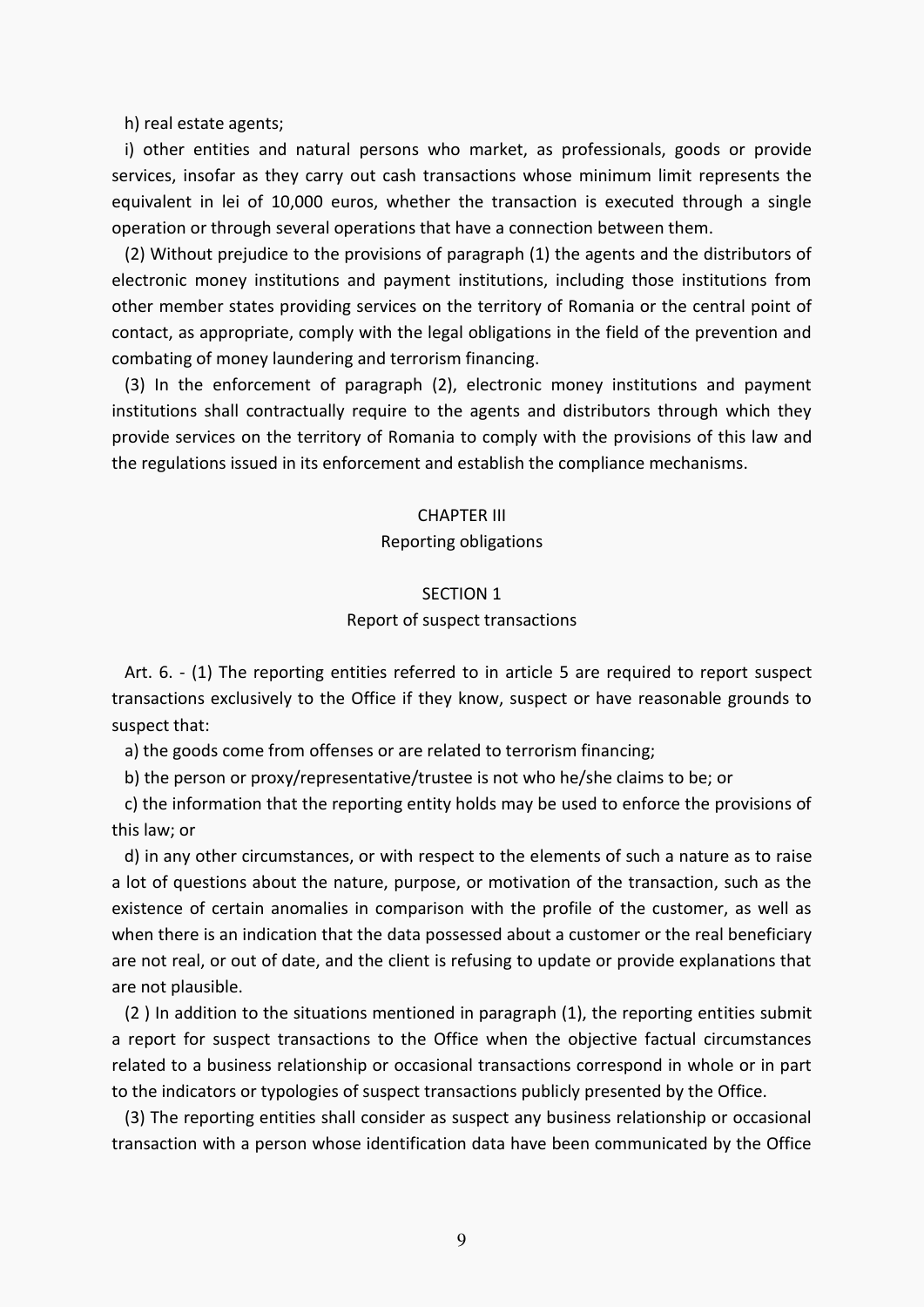in a targeted manner. In this case a report for suspect transactions shall be submitted by the reporting entity to the Office, the provisions of art. 9 paragraph (1) not being enforceable.

 (4) The National Agency for Fiscal Administration shall immediately send a report for suspect transactions to the Office when, in the enforcement of Regulation (EC) no. 1.889 / 2005 of the European Parliament and of the Council of October 26<sup>th</sup>, 2005 regarding cash control at the entrance or exit of the Community, possessed by them at the entrance or exit of the Union, knows, suspects or has reasonable reasons to suspect that the goods / funds originate from the commission of offenses or related to terrorism financing or the person has violated the obligations established by this regulation.

#### SECTION 2

### Reporting of transactions that do not indicate signs of suspicious

 Art. 7. - (1) The reporting entities shall have the obligation to report to the Office cash transactions, in Ron or foreign currency, whose minimum limit represents the equivalent in lei of 10,000 euro.

 (2) If the transactions provided for in paragraph (1) are carried out through a credit or financial institution, the reporting obligation shall rest with it, except for the operations from the money remittance activity that will be reported according to paragraph (5).

 (3) The credit and financial institutions, as referred to in this law, shall submit on-line reports regarding the external transfers in and from accounts, in lei or in foreign currency, whose minimum limit represents the equivalent in lei of 15,000 euro.

 (4) For the purposes of paragraph (1), the term transaction shall include operations whose value is fragmented into tranches smaller than the equivalent in lei of 15,000 euros, which have common elements such as: the parties of the transactions, including the real beneficiaries, the nature or category in which the transactions fall, and the amounts involved. The reporting entities shall establish in the policies and internal rules referred to in art. 24 paragraph 1, proportional to the risk of money laundering and terrorism financing to which they are exposed, the term according to which the common elements are relevant, as well as any other scenarios that could lead to transactions connected between them.

 (5) For the activity of remittance, the reporting entities shall send to the Office reports on the transfers of funds whose minimum limit represents the equivalent in lei of 2,000 euro.

 (6) The National Agency of Fiscal Administration shall submit to the Office reports concerning the information included in the statements of the individuals regarding cash in foreign currency and/or in the national currency, which is greater than or equal to the limit laid down by Regulation (EC) no. 1.889/2005 of the European Parliament and of the Council of October 26<sup>th</sup>, 2005, in their possession at the entrance or exit from the Union.

 (7) The report for the transactions referred to in paragraphs (1), (3) and (5) shall be submitted to the Office no later than 3 working days from the time of the transaction, and the report referred to in that paragraph (6) shall be forwarded to the Office no later than 3 working days after the date of submission of the statement in accordance with Regulation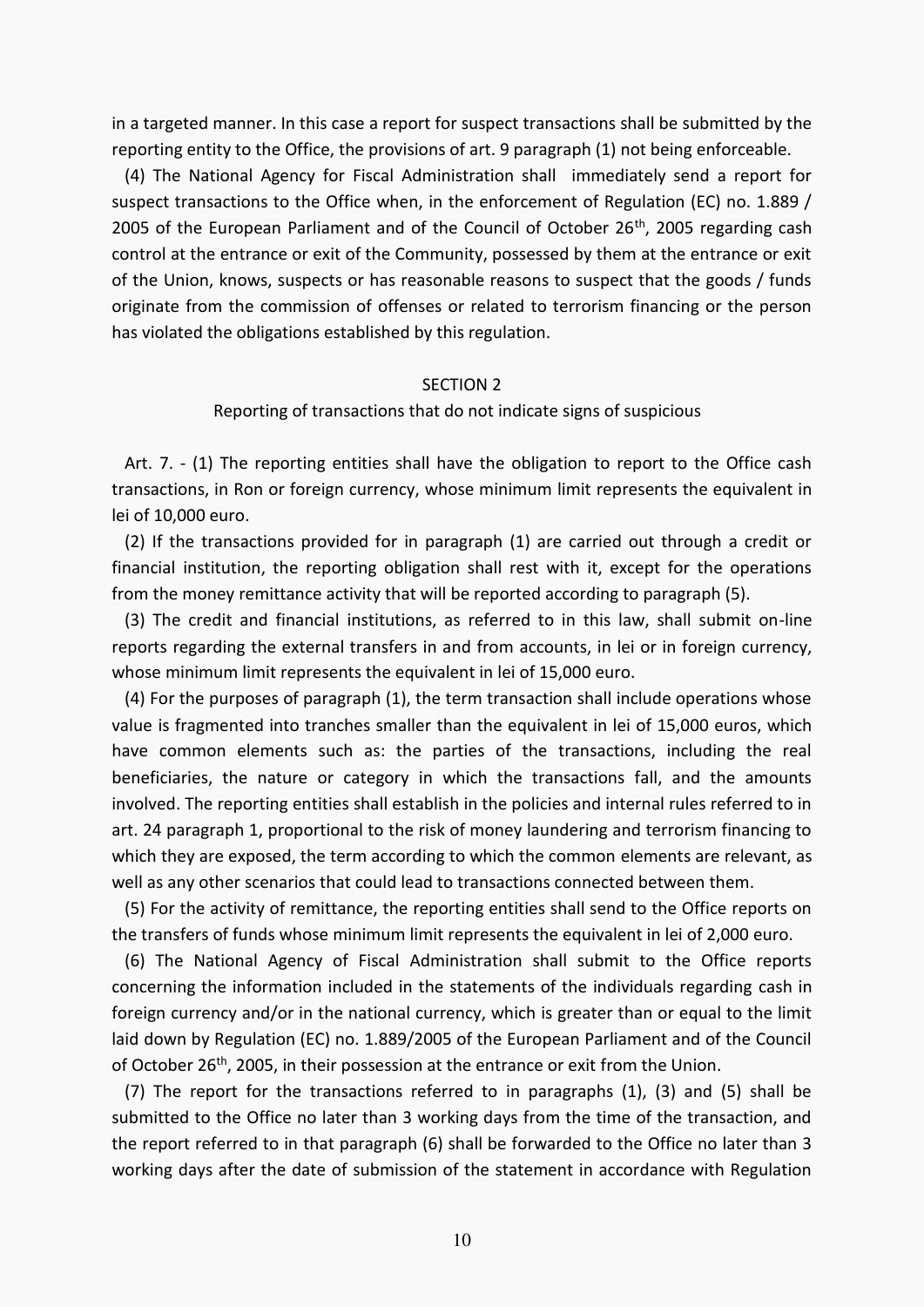(EC) 1.889/2005 of the European Parliament and of the Council of October 26<sup>th</sup>, 2005, in their possession at the entrance or exit from the Union, in accordance with a methodology approved by the decree of the president of the Office.

## SECTION 3

#### Reporting Rules

 Art. 8. - (1) The reporting entities referred to in art. 5 shall immediately forward to the Office the report on suspect transactions referred to in art. 6 prior to any transaction related to the customer connected with the reported suspicion.

 (2) The Office shall immediately confirm in writing, by allocating the registration number, including by electronic means, the receipt of the report of suspect transactions.

 (3) The transaction shall not be carried out until the expiry of a time limit of 24 hours from the moment of registration referred to in paragraph (2). If the Office does not order the transaction to be suspended within the previous mentioned time limit, the reporting entity may carry out the transaction.

 (4) In order to analyse the transaction and verify the suspicion, the Office may suspend the performance of the transaction for up to 48 hours, as a result of the information received under the provisions of the present law, of some requests in this respect received from the Romanian judicial bodies or foreign institutions who have similar powers and who have the obligation to keep the secret under similar conditions or based on other possessed information. The decision of the Office to suspend the conduct of a transaction shall be communicated to the reporting entity immediately, in both printed and electronic form, and shall be implemented immediately.

 (5) If the suspicion reported is not confirmed, the Office shall decide to terminate the suspension of a transaction before the expiry of the time limit referred to in paragraph (4), a decision which shall be communicated to the reporting entity forthwith and which shall be implemented immediately.

 (6) Before the expiry of the term provided in par. (4), the Office, if it is considered to be necessary, it may request for one time with good reasons, to the Public Prosecutor's Office attached to the High Court of Cassation and Justice, the extension of the suspension of transaction performance with a maximum of 72 hours, which is calculated starting with the hour when the suspension decision expires.

 (7) The Office may request if it has good reasons the Public Prosecutor's Office attached to the High Court of Cassation and Justice to terminate the extension of the suspension at any time within the time limit referred to in paragraph (6).

 (8) The decision of the Public Prosecutor's Office attached to the High Court of Cassation and Justice shall be communicated forthwith to the Office, which shall communicate it forthwith to the reporting entity.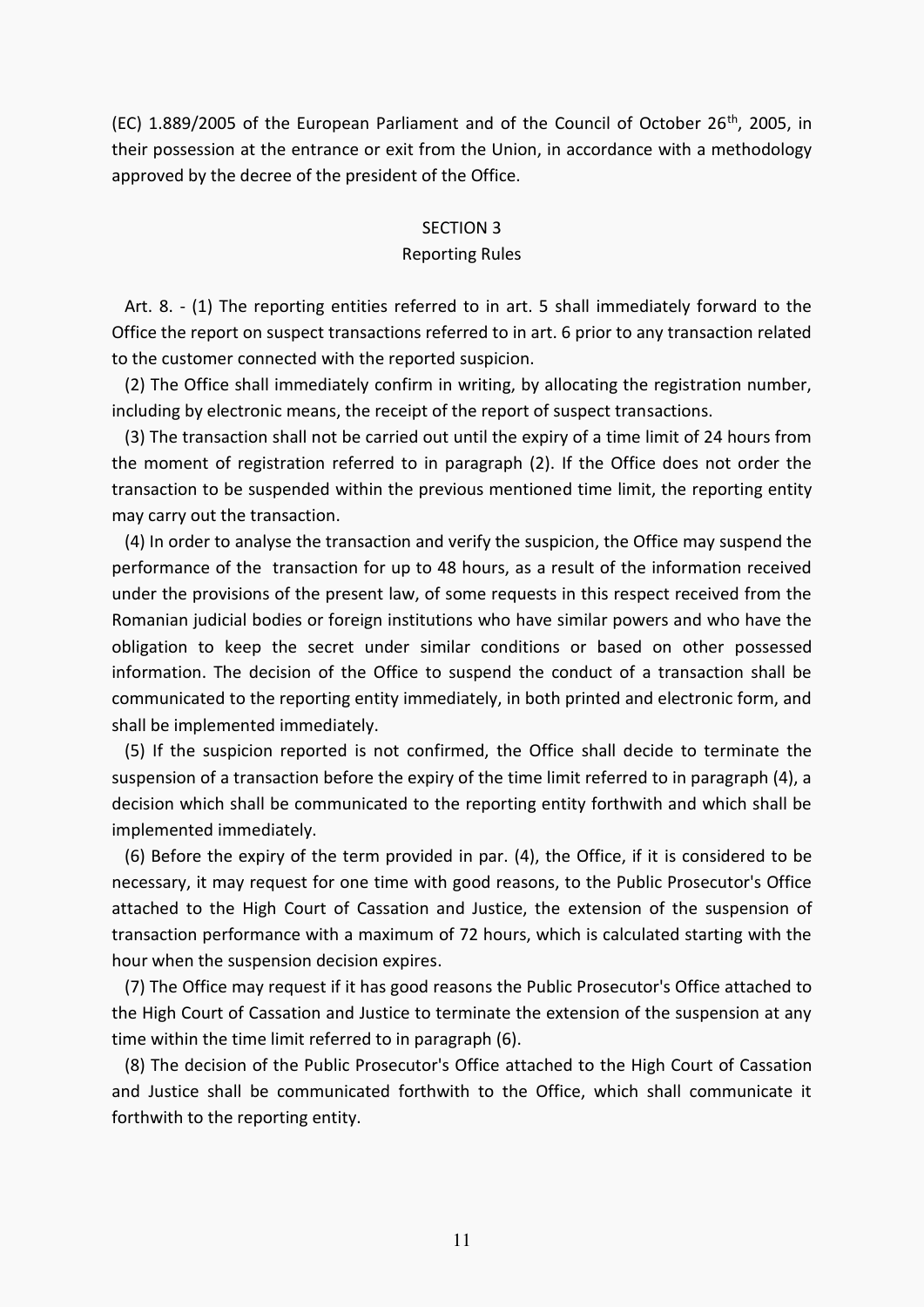(9) If, before the expiry of the time limit set in the suspension decision, the Office has not communicated its decision to extend the suspension, the reporting entity may carry out the transaction.

 (10) If the time limits set per hour, in accordance with paragraphs (3), (4) and (6) are fulfilled on a day that is declared a non-working for public institutions involved in suspension procedure, they shall be extended until the same hour on the next working day.

 (11) The form and content of the reports referred to in art. 6 and 7 for financial and nonfinancial reporting entities and the methodology for their transmission shall be established by decree of the Office president , in consultation with supervisory authorities and selfregulatory bodies.

 (12) The reporting entities shall have the obligation to transmit to the Office the reports referred to in art. 6, 7 and art. 9 paragraph (1) only in electronic form, through the channels made available by the Office, in the form and content established pursuant to paragraph (11).

 (13) The Office will return to the reporting entity or the customs authority the reports that do not respect the form and content established by it and will consider the reporting obligation as not fulfilled until the deficiencies have been rectified.

 (14) The deficiencies indicated by the Office will be rectified and a new report will be sent by the reporting entity or the customs authority no later than two working days from the date of receipt of the returned report. In the case of the report for suspect transactions, the period referred to in paragraph (3) shall start from the moment the Office confirms the receipt of the duly completed report.

 (15) The reports referred to in art. 6, 7 and art. 9 paragraph (1) as well as any other documents received by the Office indicating suspicions of money laundering or terrorism financing do not constitute a petition within to the effect of Government Ordinance no. 27/2002 concerning the regulation of the activity of solving petitions, approved with amendments and completions by Law no. 233/2002, with subsequent amendments.

 Art. 9. - (1) By way of exception to the provisions of art. 8, the reporting entities may perform a transaction which is connected with a suspect transaction without reporting in advance, if refraining from carrying out the transaction is impossible or if the failure to perform it would hamper the efforts to track the beneficiaries of the suspect transaction, under the provision of maintaining the obligation to send a report of suspect transactions exclusively to the Office immediately, but not later than 24 hours after the execution of the transaction, specifying also the reason for which the provisions of art. 8 were not complied with.

 (2) The reporting entities shall immediately send a report of suspect transactions exclusively to the Office, when it acknowledges that one or more transactions that have been carried out and which are connected to the client's activity exhibits suspicions of money laundering or terrorism financing.

 (3) The persons referred to in art. 5 paragraph (1) letters e) and f) shall have the obligation to send a report of suspect transactions only insofar as the information they receive from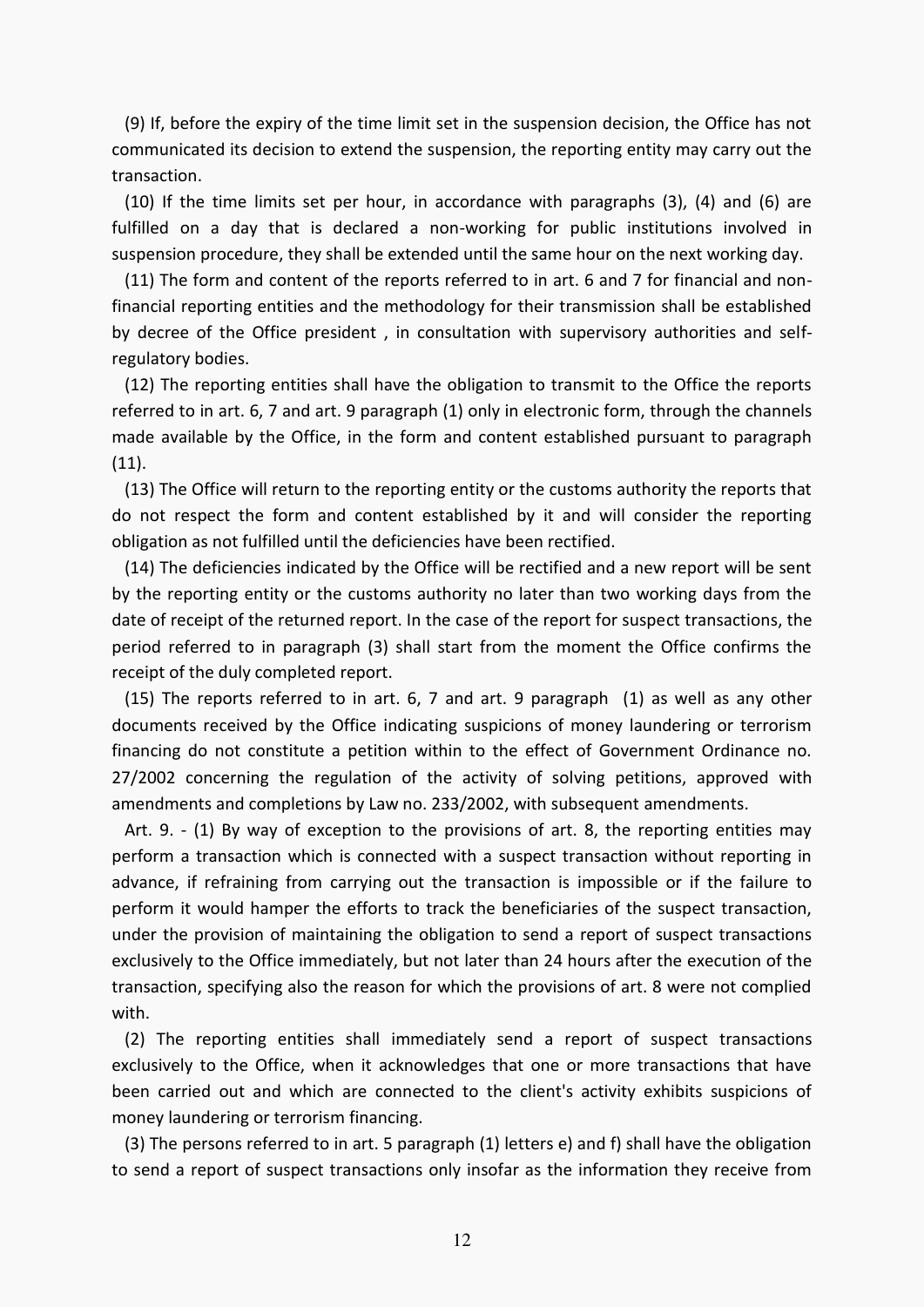one of their clients or they obtain in connection with them during the evaluation of the legal situation of the client during court proceedings or fulfilling the obligation to defend or represent the client in court proceedings or in connection with these procedures, including legal advice on initiating or avoiding proceedings, whether or not this information is received or obtained before the proceedings, during or after them.

 (4) The provisions of paragraph (3) shall not apply in cases where the persons referred to in art. 5 paragraph (1) letters e) and f) are aware of the fact that the legal advice activity is provided for the purpose of money laundering or terrorism financing or when they know that a client wants legal advice for the purpose of money laundering or terrorism financing.

 (5) In the case of reporting entities referred to in art. 5 paragraph (1) letters e) and f), the reports shall be made to the Office, and shall be notified to the management structures of liberal professions on the submission of suspect transaction reports.

 (6) It is exempted from the reporting obligations provided in art. 7 paragraph (1) the following operations carried out on behalf and on own account: between credit institutions, between credit institutions and the National Bank of Romania, between credit institutions and the State Treasury, between the National Bank of Romania and the State Treasury, as well as sales operations of numismatic effects and the exchange of damaged or withdrawn from circulation banknotes, carried out by the National Bank of Romania.

## CHAPTER IV

## Measures of clientele knowledge

 Art. 10. (1) The credit Institutions and financial institutions do not provide accounts or anonymous saving books, for which the identity of the holder or the real beneficiary is not properly known and evidenced.

 (2) In the enforcement of the provisions of paragraph 1, credit institutions and financial institutions shall, as soon as possible, apply clientele knowledge measures to all holders and beneficiaries of existing anonymous accounts and savings books.

 (3) The use in any way of existing anonymous accounts and savings books is permitted only after the enforcement of the clientele knowledge measures provided for in art. 13, 16 or, as the case may be, art. 17.

 (4) Credit and financial institutions shall be prohibited from establishing or continuing correspondent relationships with a fictitious bank.

 (5) Credit and financial institutions shall take appropriate measures to ensure that it does not enter into correspondent relations or does not continue such relations with a credit institution or financial institution known to allow a fictitious bank to use its accounts.

 (6) Credit and financial institutions shall apply procedures for clientele knowledge and retaining the records connected to it at least equivalent to those provided in this law in all their branches and subsidiaries located in third countries.

 (7) In the event that the reporting entities have branches or majority-owned subsidiaries located in third countries where the minimum requirements to combat money laundering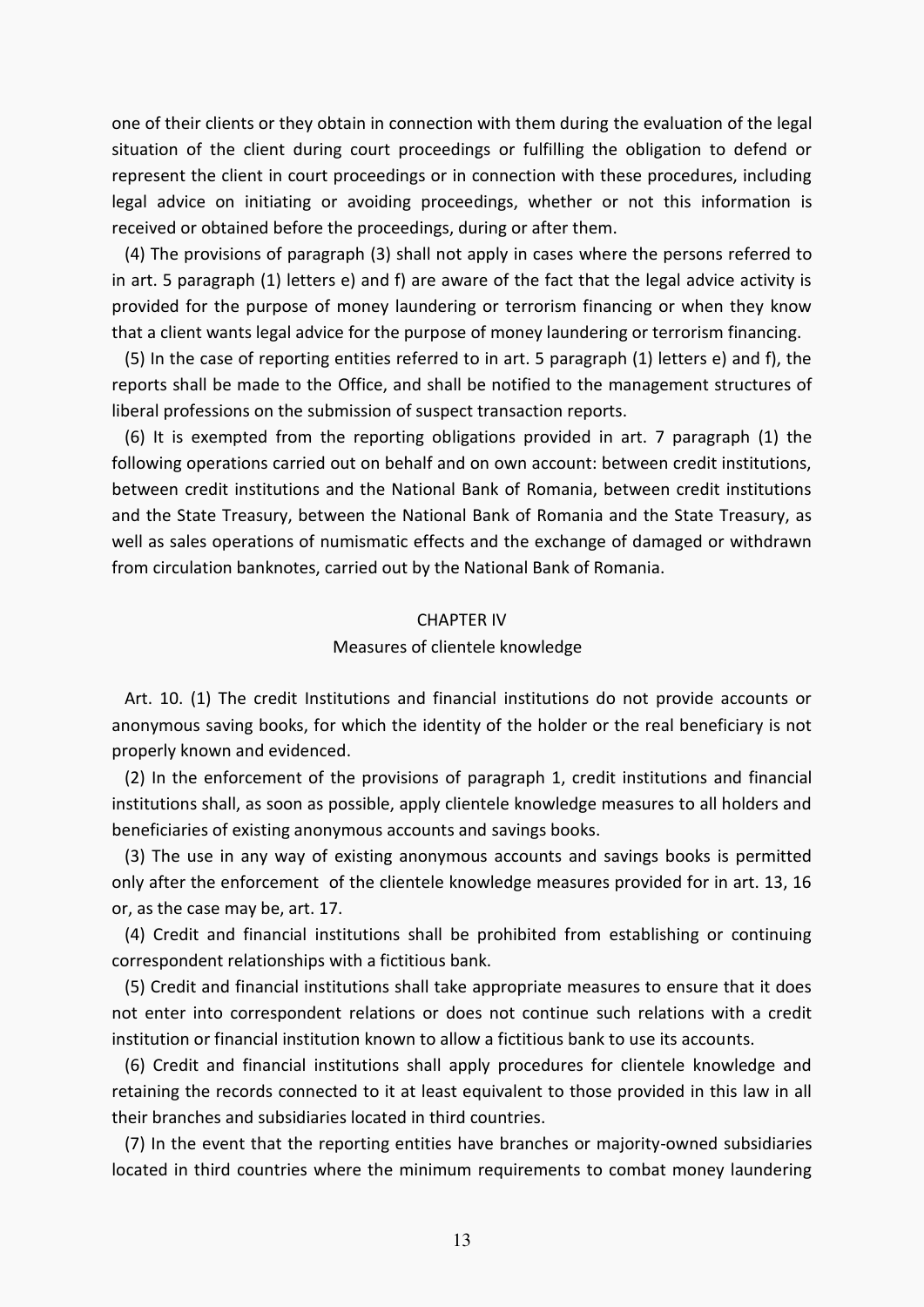and the terrorism financing are no less stringent than those laid down in this law, its branches and majority-owned subsidiaries located in the third country concerned shall implement the provisions of this law, including those relating to data protection, to the extent permitted by the law of the third country.

 Art. 11. - (1) Reporting entities shall be required to apply standard clientele knowledge measures to enable:

 a) identifying the customer and verifying his or her identity based on documents, data or information obtained from credible and independent sources, including by means of electronic identification as provided for in council Regulation (EU) no. 910/2014 of the European Parliament and of the Council of July 23<sup>rd</sup>, 2014 on electronic identification and trust services for electronic transactions on the internal market and repealing of the Directive 1999/93/EC;

 b) identifying the real beneficiary and taking reasonable steps to verify its identity, so that the reporting entity ensures that it has identified the real beneficiary, including as regards legal entities, trusts, companies, associations, foundations and entities without similar legal personality, as well as to understand the structure of customer ownership and control;

 c) assessment of the purpose and nature of the business relationship and, if necessary, obtaining additional information about them;

 d) performing ongoing monitoring of the business relationship including by examining the transactions concluded throughout the duration of the respective relationship, so that the reporting entity make sure that the transactions carried out are in accordance with the information possessed regarding the client, the activity and the risk profile, including, as the case may be , the source of the funds, as well as that the documents, data or information held are updated and relevant.

 (2) By way of exception of the provisions of paragraph 1. reporting entities may apply simplified measures in an appropriate manner to the risk of money laundering and associated terrorism financing.

 (3) Reporting entities shall **have adequate risk management systems**, including procedures based on risk assessment, in order to determine whether a client or the real beneficiary of a client is a publicly exposed person.

 **(4)** In the enforcement of the measures referred to in paragraph. (1) letters a) and b), **the reporting entities shall also verify whether a person who claims to act on behalf of the client it is authorized to act in this respect, in which case they identify and verify the identity of that person.** 

 **(5)** When this law and the sectoral regulations or **instructions issued by the competent authorities in the enforcement of the provisions of art. 1 paragraph (4) include endorsements regarding the application of a certain category of clientele knowledge measures, the reporting entity is obliged to apply at least the respective category, but it may decide, based on its own risk assessment, to apply a category of measures more restrictive than the compulsory ones.**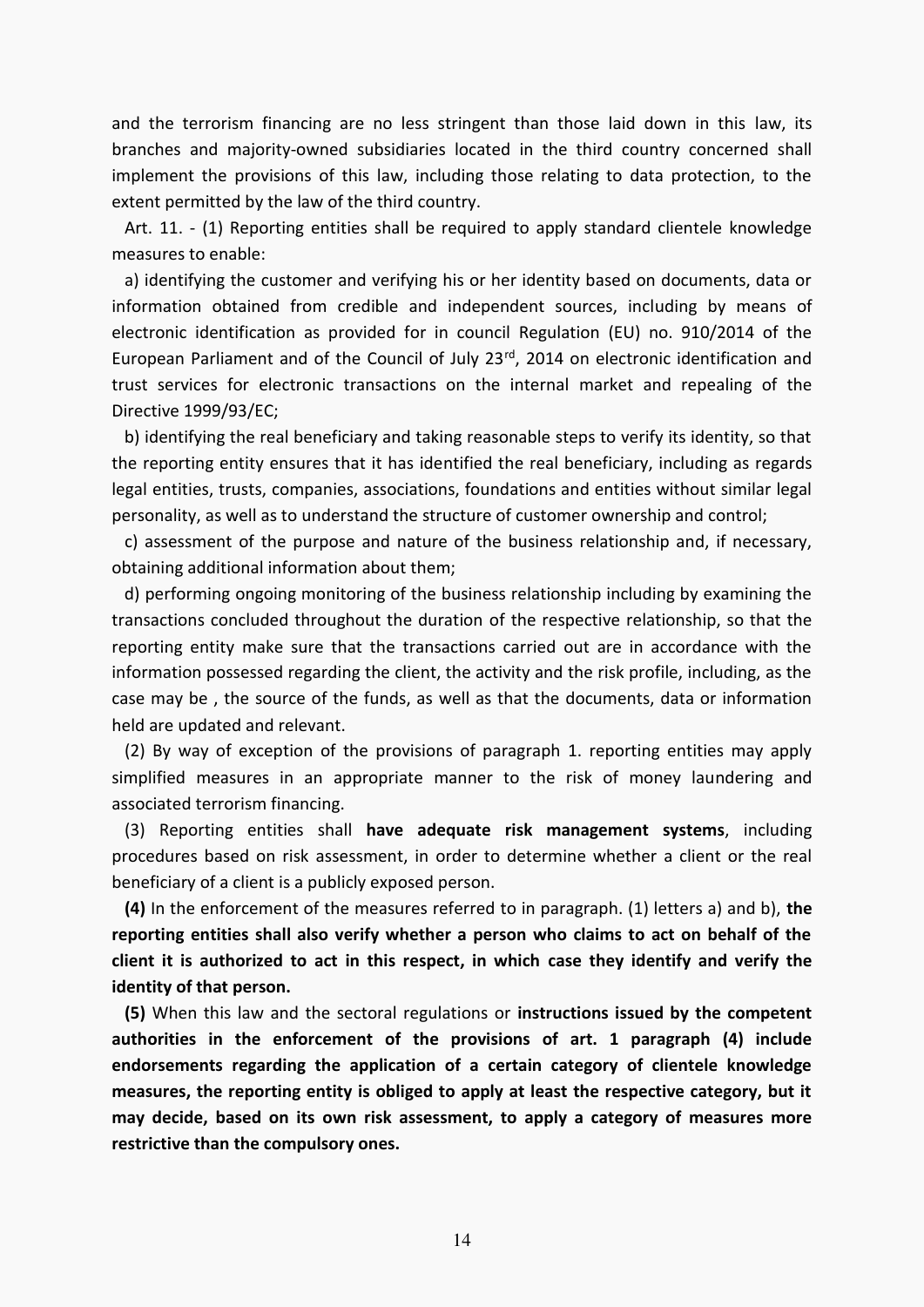**(6)** When assessing the risk of money laundering and terrorism financing**, reporting entities shall be required to consider at least the following:** 

 **a) the purpose of initiating a relationship or conducting an occasional transaction;** 

 **b) the level of assets to be traded by a customer or the size of the transitions already made;** 

 **c) regularity or duration of the business relationship;** 

 **d) regulations and sectoral instructions issued by the competent authorities in the enforcement of the provisions of art. 1 paragraph (4).** 

 (7) The reporting entities shall be responsible for demonstrating to the supervisory and control authorities or self-regulatory bodies that the customer knowledge measures applied are appropriate in terms of the money laundering and terrorism financing risks that have been identified.

# **(8) The reporting entities are required to verify the identity of the client and the real beneficiary before establishing a business relationship or carrying out the occasional transaction.**

 (9) When the reporting entity is not able to apply the customer knowledge measures, it must not open the account, initiate or continue the business relationship or carry out the occasional transaction and must draw up a suspect transaction report in relation to that client, whenever there are grounds for suspicion, which will be transmitted to the Office.

 Art. 12. - The manner of enforcement of clientele knowledge measures shall be duly completed with the provisions of the regulations and sectoral instructions issued by the competent authorities in application of the provisions of art. 1 paragraph (4).

## SECTION 1

#### Standard measures of customer knowledge

 Art. 13. - (1) Reporting entities shall be required to apply standard customer knowledge measures in the following situations:

## **a) when establishing a business relationship;**

 **b) when carrying out occasional transactions:** 

 1. **Amounting at least the equivalent in lei of 15,000 euros, whether the transaction** is carried out through a single operation or through several operations that have a connection between them;

 2. Which constitutes a transfer of funds, as defined by art. 3 point 9 of Regulation (EU) 2015/847 of the European Parliament and of the Council of May  $20<sup>th</sup>$ , 2015 on the information accompanying the transfers of funds and repealing Regulation (EC) no. 1.781 / 2006, amounting over 1,000 euros;

 c) in the case of persons trading goods, as professionals, when carrying out occasional cash transactions amounting at least 10,000 euros, whether the transaction is carried out by a single operation or by several operations that are connected between them.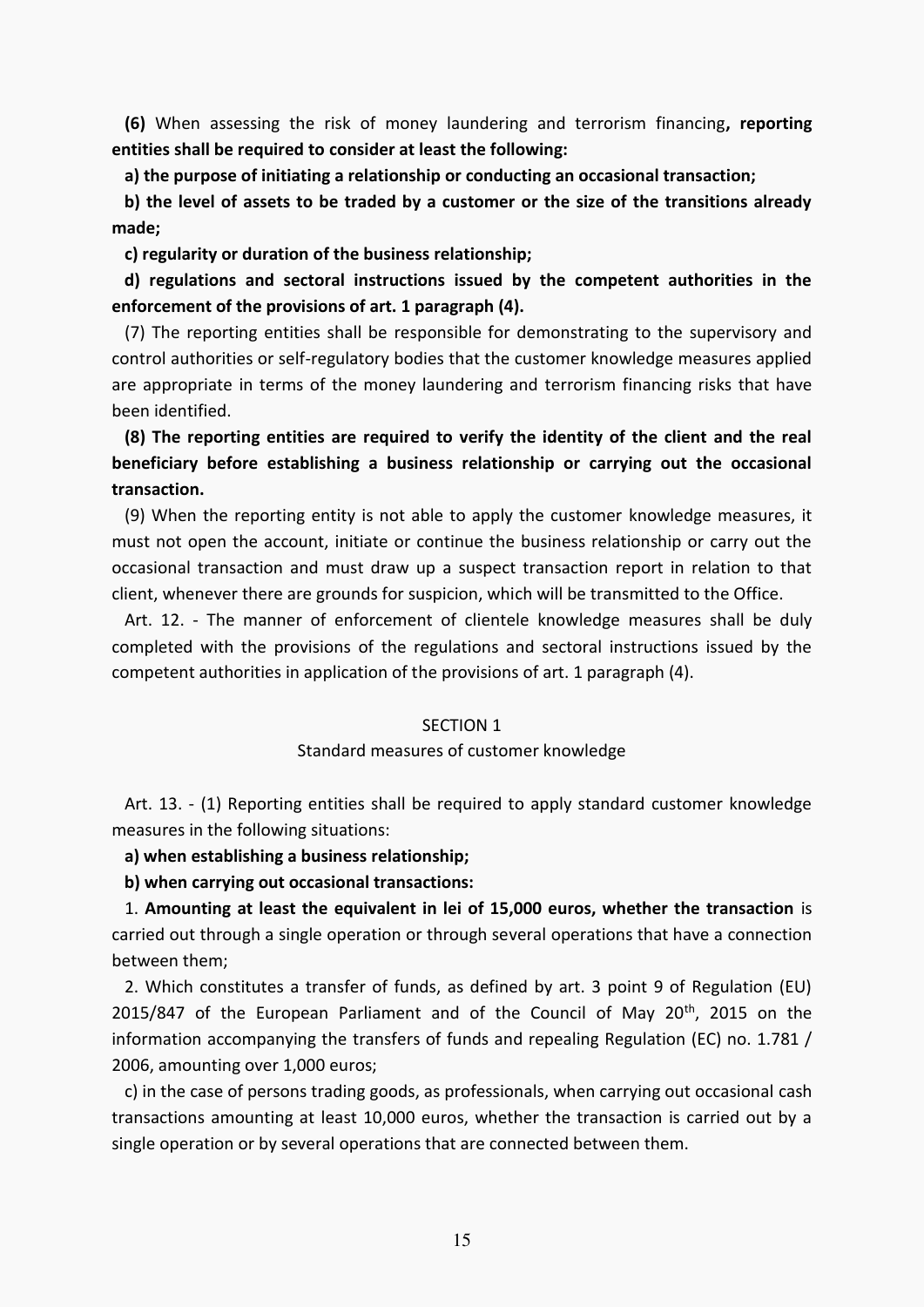(2) The reporting entities referred to in art. 5 paragraph (1) letter d) shall have the obligation to apply the standard clientele knowledge measures at the time of collecting the winnings, when buying or changing chips when making transactions whose minimum value is the equivalent in lei of at least 2,000 euros, through a single operation.

 (3) If the amount is not known at the time of acceptance of the transaction, the reporting entity shall apply the standard procedures of clientele knowledge, when it is informed of the transaction value and when it has established that the applicable minimum limit has been reached.

 **(4) In the case of life insurance and other types of insurance products which include an investment component, credit and financial institutions shall apply, in addition to the standard procedures of clientele knowledge required in relation to the customer and the real beneficiary, the following knowledge measures, as soon as the beneficiaries of these types of insurance are identified or designated:** 

 **a) in the case of beneficiaries identified by name, the credit or the financial institution shall apply the measures for the customers knowledge in relation to them;** 

 **b) in the case of beneficiaries designated by characteristics or category or by other means, the credit or financial institution will request to obtain sufficient information regarding the respective beneficiaries, so as to ensure that, at the time of payment, it will be able to establish the identity of the beneficiary of these types of insurance.** 

 **(5) The measures provided in paragraph (4) shall be adopted at the latest at the time of payment or at the time of assignment, in whole or in part, of the policy.** 

 **(6) In the case of an assignment, in whole or in part, of a life insurance policy or other insurance policy related to the investment by a third party, the credit and financial institutions who have knowledges about the assignment shall identify the real beneficiary at the time of the assignment to the natural or legal person or to the legal arrangement that receives, for its own benefit, the value of the transferred policy.** 

 (7) In the case of the beneficiaries of the trust or similar legal arrangement which is assigned on the basis of specific characteristics or category, the reporting entities are required to obtain sufficient information about the beneficiary, so as to ensure that they will be able to establish the identity of the beneficiary at the time of payment or exercise by the beneficiary of the acquired rights.

 (8) Compelled entities may not apply clientele knowledge measures regarding electronic currency, if all the following risk mitigation conditions are met:

 a) the payment instrument is not rechargeable or has a maximum limit of EUR 150 for monthly payment transactions, which can only be used in that member state;

b) the maximum amount stored electronically does not exceed 150 euro;

c) the payment instrument is used exclusively to purchase goods or services;

d) the payment instrument cannot be financed with anonymous electronic money;

 e) the issuer performs sufficient monitoring of the transactions or business relationship to enable the detection of unusual or suspect transactions.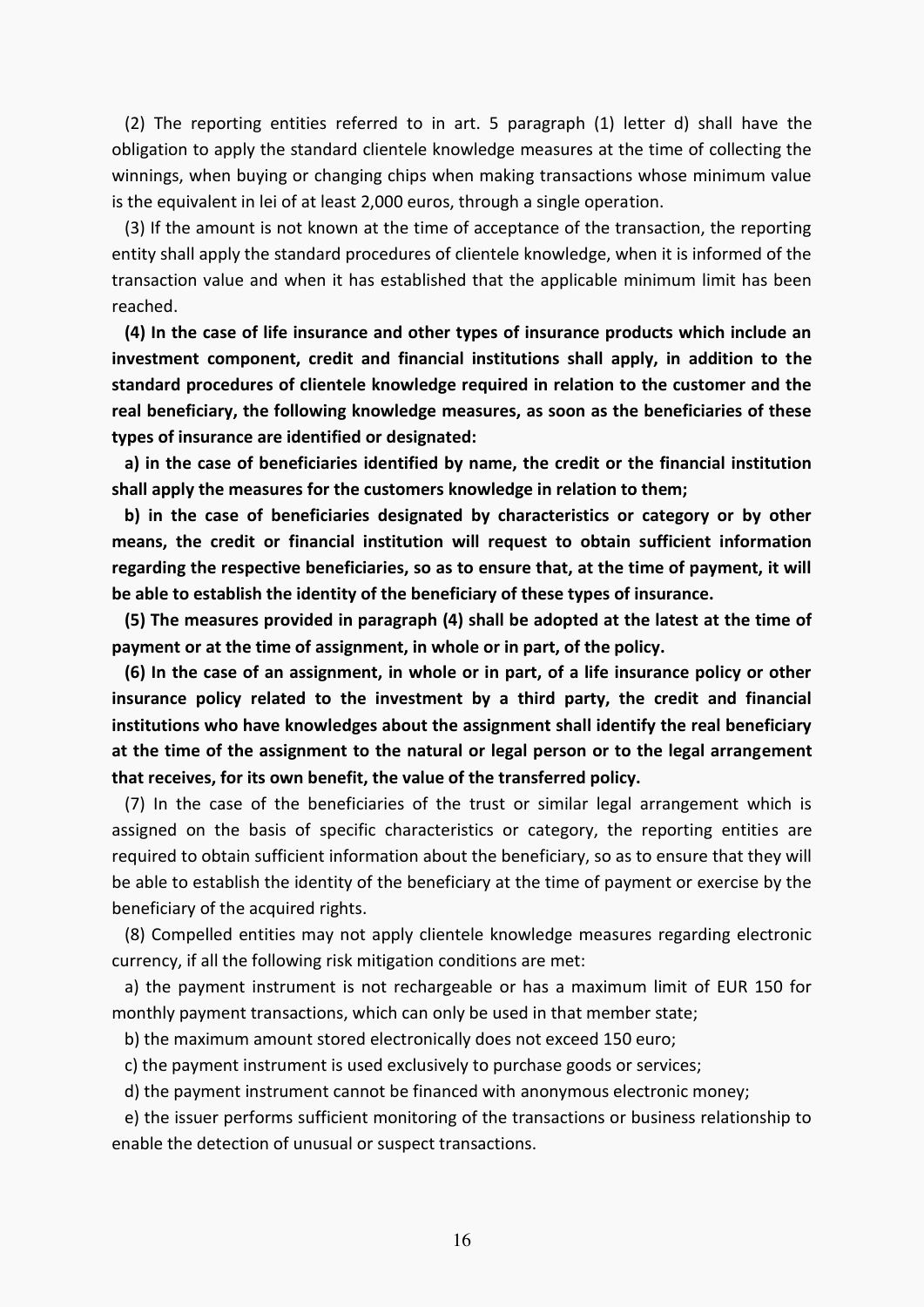(9) The waiver provided for in paragraph (8) shall not apply in the case of the cash buyback or cash withdrawal of the monetary value of the electronic currency if the buy-back amount exceeds 150 euros.

 **Art. 14. - Reporting entities shall apply clientele knowledge measures not only to all new customers, but also to existing customers, depending on the risk, including when the relevant customer circumstances change.** 

 **Art. 15. - (1) The identification of the clients and the real beneficiaries shall include at least:** 

 **a) in the case of natural person - all the civil status data provided in the identity documents provided by law;** 

 **b) in the case of legal persons - the data contained in the articles of incorporation or registration certificate and the data of the legal representative of the legal entity which concludes the contract;** 

 **c) the data and information provided for in the enforceable sectoral regulations.** 

 **(2) In the case of foreign legal entities, a translation into Romanian of the documents referred to in paragraph (1) letter b), notarized under the law, shall be required**

## SECTION 2

#### Simplified clientele knowledge measures

 Art. 16. - (1) Reporting entities may apply simplified clientele knowledge measures exclusively to customers at low risk.

 (2) The classification in a low degree of risk shall be achieved through the overall assessment of all identified risk factors, according to the provisions of art. 11 paragraph (6) and taking into consideration at least the following specific factors:

a) customer risk factors:

 1. public companies listed on a stock exchange and subject to the requirements of information disclosure, either by stock exchange rules, or by law or by enforcement means, which impose requirements to ensure adequate transparency of the real beneficiary;

2. public administrations or public undertakings;

3. customers residing in low-risk geographical areas, as referred to in letter c);

b) risk factors for products, services, transactions or distribution channels:

 1. life insurance policies, if the insurance premium or the total annual payment instalments are lower or equal to the Ron equivalent of 1,000 euro or the single insurance premium paid is amounting up to the Ron equivalent of 2,500 euro;

 2. insurance policies for pension schemes where there is no early buy-back clause and the policy cannot be used as a guarantee;

 3. pension systems, annuities or similar systems providing employees with pension benefits, where contributions are represented by amounts paid by participants or employers on their behalf to a private pension fund;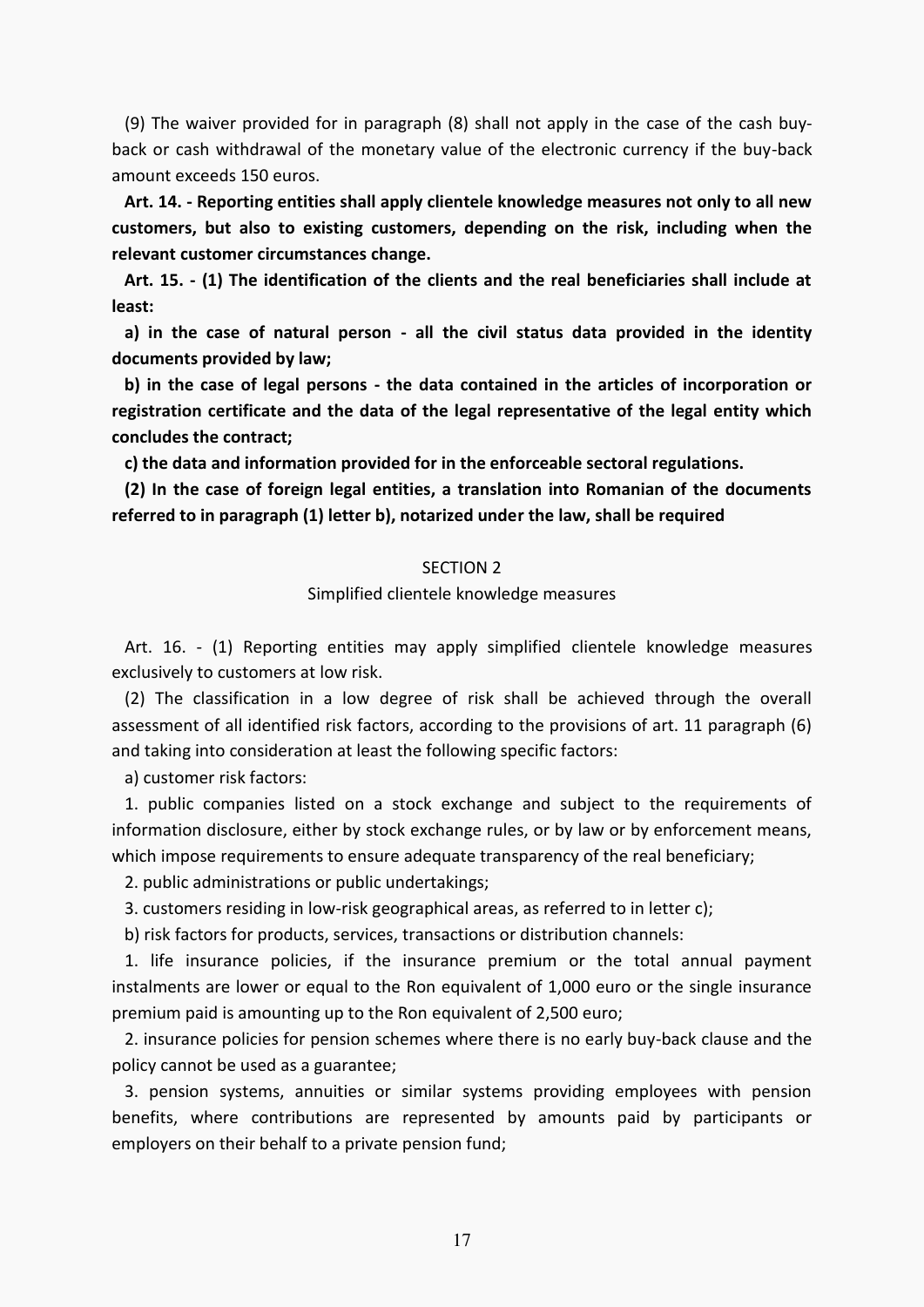4. financial products or services that provide services appropriately defined and limited to certain types of customers, so as to increase access for the purpose of financial inclusion;

 5. products for which the risks of money laundering and terrorism financing are managed by other factors, such as financial limits or transparency of property;

 6. products which, by their nature and manner of trading, fall under sectoral or national assessments in the categories of low risk of money laundering or terrorism financing;

c) geographical risk factors:

1. member states;

2. third countries with effective anti-money laundering and terrorism financing systems;

 3. third countries identified from reliable sources as having a low level of corruption or other criminal activity;

 4. third countries which, based on reliable sources, such as mutual assessments, detailed evaluation reports or published monitoring reports, have provided for the requirements of combating money laundering and terrorism financing in compliance with the revised recommendations of the Financial Action Group and effectively apply those requirements.

 **(3) Before applying the simplified measures of clientele knowledge, the reporting entities shall have the obligation to ensure that the business relationship or the occasional transaction presents a reduced degree of risk, determined at least on the basis of the factors referred to in paragraph (2).** 

 **(4) The reporting entities shall perform, in all cases, appropriate adequate, documented and formalized monitoring of transactions and business relationships to enable the detection of unusual or suspect transactions.** 

## SECTION 3

#### Additional measures of clientele knowledge

 Art. 17. - (1) Reporting entities shall apply, in addition to standard clientele knowledge measures, additional clientele knowledge measures in all situations which, by their nature, may present an increased risk of money laundering or terrorism financing, including in the following situations:

 a) in the case of business relationships and transactions with persons from countries which do not apply, or apply insufficiently, the international standards in the field of the prevention and combating of money laundering and terrorism financing or which are internationally known as non-cooperating countries;

 b) in the case of correspondent relations with credit institutions and financial institutions of other member states or third states;

 c) in the case of transactions or business relationships with publicly exposed persons or clients whose real beneficiaries are publicly exposed persons, including for a period of at least 12 months from the date on which that person no longer occupies an important public office;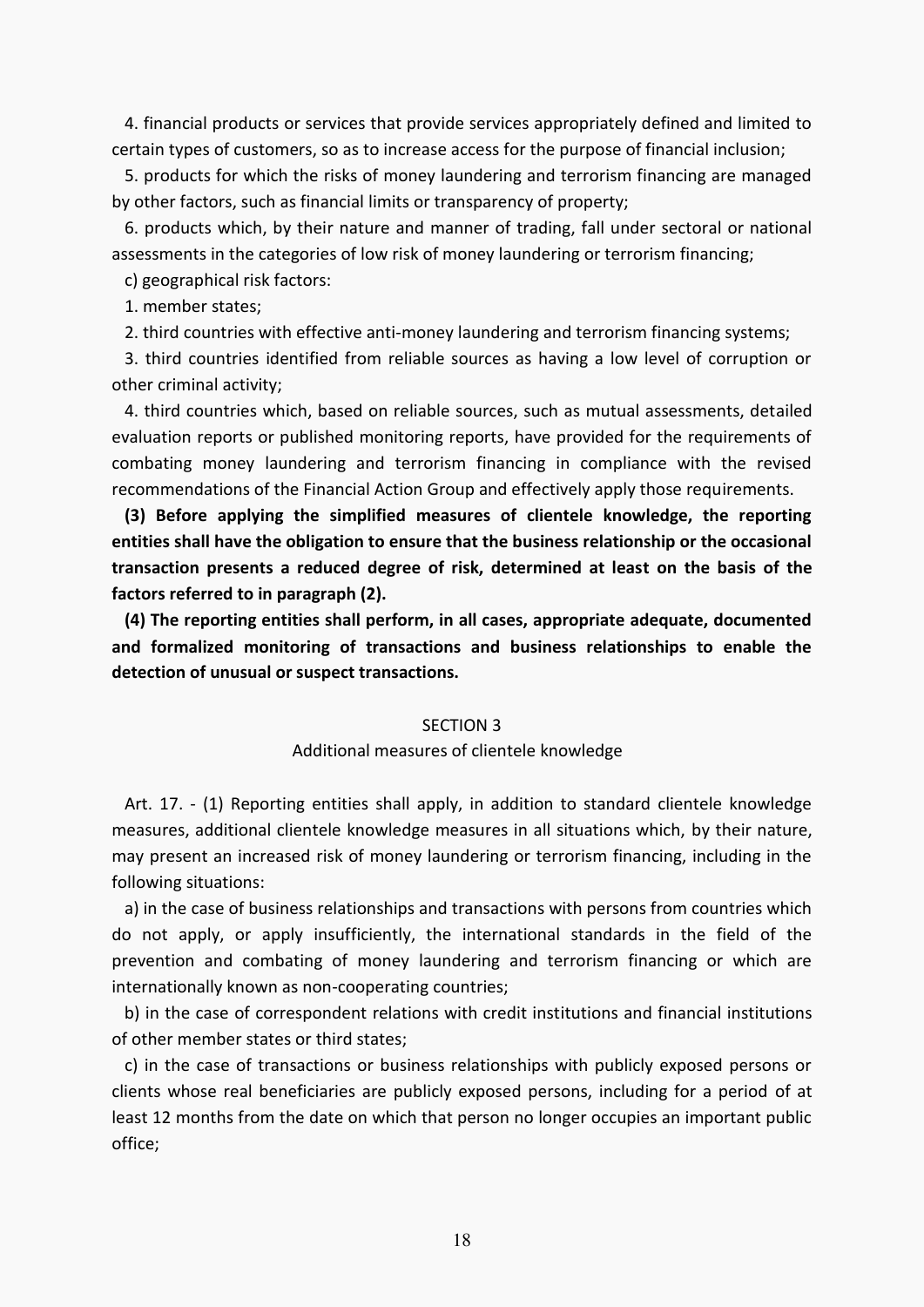d) in the case of natural or legal persons established in third countries identified by the European Commission as high-risk third countries;

 e) in the cases provided for in the sectoral regulations or instructions issued by the competent authorities in the enforcement of the provisions of art. 1 paragraph (4).

 **(2) The reporting entities shall have an obligation to examine the background and the purpose of all complex transactions and which have unusually high values or of all unusual types of transactions that have no obvious economic, commercial or legal purpose.** 

 (3) The circumstances and purpose of such transactions should be examined as soon as possible by the reporting entities, including based on additional documents requested from the client to justify the transaction. Also, **the reporting entities shall increase the degree and nature of monitoring of the business relationship, in order to determine whether those transactions or activities appear to be suspect**. The conclusions of the inspections carried out must be recorded in writing and shall be made available at the request of the competent authorities or self-regulatory bodies.

 (4) The Office shall inform the competent supervisory and control authorities of the vulnerabilities of anti-money laundering and terrorism financing systems in other countries and shall publish on its website the list of countries that present vulnerabilities in the systems of prevention and control of money laundering and terrorism financing and that do not apply or insufficiently apply the international standards in the field, according to the public communications of the international bodies in the field.

 (5) The supervisory and control authorities, as well as the self-regulatory bodies, by specific provisions, will develop applicable requirements and mechanisms regarding the briefing of reporting entities, regarding the vulnerabilities of prevention systems and control of money laundering and terrorism financing in other countries.

 (6) Based on the specific provisions regulated by the supervisory and control authorities, as well as the self-regulatory bodies, the reporting entities will examine the circumstances and scope of the transactions involving persons from countries with vulnerabilities in the systems for preventing and combating money laundering and terrorism financing and who do not apply or insufficiently apply the international standards in the field and will make available to the authorities with control powers or self-regulatory bodies, upon their request, the conclusions recorded in writing.

 (7) In the **case of correspondent relations** with respondent institutions from other member states and third states, credit institutions and correspondent financial institutions shall apply, in addition to standard clientele knowledge measures, the following measures:

 a) obtain sufficient information about the respondent institution to fully understand the nature of its activity and to determine, based on publicly available information, its reputation, including whether it has been the subject of a surveillance measure or money laundering or terrorism financing investigations;

 b) obtain sufficient information on the quality of supervision to which the respondent institution is subject;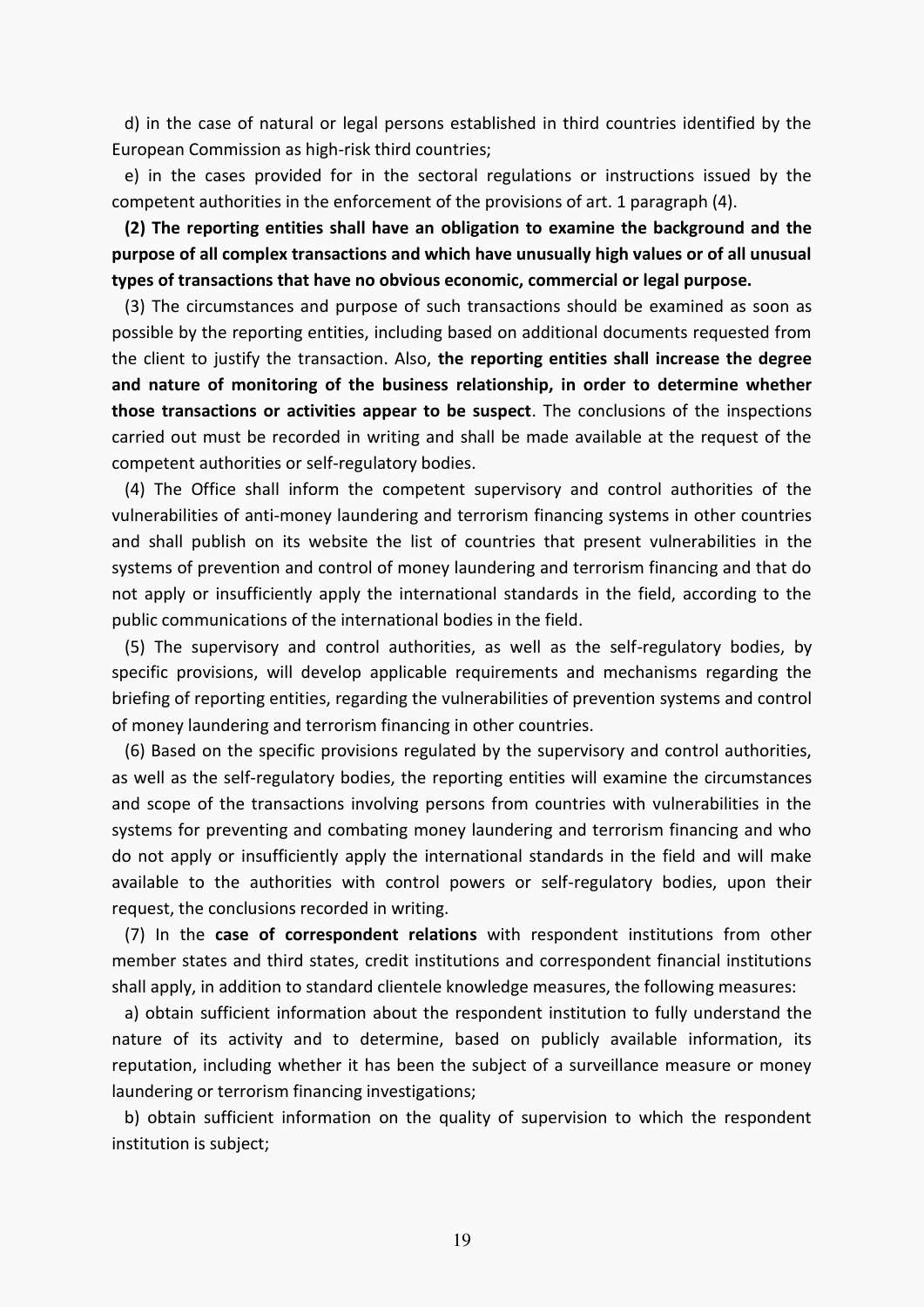c) assess the mechanisms implemented by the respondent institution to prevent and combat money laundering and terrorism financing in order to ensure that they are appropriate and effective;

 d) obtain the approval of senior management before establishing each new correspondent relationship;

e) establish on the basis of documents the responsibilities of each party;

 f) in the case of correspondent accounts directly accessible to the customer, it shall ensure that the respondent institution shall apply on an ongoing basis the measures of clientele knowledge to these customers and is able to provide to the correspondent institution, upon request, information obtained through the enforcement of these measures.

 (8) In the enforcement of paragraph (1), the credit institutions and the corresponding financial institutions may consider fulfilled the obligations from paragraph (7) letters b), c) and f) in the case of the credit institutions and the respondent financial institutions from the member states which are compelled entities according to art. 2 paragraph (1) of Directive (EU) 2015/849 of the European Parliament and of the Council of May  $20<sup>th</sup>$ , 2015 on preventing the use of the financial system for the purpose of money laundering or terrorism financing, of amending Regulation (EU) no. 648/2012 of the European Parliament and of the Council and of repealing the Directive 2005/60 / EC of the European Parliament and of the Council and of Commission Directive 2006/70 / EC, as subsequently amended and supplemented.

 (9) In the case of **occasional transactions or business relationships with persons who are publicly exposed** or who have as their real beneficiary persons who are publicly exposed, the reporting entities apply, in addition to the standard measures of clientele knowledge, the following measures:

 a) obtain the approval of senior management for establishing or continuing business relations with such persons;

 b) take appropriate measures to establish the source of the wealth and the source of the funds involved in business relations or transactions with such persons;

 c) carry out on a permanent basis an increased monitoring of the respective business relations.

 (10) The measures referred to in paragraphs (9) and (11) - (13) shall also apply to family members or persons known to be close associates of publicly exposed persons.

 **(11) Reporting entities shall be required to apply reasonable measures to determine the beneficiaries of a life insurance policy or other investment-related insurance policy and/or, where applicable, the real beneficiary of the policy beneficiary are persons publicly exposed.** 

 **(12)** The measures referred to in paragraph (11) shall be adopted **at the latest at the time of payment or at the time of assignment, in whole or in part, of the policy.** 

 (13) If increased risks have been identified, the reporting entities shall apply, in addition to the standard measures of client knowledge, the following measures: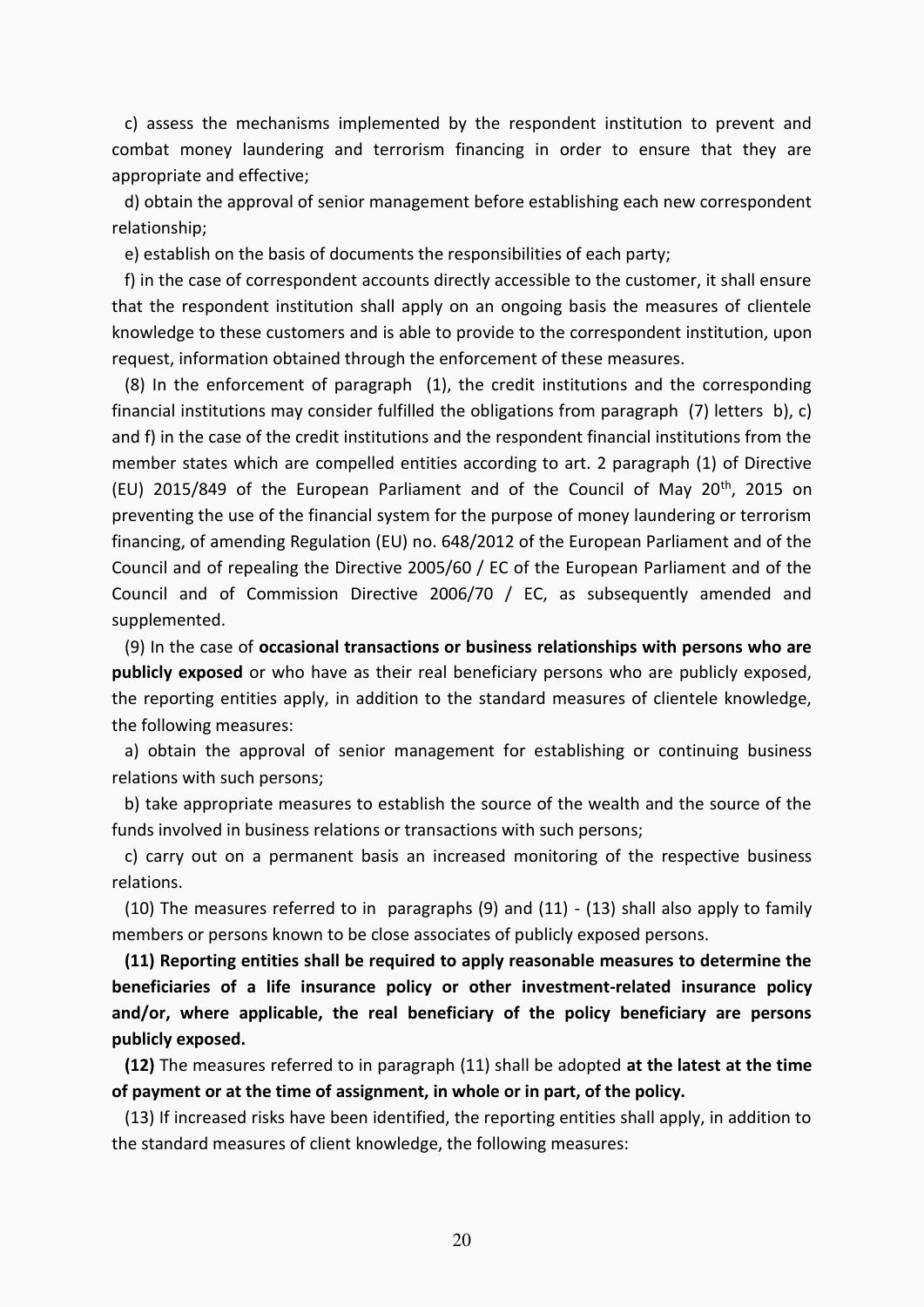a) inform senior management prior to payment of the income related to the insurance policy;

 b) performs an enhanced examination of the entire business relationship with the insured.

 (14) In assessing the risks of money laundering and terrorism financing, the following **specific factors of potentially high-risk situations will also be considered**:

1. customer risk factors:

a) the business relationship is performed in unusual circumstances;

(b) customers residing in high-risk geographical areas as referred to in point 3;

 c) legal persons or entities without legal personality with the role of personal asset management structures;

d) companies with apparent shareholders (nominee shareholders) or bearer shares;

e) activities where a lot of cash is running;

 f) the shareholding structure of the company appears unusual or excessively complex given the nature of its business;

2. risk factors for products, services, transactions or distribution channels:

a) personalised banking services;

b) products or transactions that might favour anonymity;

 c) business relationships or overseas transactions without certain safeguards, such as electronic signature;

d) payments received from unknown or non-associated third parties;

 e) new products and new commercial practices, including new distribution mechanisms and the use of new or developing technologies for both new and pre-existing products;

3. geographical risk factors:

 a) countries that, according to the assessment of the international bodies in the field, do not have effective systems to combat money laundering /terrorism financing;

 b) countries which, according to reliable sources, have a high level of corruption or other criminal activity;

 c) countries subject to sanctions, embargoes or similar measures, established, for example, by the European Union or the United Nations;

 d) countries providing financing or support for terrorism activities or in whose territory designated terrorism organisations operate.

## SECTION 4

## Performance by third parties

 Art. 18. - (1) For the purposes of this section, **third parties** shall mean the reporting entities referred to in art. 5 as well as other institutions or persons located in a member state or in a third country which:

 a) apply clientele knowledge measures and document storage requirements that are similar to those referred to in this law; and

21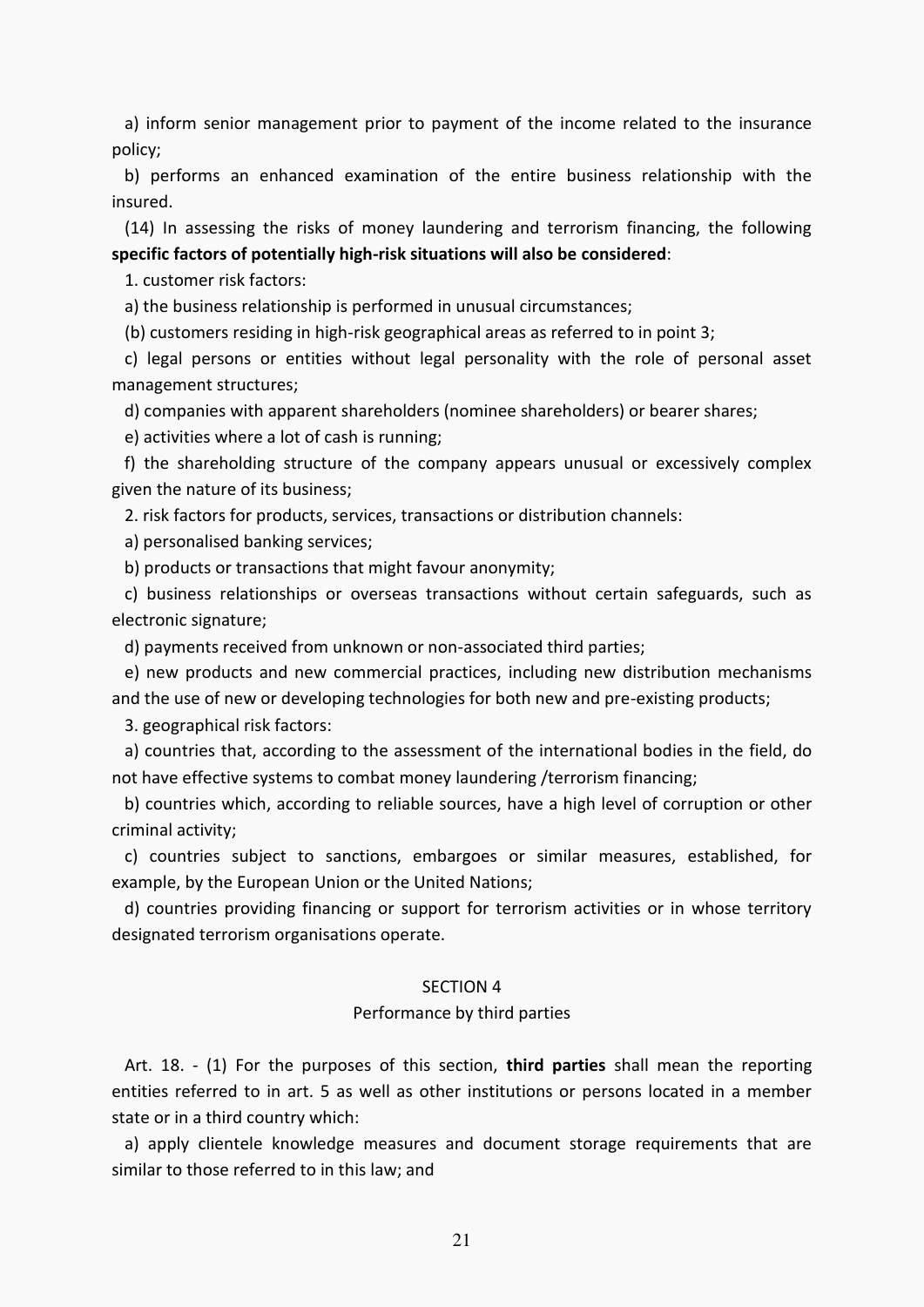b) they are supervised with regard to their application in a manner similar to that provided for in this law.

(2) Reporting entities may not use third parties located in high-risk third states.

 (3) The authorities and bodies referred to in art. 26 paragraph (1) may establish also by sectoral regulations other categories of entities that cannot be used as third parties by the entities they supervise.

 4. Reporting entities may use, for the purpose of enforcement of the standard clientele knowledge measures provided for in art. 11 paragraph (1) letters (a) - (c), customer information obtained from third parties, even if such information is obtained based on documents which differ in form from that used internally.

 (5) In the situation referred to in paragraph (4) the responsibility for complying with all clientele knowledge requirements shall rest with those who use the information obtained from the third party.

 (6) Reporting entities using third parties shall ensure that they obtain from them as soon as possible:

 a) all the necessary information according to its own procedures for applying the clientele knowledge measures provided for in art. 11 paragraph (1) letters a) -c);

 b) upon request, copies of documents on the basis of which the third party has applied the measures of clientele knowledge provided for in art. 11 paragraph (1) letters a)- c).

 7. The authorities and bodies referred to in art. 26 paragraph (1) may consider that a reporting entity, which applies the procedures established in accordance with the provisions of art. 24 paragraph (7) at the level of the group to which it belongs, shall comply with the requirements laid down in paragraphs (1), (4) and (5), if all of the following conditions are met:

 a) the compelled entity shall rely on information provided by a third party that is part of the same group;

 b) the group shall apply the clientele knowledge measures, the requirements for records retaining and programs to combat money laundering and terrorism financing similar to those provided by this law;

 (c) compliance with the requirements set out in letter (b) shall be supervised at group level by the competent authority from the home member state or from a third state.

 (8) The reporting entities may implement, through the entities to which activities **have been outsourced**, clientele knowledge measures arising from outsourced activities, **only if they contractually require them to comply with the legal obligations regarding the prevention and control of money laundering and terrorism financing** and lay down the mechanisms which ensures the compliance. In these cases, the reporting entities shall continue to remain responsible for fulfilling their obligations under this law in the cases where they do not directly apply clientele knowledge measures.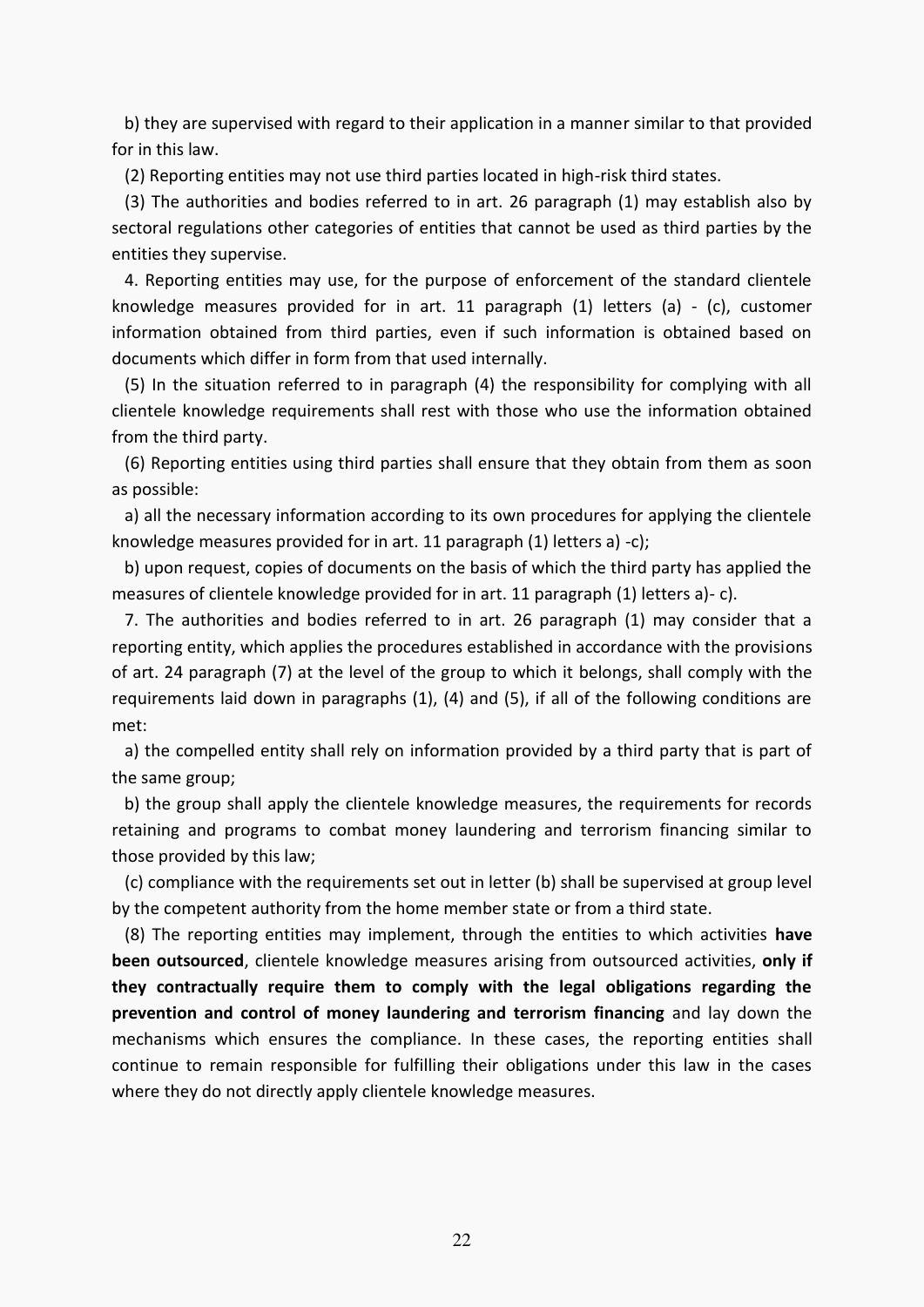#### SECTION 5

#### Information on the real beneficiary

 Art. 19. - (1) The legal persons governed by private law, and, trusts registered on Romania territory shall have the obligation to obtain and possess adequate, correct and up-to-date information on their real beneficiary, including the modality through which this quality materializes, and to make them available to the control bodies and supervisory authorities, at their request.

 (2) Legal Persons and trusts shall disclose their status and provide to the reporting entities in due time the information referred to in paragraph (1) and art. 4 paragraph (2) where, in their capacity as trustees, they establish a business relationship or perform an occasional transaction with a value exceeding the thresholds laid down in art. 13 paragraph (1) letter b) and paragraph (2).

 (3) Legal entities and trustees registered on Romania territory shall have the obligation to provide to the reporting entities, in due time, in addition to the information on their rightful owner, information on the real beneficiary, when the reporting entities apply clientele knowledge measures.

 (4) The reporting entities shall **retain documented records** of the measures taken to identify the real beneficiaries in accordance with the provisions of the law.

(5) The information referred to in paragraph (1) shall be registered:

 a) in a central register organized at the level of the National Trade Registry Office for legal persons who have the obligation to register in the trade register, with the exception of the autonomous administration, national companies and societies;

 b) in a central register organized at the level of the Ministry of Justice for associations and foundations;

 c) in a central register organised at the level of the National Agency for Tax Administration in the case of trusts.

 (6) The Office shall inform the European Commission about the characteristics of these arrangements, based on the information received from the authorities referred to in paragraph (5).

 (7) The information contained in the registers referred to in paragraph (5) they must be adequate, correct and up-to-date. The authorities referred to in paragraph (5) verify these aspects and update its own registers.

 (8) The access to the registers referred to paragraph (5)n shall be provided, in accordance with the norms regarding the protection of personal data, free of charge:

 a) to the authorities that have supervisory and control powers, to the judicial bodies, according to the Law no. 135/2010 regarding the Criminal Procedure Code, as subsequently amended and supplemented, and to the Office, in due time, without any restrictions and without alerting the person concerned;

b) to the reporting entities when applying clientele knowledge measures;

c) to any persons or organisations which may demonstrate a legitimate interest.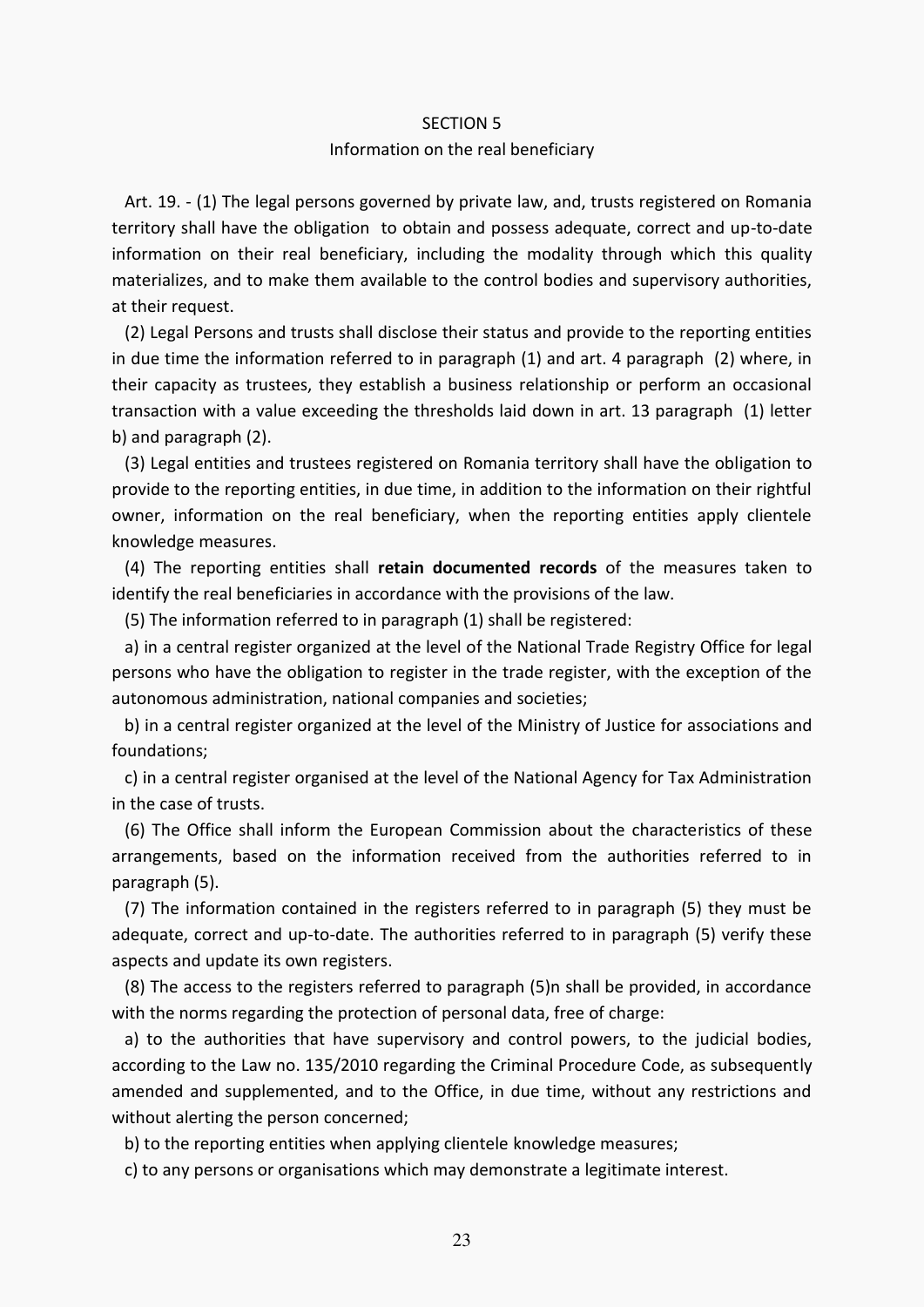(9) The persons or organisations referred to in paragraph (8) letter (c) shall have access to the name, month and year of birth, nationality and country of residence of the real beneficiary as well as to the information on how this quality materializes.

 (10) In order to fulfil the obligation to identify the real beneficiary reporting entities will rely on the central register referred to in paragraph (5).

 (11) In the case of the beneficiaries of the trust or legal arrangements which are designated according to specific characteristics or category, reporting entities shall have the obligation to obtain adequate, accurate and up-to-date information on the beneficiary, so as to ensure that they will be able to establish the beneficiary's identity at the time of payment or the beneficiary exercising his/her acquired rights.

 (12) The competent authorities and the Office shall provide the information referred to in paragraph (1) and (5) to competent authorities and to financial information units of other member states in due time.

 (13) The measures provided for in this article shall apply to all types of legal arrangements with a structure or functions similar to trusts.

 Art. 20. - The organization and operation of the registers referred to in art. 19 paragraph 5 shall be regulated by acts issued by the managing authorities.

### SECTION 6

## Documents retention

 Art. 21 - (1) The reporting entities, when applying clientele knowledge measures, shall have the obligation **to retain, in a printed form or electronic format**, in a form admitted in the judicial procedures, **all the records obtained** by applying these measures, such as copies of the identification documents , the monitoring and verifications carried out, including the information obtained through the electronic identification means necessary to comply with the clientele knowledge requirements, for a period of 5 years from the date of termination of the business relationship with the client or from the date of the occasional transaction.

 (2) Reporting entities shall retain supporting documents and records of transactions, consisting of account records or commercial correspondence, necessary for the identification of transactions, including the results of any customer-related analysis, e.g. requests to establish the history and purpose of complex, unusually large transactions. These documents can be either originals or copies admissible in court proceedings and must be retained for a period of 5 years from the date of the termination of the business relationship with the customer or from the date of the occasional transaction.

 (3) When it shall be necessary to extend the period of retention of documents, in order to prevent, detect or investigate money laundering or terrorism financing activities, the reporting entities are obliged to extend the deadlines provided in paragraph (1) and (2) with the period indicated by the competent authorities and this extension cannot exceed 5 years.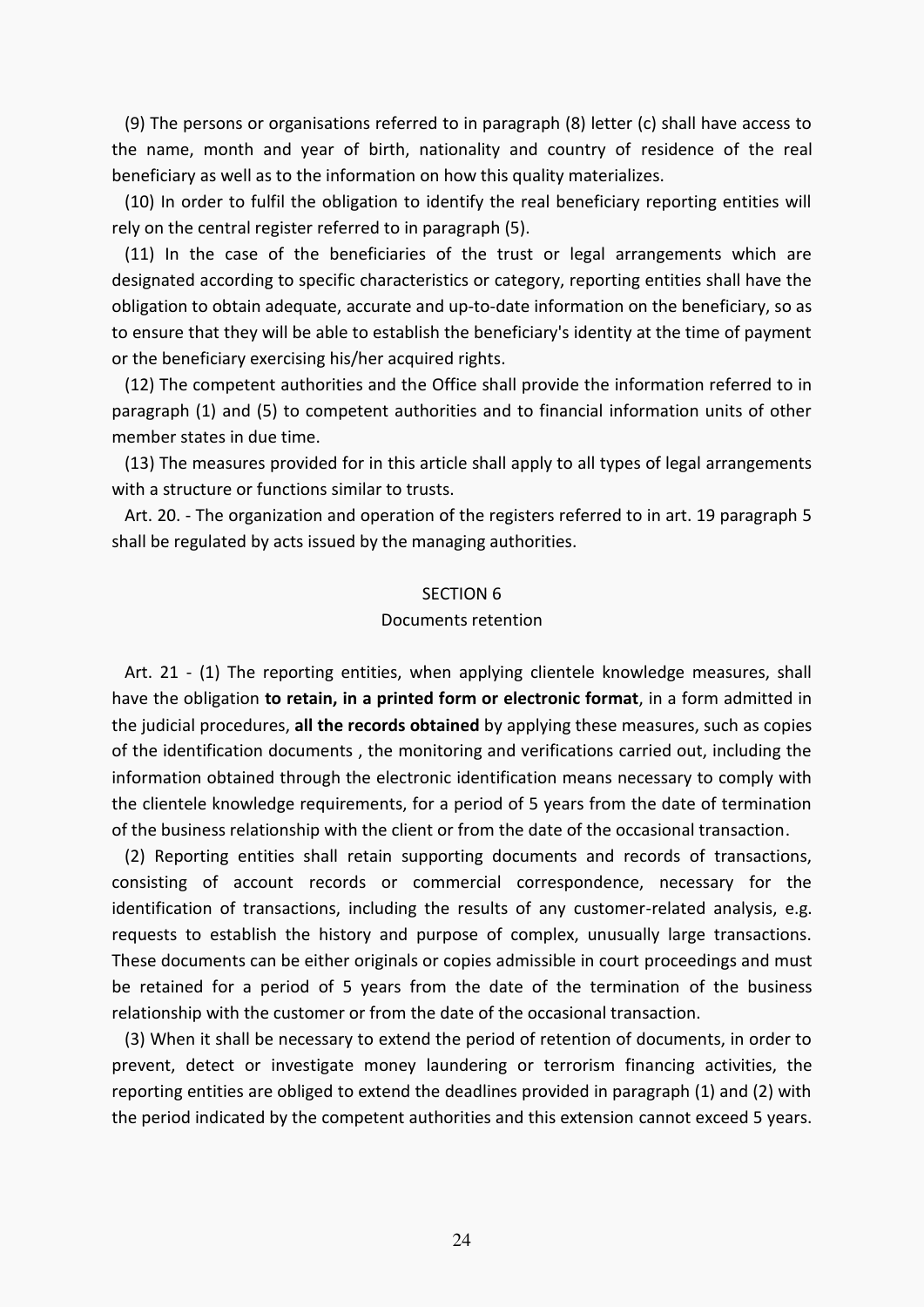(4) Upon expiry of the retention period, the reporting entities shall be required to delete personal data, except where other legal provisions require that the data continue to be preserved.

 Art. 22 - (1) The personal data shall be processed by the reporting entities on the basis of the present law, and in compliance with the legislation in force concerning the processing of personal data solely for the purposes of the prevention of money laundering and terrorism financing and shall not be further processed in any manner incompatible with that purpose. The processing of personal data for other purposes, such as commercial ones, is prohibited.

 (2) The reporting entities shall to provide new clients, before establishing a business relationship or carrying out an occasional transaction, at least the information provided below, unless the person is already informed of these data:

a) the identity of the operator and, where appropriate, of the representative;

b) the purpose of the processing for which the data are intended;

c) any additional information, such as:

1. recipients or categories of recipients of the data;

 2. if the answers to questions are mandatory or voluntary, as well as the possible consequences of avoiding the answer;

 3. the existence of the right of access to the data concerning it and the rectification of the personal data, insofar as, taking into account the specific circumstances in which the data are collected, such additional information is necessary to ensure a correct processing of the data regarding the targeted person.

 (3) The information referred to in paragraph (2) include general information on the legal obligations of reporting entities under this law when processing personal data for the purpose of preventing money laundering and terrorism financing.

 (4) The processing of personal data in the context of paragraph (1) is considered to be necessary in order to carry out measures of public interest, in accordance with the provisions of Regulation (EU) 2016/679 of the European Parliament and of the Council of April 27<sup>th</sup>, 2016 on the protection of natural persons with regard to processing of personal data and regarding the free movement of such data and repealing of Directive 95/46 / EC (General Data Protection Regulation).

## CHAPTER V

## Assigned person and internal procedures

 Art. 23 - (1) The reporting entities shall have the obligation to designate one or more persons who have responsibilities in the enforcement of this law, specifying the nature and limits of the entrusted responsibilities, whose names will be communicated to the Office, exclusively in electronic format, through the channels made available by it.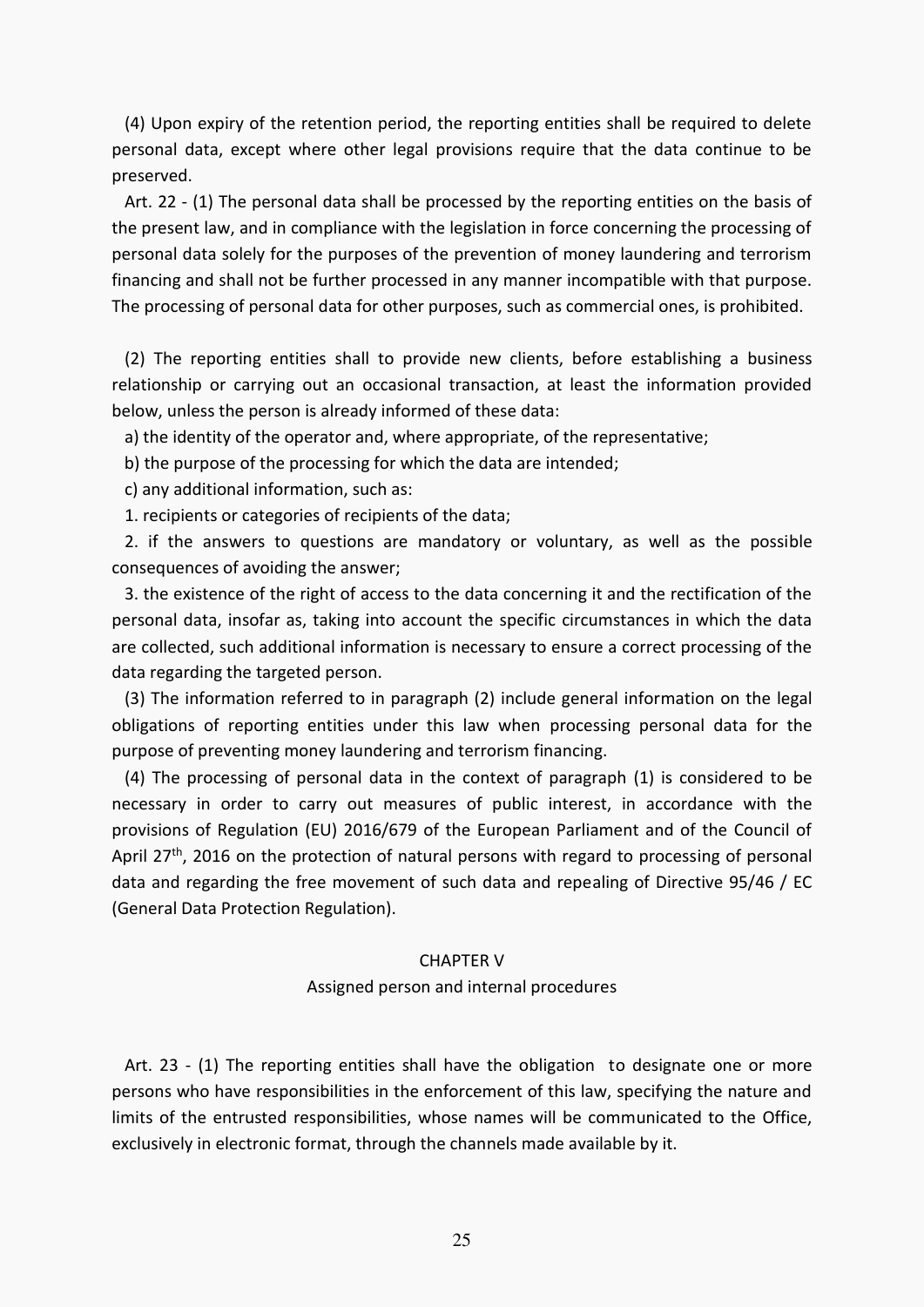(2) Credit institutions and financial institutions shall have the obligation to designate a compliance officer at management level, who shall coordinate the implementation of internal policies and procedures for the enforcement of this law. In the case of cooperative networks, in the meaning provided in the Government Emergency Ordinance no. 99/2006, approved with amendments and completions by law no. 227/2007, with subsequent amendments and completions, the compliance officer may be appointed at the level of the central house to coordinate the implementation of policies and procedures throughout the network.

 (3) The persons designated according to the provisions of paragraph (1) and (2) shall have direct and in due time access to the relevant data and information, possessed by the reporting entities, necessary for the fulfilment of the obligations provided by this law.

 (4) The provisions of paragraph (1) shall not be enforceable to natural persons acting as reporting entity and to reporting entities referred to in art. 5 paragraph (1) letter i).

 (5) Given the nature of the responsibilities entrusted to the persons mentioned in paragraphs (1) and (2), the supervisory and control authorities and the reporting entities have the obligation to create mechanisms to protect them, including by granting the right to address in their own name to report to the state authorities violations of any kind of this law within the reporting entity, in which case the identity of these persons will be adequately protected.

(6) The mechanisms referred to in paragraph (5) include, where appropriate, at least:

 a) specific procedures for receiving reports of violations of any nature of this law and taking further action;

 b) adequate protection of employees or persons in a similar position within reporting entities, who report violations of any nature of this law, committed within them;

(c) adequate protection of the persons referred to in paragraphs (1) and (2);

 d) the protection of the personal data of the person who reports the breach of any of the nature of the law, as well as the natural person who is allegedly responsible for a breach, in accordance with the principles laid down in the Regulation (EU) 2016/679;

 e) clear norms to ensure that confidentiality is guaranteed in all cases with regard to the identity of the person reporting any violations of this law, committed within the reporting entity, unless disclosure is required by other legal provisions.

 Art. 24. - (1) According to the nature and volume of the activity carried out and taking into account the regulations, prudential requirements and the sectoral instructions issued by the competent authorities in the enforcement of the provisions of art. 1 paragraph (4), the reporting entities establish **internal policies and norms, internal control mechanisms and procedures for managing the risks of money laundering and terrorism financing, which include at least the following elements:**

a) enforceable customer knowledge measures;

 b) enforceable measures for reporting, records and all documents retention as required by this law and for the prompt provision of data at the request of the competent authorities;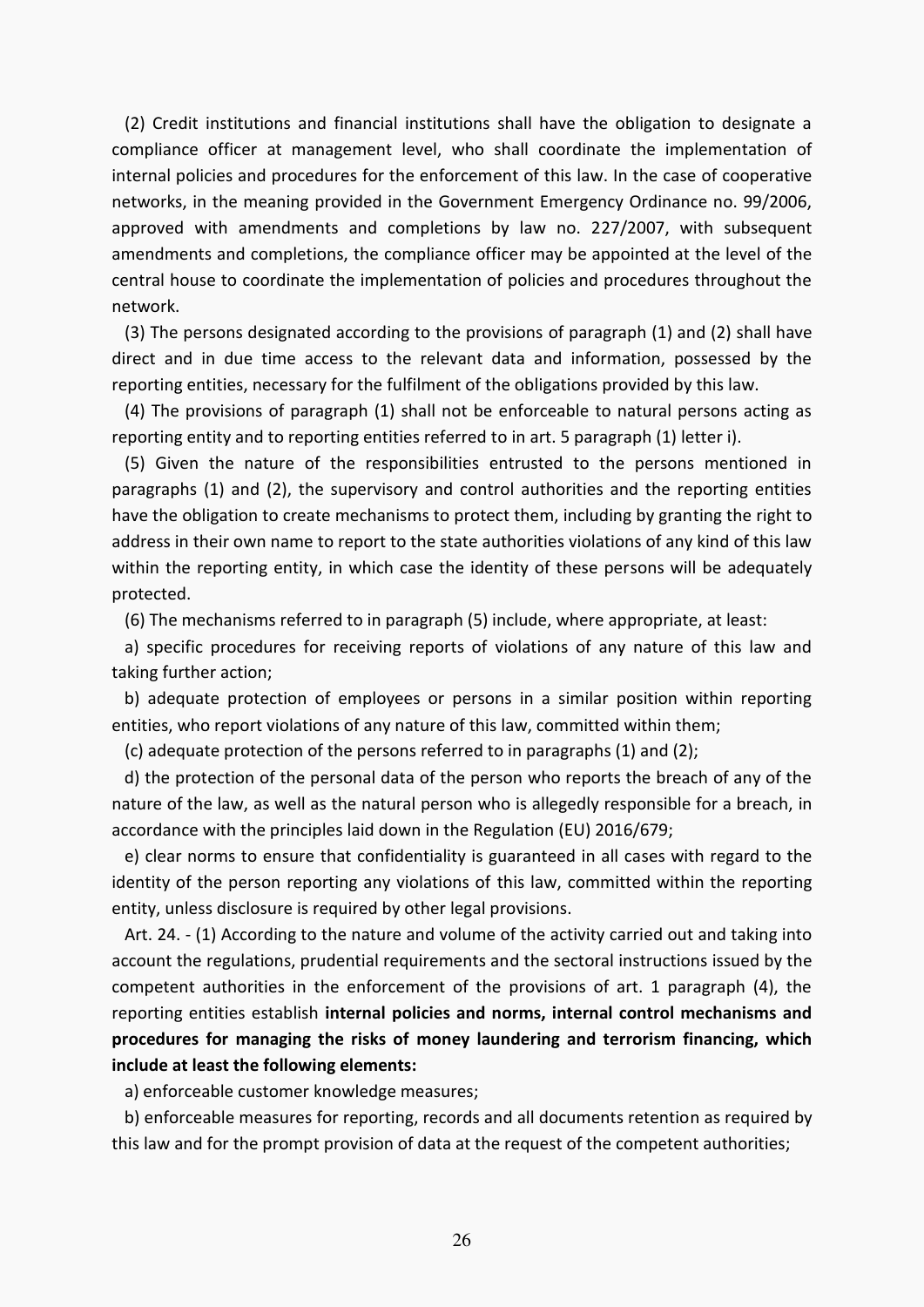c) enforceable internal control, risk assessment and management, compliance and communication management measures;

 d) enforceable measures regarding the protection of the own personnel involved in the process of applying these policies, against any threats or hostile or discriminatory actions;

e) training and periodic evaluation of employees.

 (2) Depending on the size and nature of the activity, the reporting entities shall have the obligation to provide an **independent audit** function in order to test the policies, internal norms, mechanisms and procedures referred to in paragraph (1).

 (3) The reporting entities shall **approve and monitor** the policies, internal rules, mechanisms and procedures referred to in paragraph (1) **at the level of senior management.** 

 (4) The reporting Entities shall have the obligation to ensure regular **appropriate training** of employees with regard to the provisions of this law, as well as with regard to the relevant provisions on the protection of personal data, and to carry out **the process of the verification of the employees**, in accordance with sectoral regulations or instructions, issued by the competent authorities in the enforcement of the provisions of art. 1 paragraph (4). Documents drawn up for this purpose shall be made available to control authorities and self-regulatory bodies at their request.

 (5) Depending on the risks to which they are exposed, the size and nature of the activity, the reporting entities shall include, in the process of training the employees, the participation in special programs of permanent training whose purpose is the acknowledgement by employees of the operations that may connected with money laundering or terrorism financing.

 (6) In the case of credit institutions and financial institutions, it shall be mandatory to establish **adequate standards in the process of recruiting staff with responsibilities in the enforcement of the present law and its participation in training programs whenever it is needed, but not later than an interval of 2 years,** in compliance with sectoral regulations or instructions.

 (7) The reporting entities that are part of a group shall be required to implement **grouplevel policies, procedures and training**, including data protection policies and policies and procedures regarding sharing information within the group in order to combat money laundering and terrorism financing, which it applies also to the branches and subsidiaries that are majority owned in the member states and in third countries.

 (8) The supervisory authorities shall inform each other and also the European supervisory authorities of the cases in which the law of the third country does not allow the implementation of the policies and procedures required by the provisions of paragraph (7) and in this direction it can be undertook actions to identify a solution.

(9) If the law of the third country does not allow the implementation of the policies and procedures provided in paragraph (1), the reporting entities shall ensure that the majority owned **branches and subsidiaries of the respective third country apply additional measures** to effectively deal with the risk of money laundering or terrorism financing and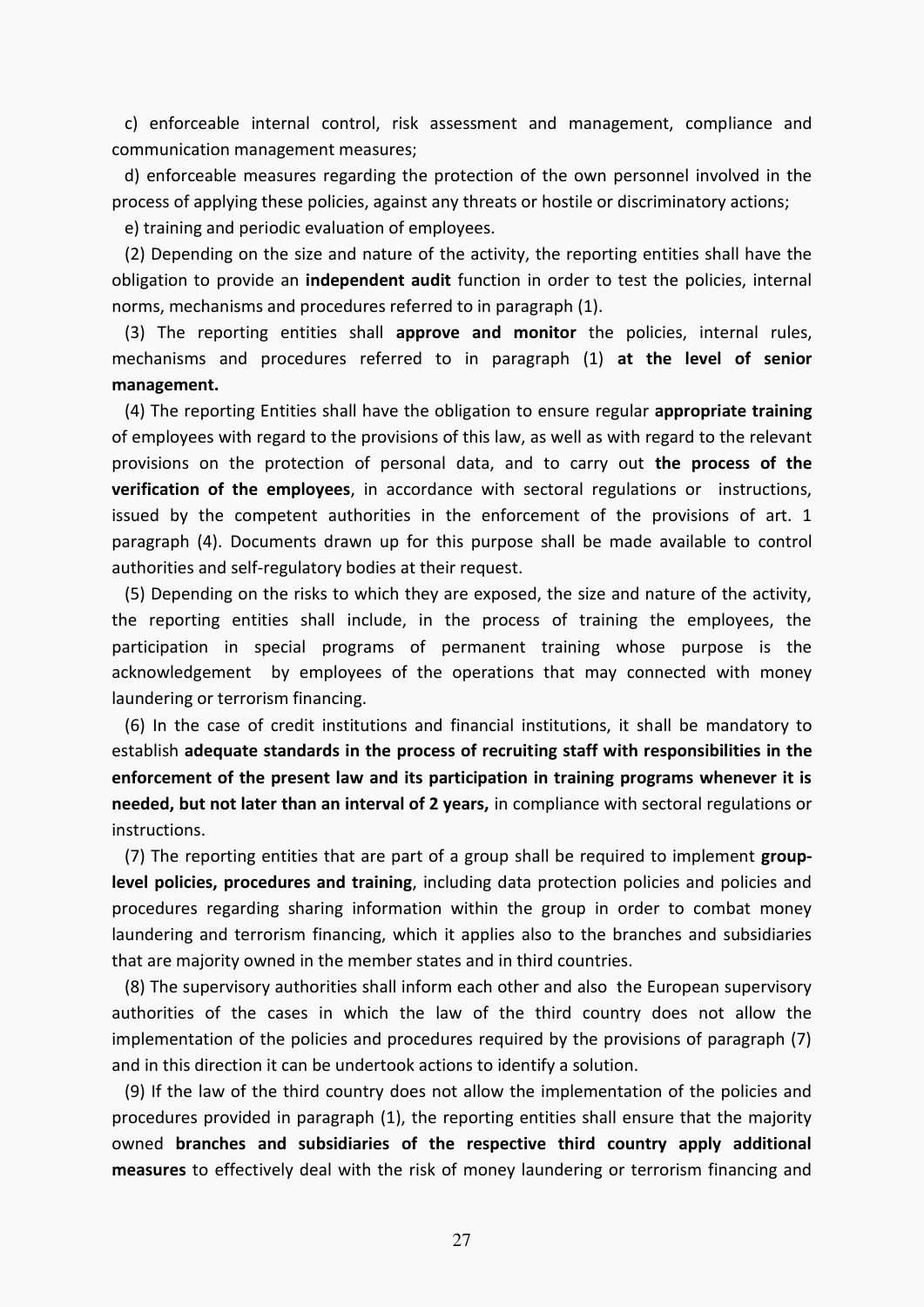shall inform the competent authorities of the home member state**.** If the additional measures are not sufficient, the competent authorities referred to in article 26 **shall apply additional supervisory measures, including measures requiring the group not to establish business relations or to cease those business relations, not to carry out transactions and, if necessary, to close its operations in the third country.** 

 (10) If a natural person who falls into any of the categories listed in art. 5 paragraph (1) letters d) -i) performs professional activities as an employee of a legal person, the obligations provided in this chapter shall apply to the respective legal person, and not to the natural person.

## CHAPTER VI

## Obligation to assess risks

 Art. 25. - (1) The reporting activities shall have the obligation to identify and evaluate the risks of the activity carried out regarding the exposure to money laundering and terrorism financing, taking into account the risk factors, including those related to customers, countries or geographical areas, products, services, transactions or distribution channels.

 (2) The assessments drawn up for this purpose shall be documented, updated, including on the basis of the national and sectoral evaluation and of the regulations or instructions issued by the authorities in the enforcement of the provisions of art. 1 paragraph (4), and they are made available to the authorities with supervisory and control powers and to the self-regulatory bodies, upon their request.

 (3) The assessments carried out shall form the basis of the own risk management policies and procedures as well for determining the set of clientele knowledge measures that are applicable to each client.

 (4) The reporting entities operating through branches, agents or distributors in another member state shall be obliged to ensure that **they comply with the provisions of national law of the respective member state regarding the prevention of the use of the financial system for the purpose of money laundering or terrorism financing.** Where the provisions of this law are more restrictive, the reporting entities shall ensure also the compliance by their branches, agents or distributors from another member state with those provisions.

## CHAPTER VI

#### Supervision and control

 Art. 26. (1) The way of enforcement of the provisions of the present law shall be supervised and controlled, within the framework of the attributions of service, by the following authorities and bodies:

 a) The National Bank of Romania and the Financial Supervisory Authority, for the categories of entities subject to supervision according to the provisions of art. 27, respectively art. 28;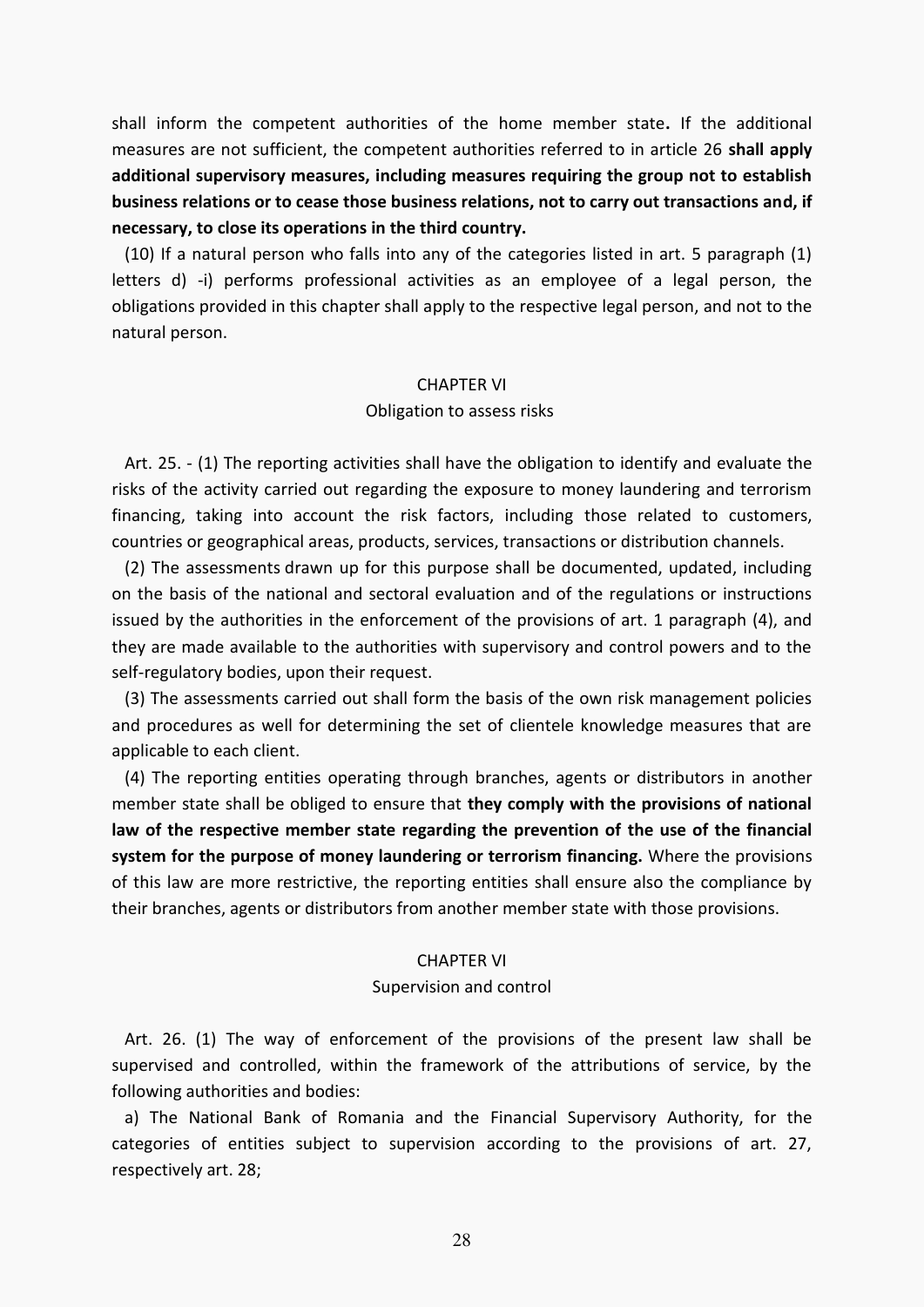b) The National Agency for Fiscal Administration and other financial/fiscal control authorities shall control the reporting entities, except those supervised by the authorities referred to in letter (a) regarding the fulfilment of the reporting obligations provided in art. 7 paragraph  $(1)$ ,  $(3)$  and  $(5)$ ;

 c) The National Gambling Office for the reporting entities referred to in art. 5 paragraph (1) letter d);

 d) The Office, in respect of all reporting entities which are not subject to the supervision of the authorities referred to in letter a);

e) Self-regulatory bodies, for the reporting entities they represent and coordinate.

 (2) The competent authorities and bodies referred to in paragraph 1 shall immediately **inform the Office**, as appropriate:

 a) Where, in the exercise of specific tasks, they discover facts which might be related to money laundering or terrorism financing;

 b) Regarding other violations of the provisions of the present law with a significant impact on the exposure to the risk of money laundering and terrorism financing, identified according to the specific attributions.

 (3) The Office may carry out inspections on legal persons and entities without legal personality other than those under the supervision of the authorities referred to in paragraph (1) letter a) when from the data possessed by the Office there are suspicions of money laundering or terrorism financing regarding the transactions carried out by them.

 (4) The reporting entities subject to supervision or control **shall be required to make available to the authorized**, namely appointed, representatives of the authorities referred to in paragraph (1) **the data and information** required by them for the performance of specific tasks. The authorized representatives of the authorities referred to in paragraph (1) in the exercise of supervisory and control tasks, may **retain copies** of the documents verified.

 (5) The reporting entities **shall be required to carry out the measures ordered** by the authorities referred to in paragraph 1 within the time limit indicated, in accordance with the control report or other documents issued to that effect.

 **(6)** The authorities referred to in paragraph (1), depending on the area of competence**, shall ensure the supervision of compliance by entities supervised and controlled on the territory of Romania by other entities from a member state with the provisions of this law.** 

 (7) The authorities referred to in paragraph (1) **shall cooperate with the competent authorities of another member state**, in order to ensure the efficient supervision of the fulfilment of the requirements of the present law. The authorities referred to in paragraph (1) shall cooperate with the competent authorities of another member state on whose territory the entity with its registered office in Romania carries out economic activities, in order to ensure the efficient supervision of the fulfilment of the requirements required by normative acts that transpose the Directive (EU) 2015/849, with the subsequent

29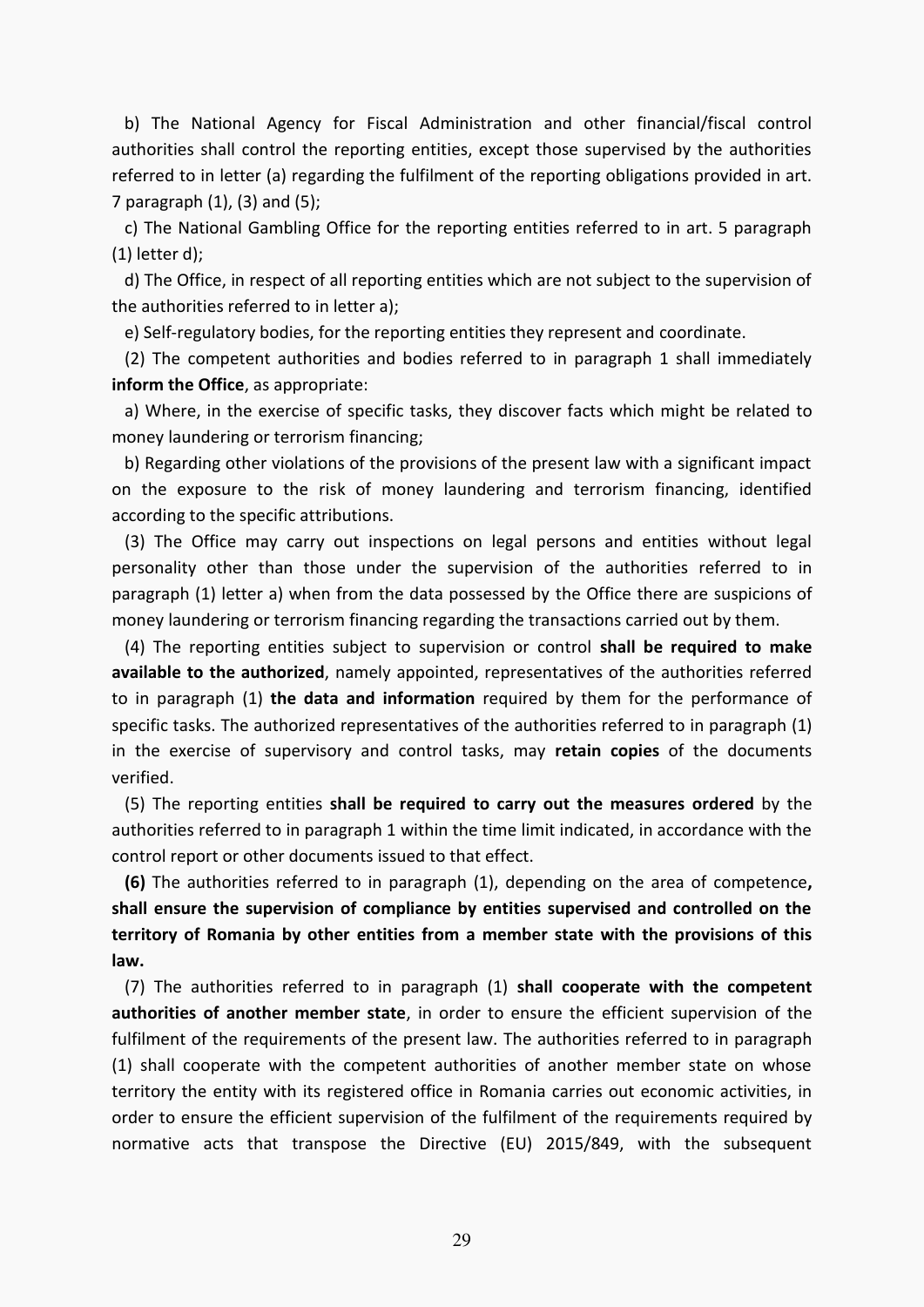modifications and completions. Cooperation may include the provision of information from joint supervision and inspections.

 (8) When **applying a risk-based approach to supervision, the competent authorities referred to in paragraph (1) shall ensure that:**

a) clearly understand the risks of money laundering and terrorism financing;

 b) have access to all relevant information on specific domestic and international risks related to the clients, products and services of reporting entities;

 c) decide on the frequency and intensity of supervision according to the risk profile of the reporting entity, and the risks of money laundering and terrorism financing, which shall be reviewed on a regular basis, as well as when there are major events or developments in the management of the reporting entities.

 Art. 27. - (1) The National Bank of Romania shall have exclusive responsibilities regarding the supervision and control, based on risk, of the compliance with the provisions of the present law by the following categories of entities, which carry out activity and have a physical presence on the territory of Romania:

 a) credit institutions Romanian legal entities and branches of credit institutions foreign legal entities;

 b) payment institutions Romanian legal persons and branches of payment institutions in other member states;

 c) institutions issuing electronic money Romanian legal entities and branches of institutions issuing electronic money in other member states;

 d) non-banking financial institutions registered in the special Register, and the nonbanking financial institutions registered only in the Register, which have also the status of a payment institution or institution issuing electronic money.

 2. in the case of the institutions referred to in paragraph. (1) letters a)- c) Romanian legal entities, the National Bank of Romania shall supervise and control the activity performed by them directly on the territory of another member state.

 (3) Entities supervised and controlled by the National Bank of Romania shall transmit, according to the law, any information possessed, at its request, in order to supervise compliance with the provisions of this law or to fulfil other legal duties.

 (4) The National Bank of Romania may perform supervision both on the basis of the information provided by these entities according to the requirements of the National Bank of Romania, as well as by inspections performed at their headquarters and territorial units and of the entities to which they have outsourced activities, including agents and distributors, by the personnel empowered in this respect or by financial auditors or experts appointed by the National Bank of Romania, whenever it deems necessary.

 (5) The National Bank of Romania may make recommendations to the entities referred to in paragraph (1) in order to adopt the appropriate measures for the improvement of the administration framework, policies, procedures and controls implemented to effectively mitigate and manage the risks of money laundering and terrorism financing. The entity shall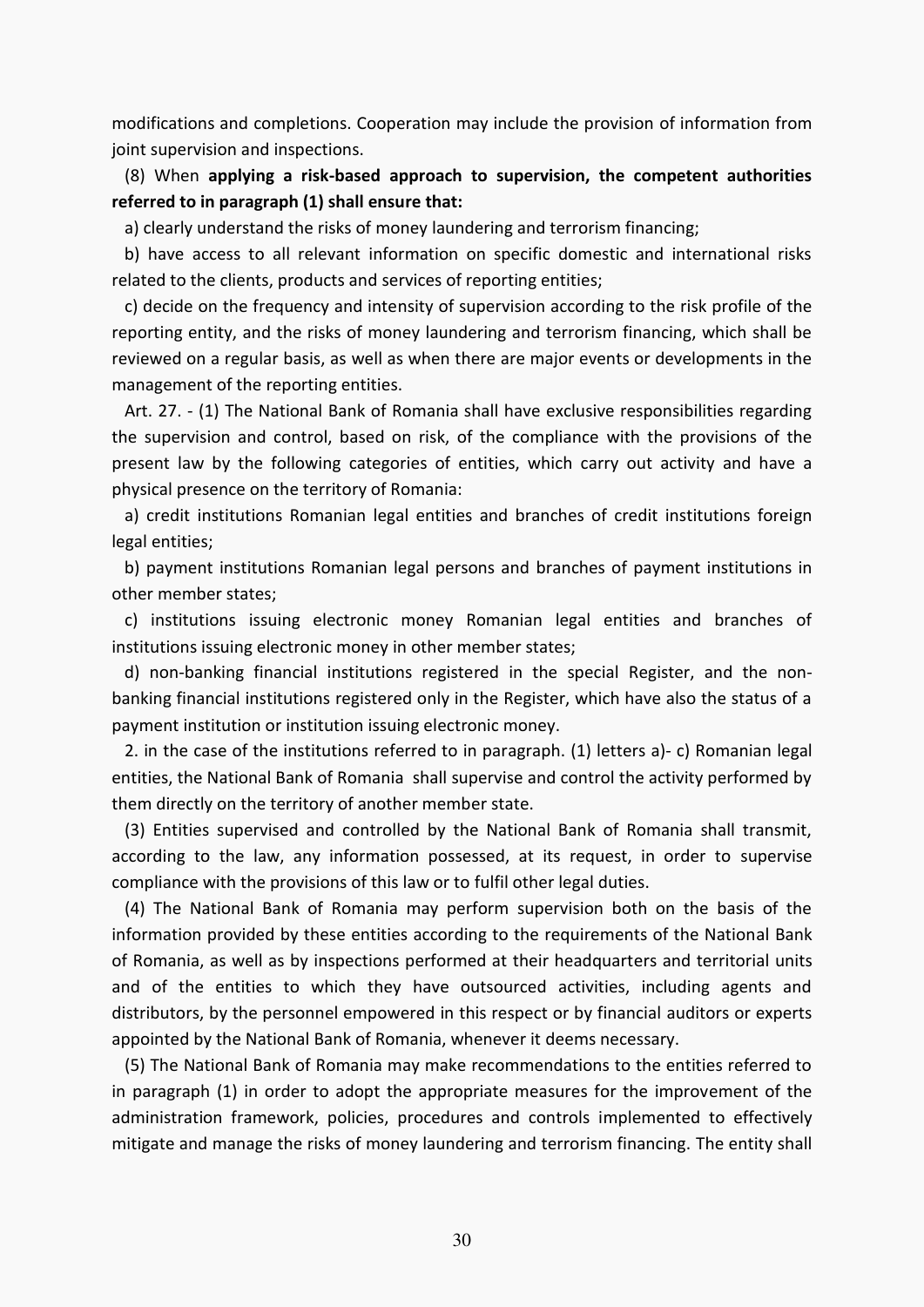have the obligation to communicate to the National Bank of Romania the adopted measures, within the deadlines set by it.

 (6) Regardless of the formulation of recommendations, the National Bank of Romania may dispose to the entities referred to in paragraph (1) which violates the provisions of the present law or does not implement a recommendation in order to mitigate the risks or to eliminate the deficiencies and their causes, the following supervisory measures:

 a) to require the entity to improve the management framework, policies, procedures and controls implemented to effectively mitigate and manage the risks of money laundering and terrorism financing, indicating the aspects that need to be improved;

 b) to impose the obligation to apply the standard measures of clientele knowledge for products, operations and / or clients where the internal policies and procedures of the entity establish the enforcement of simplified measures and / and impose the obligation to enforce additional measures for operations or clients in which case they establish the enforcement of standard or simplified of clientele knowledge measures ;

 c) to restrict or limit the business, operations or network of branches, agents and distributors, including through the revocation of the approval granted for setting up of branches in other member states or third countries, and where appropriate, suspending the activity or ceasing the activity of some of the branches until the deficiencies are eliminated;

 d) to order the cessation of the payment or distribution service of electronic money through an agent or distributor;

 e) to require the entity to mitigate the risks associated with its operations, products, services and IT systems, mentioning the risks that have been identified and must be mitigated;

 f) to order to the entity the replacement of the designated persons to ensure the management of the compartments and / or branches that have responsibilities on the line of application of policies and procedures for client knowledge, mitigation and management of the risks of money laundering and terrorism financing.

 (7) By way of exception from the provisions of art. 43 and 44, the National Bank of Romania may apply administrative penalties and / or penalising measures, according to the present law, in cases where it finds that an entity provided in paragraph (1) and / or any of the administrators or directors of the entity or persons designated to ensure the management of the compartments or of its branches are guilty, as the case may be, of the following facts:

a) non-compliance with supervisory measures ordered by the National Bank of Romania;

 b) failure to provide, delayed supply or provision of erroneous data and information to the National Bank of Romania, in the exercise of its powers of supervision and control;

 c) serious, repeated, systematic violation - or a combination thereof - of the provisions of art. 6 [paragraph \(1\)](act:3396588%20290439786) - [\(3\),](act:3396588%20290439792) art. 7 [paragraph \(1\)](act:3396588%20290439796) - [\(5\)](act:3396588%20290439800) an[d\(7\),](act:3396588%20290439802) art. 8 [paragraph \(1\),](act:3396588%20290439805) [\(3\),](act:3396588%20290439807) [\(4\),](act:3396588%20290439808) [\(9\),](act:3396588%20290439813) [\(12\)](act:3396588%20290439816) an[d\(14\),](act:3396588%20290439818) art. 9 [paragraph \(1\),](act:3396588%20290439821) [art. 10,](act:3396588%20290439828) [art. 11,](act:3396588%20290439836) art. 13 [paragraph \(1\)](act:3396588%20290439858) an[d\(3\),](act:3396588%20290439865) [art. 14](act:3396588%20290439879)[-16,](act:3396588%20290439888) art. 1[7 paragraph \(1\)](act:3396588%20290439911) [- \(3\),](act:3396588%20290439918) [paragraph \(6\)](act:3396588%20290439921) - [\(14\),](act:3396588%20290439940) art. 18 [paragraph \(2\),](act:3396588%20290439964) [\(3\),](act:3396588%20290439965) [\(6\)](act:3396588%20290439968) and [\(8\),](act:3396588%20290439975) art. 19 [paragraph \(4\),](act:3396588%20290439981) art. 21 [paragraph \(1\)](act:3396588%20290440001) - [\(3\),](act:3396588%20290440003) art. 23 [paragraph \(1\),](act:3396588%20290440018) [\(3\),](act:3396588%20290440020) [\(5\)](act:3396588%20290440022) and [\(6\),](act:3396588%20290440023) art. 24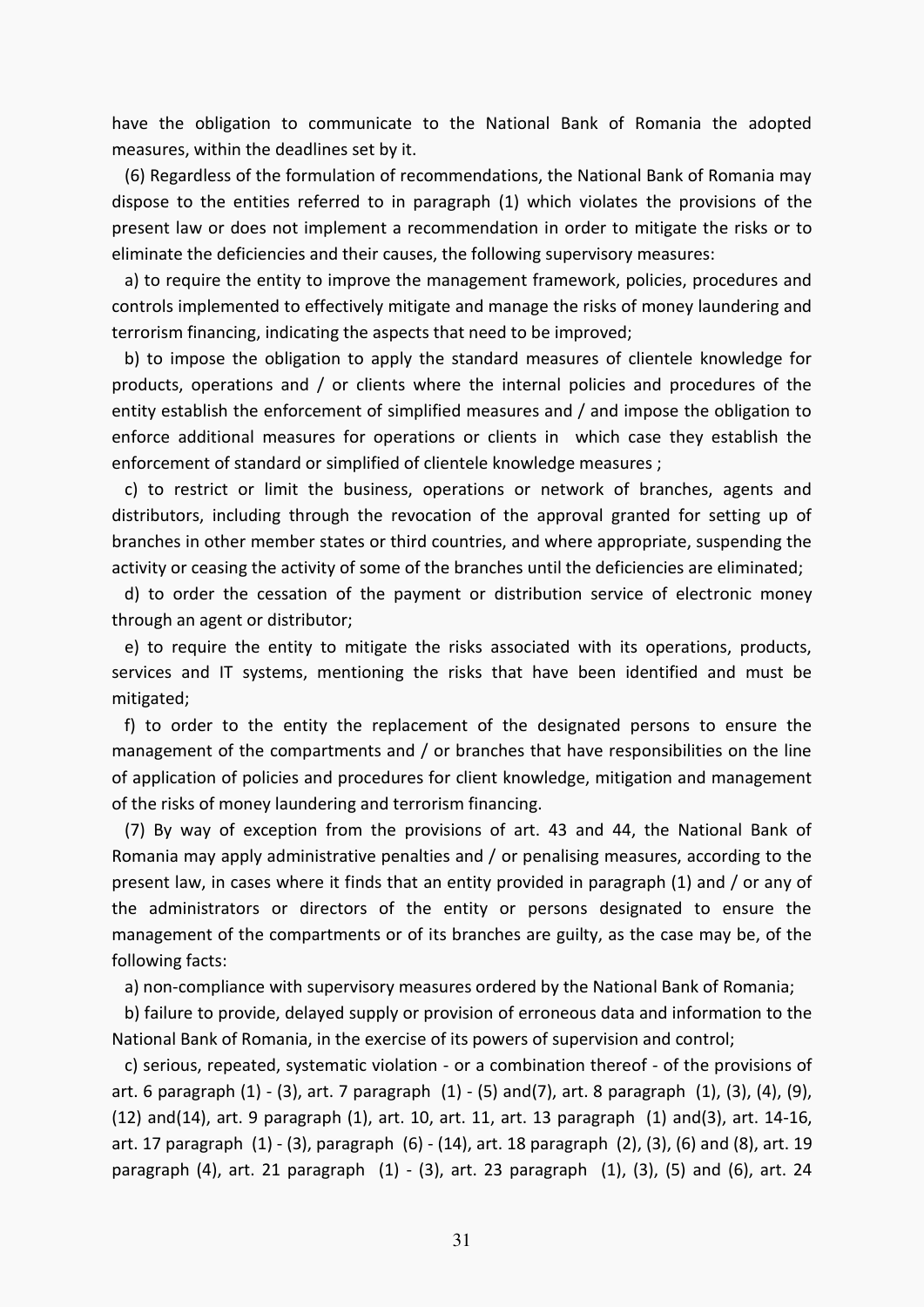[paragraph \(1\)](act:3396588%20290440030) - [\(7\)a](act:3396588%20290440041)nd [\(9\),](act:3396588%20290440043) [art. 25,](act:3396588%20290440046) art. 26 [paragraph \(5\)](act:3396588%20290440064) and [\(6\)](act:3396588%20290440065) and art. 33 [paragraph \(1\)](act:3396588%20290440157) - [\(3\)](act:3396588%20290440159) 

 d) hindering of the persons empowered by the management of the National Bank of Romania to carry out supervisory and control actions;

 e) initiating or continuing the business relationship or executing certain transactions in violation of the provisions of the present law.

 (8) In the cases referred to in paragraph (7), The National Bank of Romania may apply the following administrative penalties:

a) written warning;

 b) public warning, which will be published on the website of the National Bank of Romania, indicating the natural person, entity responsible and the deed committed;

 c) a fine enforceable to the reporting entity of up to 10% of the total annual turnover, calculated on the basis of the latest available financial statements approved by the governing body, or up to 23,000,000 Ron;

d) a fine enforceable to the responsible individual, between 10,000 lei and 23,000,000 lei;

e) withdrawal of approval granted to directors and/or administrators of the entity.

(9) The penalising measures that can be applied according to the present law are:

 a) order to cease the unlawful conduct of the natural or legal person and to refrain from repeating it;

 b) temporary prohibition of the exercise of functions in an institution by the persons referred to in paragraph (7) responsible for the commission of the crime;

(c) withdrawal of the authorisation granted to the entity.

 (10) The administrative penalties and penalising measures referred to in paragraphs (8) and (9) may be applied simultaneously with the issuance of recommendations or the arrangement of supervisory measures in accordance with the provisions of paragraphs (5) and (6) or independently of them. The enforcement of penalties or penalising measures shall be prescribed within 5 years from the date of committing the crime.

 (11) By way of exception to the provisions of art. 45, when determining the type of administrative penalty or the penalising measure and the amount of the fine, the National Bank of Romania takes into account all the relevant real and personal circumstances of the offense, including the following aspects, as the case may be:

a) the severity and duration of the crime;

b) the degree of guilt of the responsible natural or legal person;

 c) the financial soundness of the responsible natural or legal person responsible for it, as evidenced, for example, the annual income of the responsible natural person or the total turnover of the legal person in charge;

 d) the importance of the profits made by the person - entity responsible, insofar as they can be determined;

 e) the degree of cooperation of the natural or legal person responsible with the National Bank of Romania;

f) infringements previously committed by the responsible natural or legal person;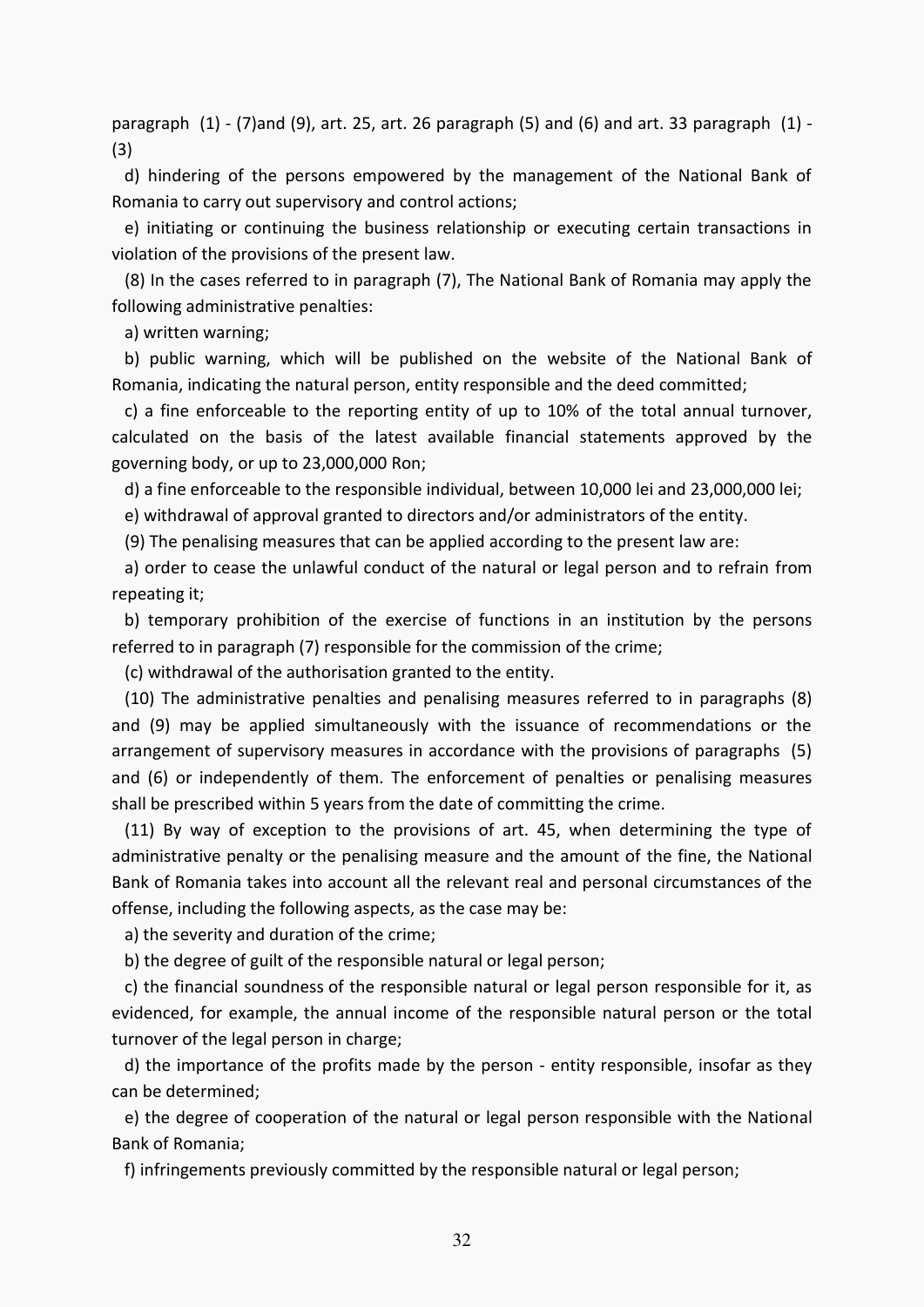g) any potentially systemic consequences of the act committed.

 (12) The administrative penalties provided in paragraph (8) letters c) and d) and the penalising measure referred to in paragraph (9) letter b) shall apply, separate from the penalty enforceable to the legal person, to the persons having this capacity to which the deed can be imputed, as this would not have occurred if the respective persons had properly exercised their responsibilities arising from the duties of their function established in accordance with the law enforceable to the companies, to the regulations issued in the enforcement of this law and to the internal regulatory framework.

 (13) The acts by which the supervisory measures, the administrative penalties and the penalising measures referred to in paragraphs (6), (8)) and (9) are ordered, shall be issued by the governor, the first deputy governor or the deputy governor of the National Bank of Romania, except for the withdrawal of the approval granted to the directors and / or the administrators of the entity, temporarily prohibiting the performance of certain functions in an institution by the persons mentioned in paragraph (7), responsible for committing the deed, and withdrawing the authorization granted to the entity, whose enforcement is within the competence of the Board of Directors of the National Bank of Romania.

 (14) The acts referred to in paragraph (13) should include a description of the deed and its circumstances and the legal basis for the arrangement of the supervisory measure, administrative penalty or penalising measure.

 (15) The acts adopted by the National Bank of Romania according to the provisions of the present law, including those regarding the withdrawal of the approval granted to the directors and / or the administrators of the entity, the temporary prohibition of the performance of certain functions in an institution by the persons referred to in paragraph (7), responsible for committing the deed, and withdrawing the authorization granted to the entity, can be challenged within 15 days from the communication, to the Board of Directors of the National Bank of Romania, which it shall be decided by a reasoned decision within 30 days from the date of referral. The decision of the Board of directors of the National Bank of Romania may be challenged to the administrative court and fiscal Department of the High Court of Cassation and Justice, within a period of 15 days from the communication date. The National Bank of Romania is the only authority able to rule on opportunity considerations, qualitative and quantitative assessments and analyses that underpin the issuance of its acts.

 (16) The National Bank of Romania shall supervise, on the basis of risk, if the agents and distributors in Romania of electronic money institutions and payment institutions from other member states ensure compliance with the legal provisions regarding the prevention and combating of money laundering and terrorism financing and, in case of serious deficiencies that require immediate solutions, it may take the adequate and proportionate measures referred to in paragraph (17)

 (17) In the case of identification with the agents and distributors provided in paragraph (16) of serious deficiencies that require immediate solutions, the National Bank of Romania can take the following temporary measures to remedy the situation: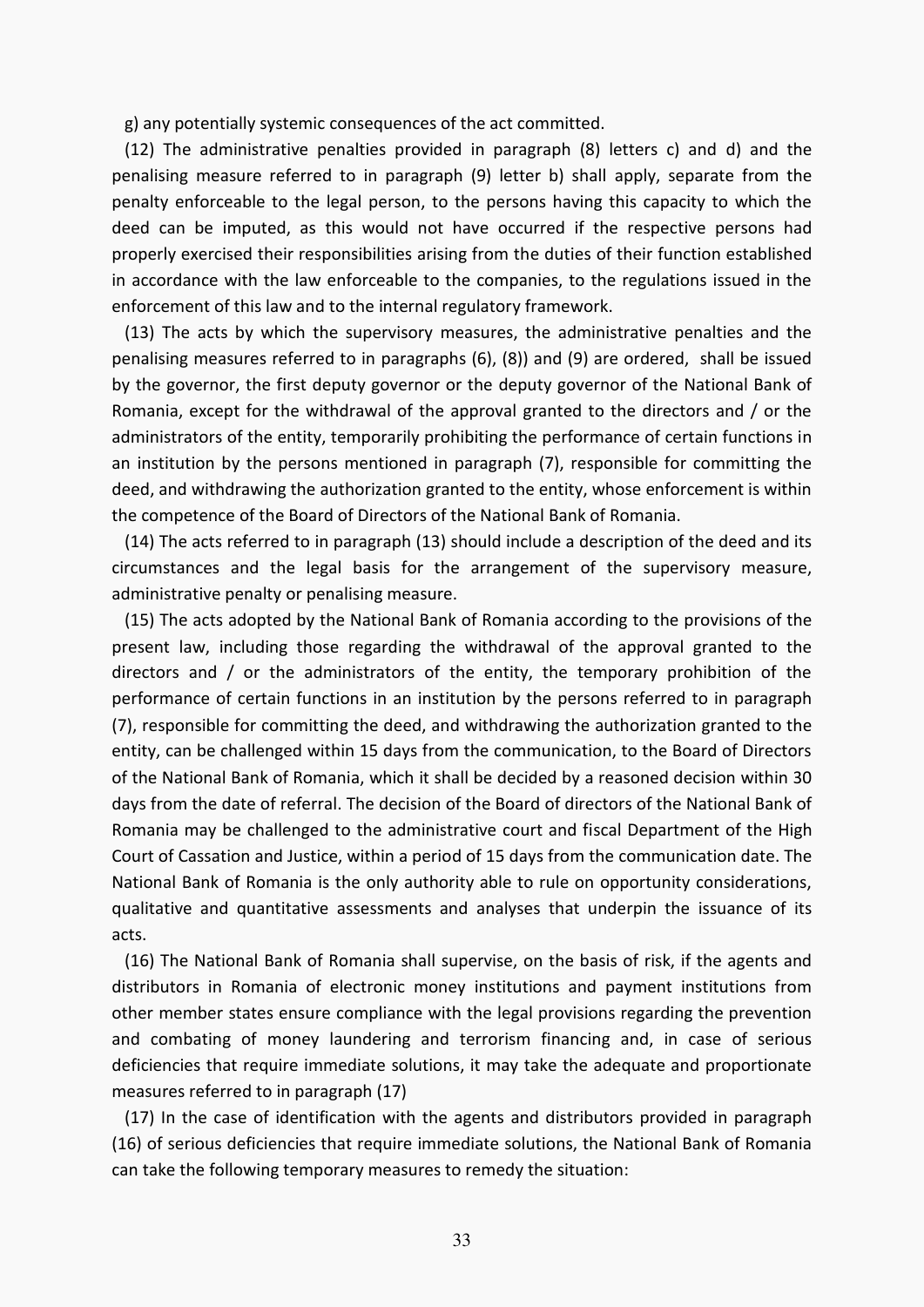a) capping the total traded volume at agent or distributor level, per client or product / suspension of the activity of the distributor of the electronic money institution or the agent of the payment institution or the institution of electronic money from another member state;

 b) arranging for the presentation of a plan to restore compliance with the legal requirements regarding the prevention and combating of money laundering and terrorism financing;

 c) requesting the improvement of the risk management framework, of the procedures, processes and controls implemented in order to comply with the legal provisions regarding the prevention and combating of money laundering and terrorism financing;

 d) transmission of relevant information to the competent authority of the home member state of the financial institution which carries out the activity through agent or distributor;

 e) capping the maximum value of transfers/electronic money sold to a customer / time unit.

 (18) The measures referred to in paragraph (17) letters a) and e) may be imposed until the identified deficiencies are remedied, but not exceeding one year.

 (19) The fines collected are transformed into revenues to the state budget, in the case of those applied to legal entities, and, respectively, to the local budget, in the case of those applied to natural persons. Enforcement is carried out under the conditions laid down by the legal provisions on the forced execution of tax claims.

 Art. 28. - (1) The Financial Supervision Authority has the exclusive powers for the regulation, supervision and control in respect of compliance with the provisions of this law by the financial institutions under its supervision, according to its own legislation, including the branches of foreign financial institutions that carry out business activity and have a physical presence in the territory.

 (2) The entities referred to in paragraph (1) shall submit to the Financial Supervisory Authority any information required for the purpose of supervision and control of compliance with the provisions of this law or the fulfilment of other legal duties.

 (3) The supervision and control shall be carried out both on the basis of the information and reports provided by the entities referred to in paragraph(1) as well as through control actions carried out at their headquarters and territorial units, by the personnel empowered in this regard, through the personnel empowered in this regard, whenever it is considered necessary.

 (4) Where deemed necessary, The Financial Supervisory Authority may request that certain audits be performed by the auditors of the entities referred to in paragraph (1), the conclusions of the verifications following to be made available to the Financial Supervisory Authority, within the deadlines set by it.

 (5) For the enforcement of this law, the Financial Supervisory Authority it is the only authority able to rule on the opportunity, the evaluations and the qualitative analyses that underlie the issuing of its acts.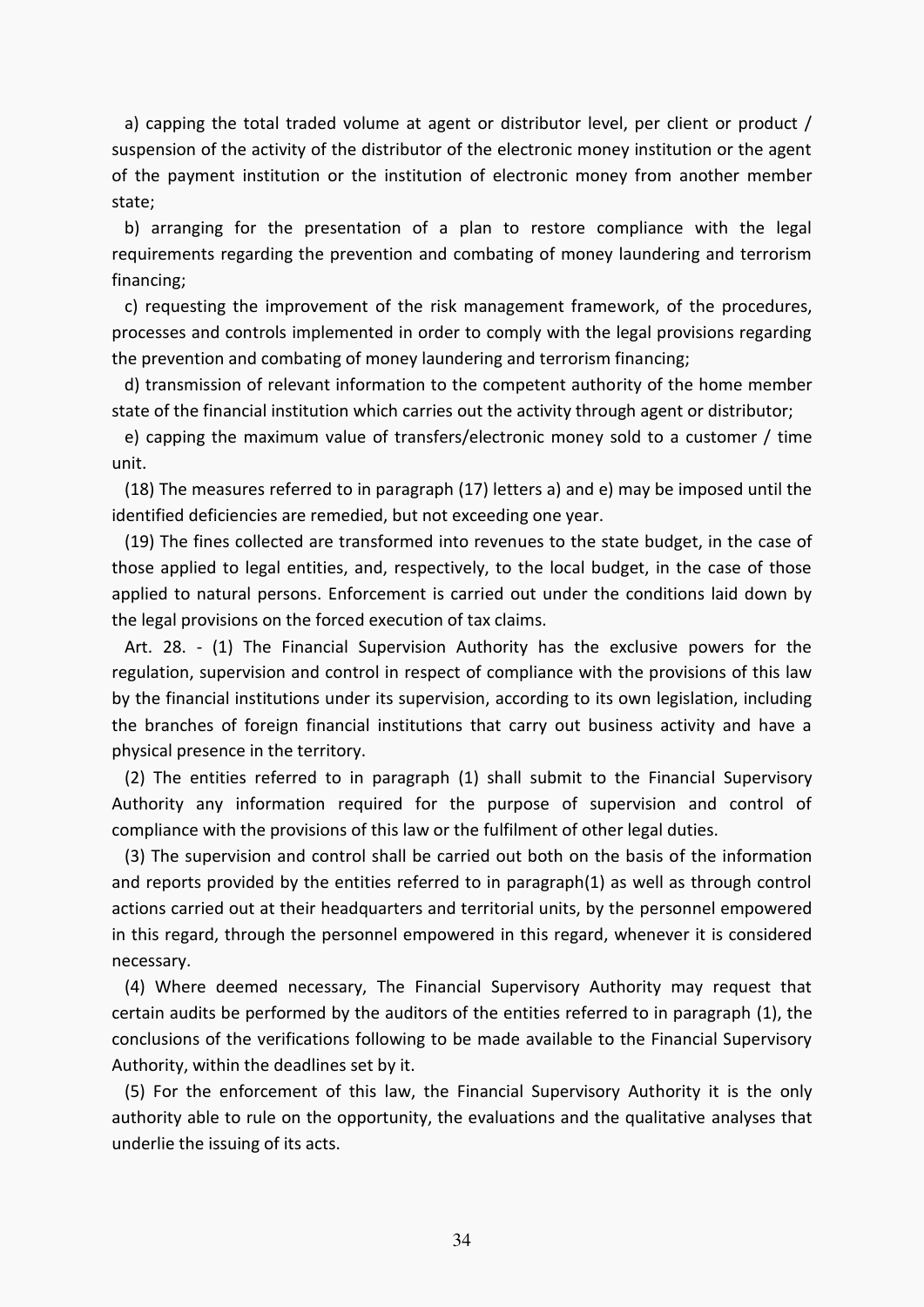(6) The Financial Supervisory Authority may dispose of the entities mentioned in paragraph (1) which violates the provisions of this law, of regulations or another acts issued in the enforcement of this law, recommendations, remedial and / or penalising measures by the regulations issued according to its statutory competences, in order to mitigate the risks or to eliminate deficiencies and their causes.

 (7) The recommendations or remedial measures may be issued / ordered independently or concurrently with the enforcement of penalties.

 (8) The decisions to penalise or to order measures are adopted by the Board of the Financial Supervisory Authority, under the signature of the President of the Financial Supervisory Authority.

 Art. 29. - (1) In the enforcement of Regulation (EU) 2015/847, it is designated in capacity of authorities responsible for the supervision and control of compliance with the provisions regarding the information accompanying the transfers of funds:

 a) The National Bank of Romania, for the entities it supervises according to the provisions of art. 26;

 b) National Office for Prevention and Control of Money Laundering, for postal service providers which provide payment services according to the enforceable national legislative framework.

 (2) Transfers of funds referred to in article 2 paragraph (5) from the regulation shall be exempted from the enforcement of Regulation (EU) 2015/847 , which meet the cumulative conditions listed in those provisions.

 (3)The National Bank of Romania shall exercise the supervisory and control powers referred to in paragraph (1) letter a) with the proper application of the provisions of art. 27 paragraphs (3) - (19).

 Art. 30.- (1) The authorization or registration of the entities that carry out foreign exchange activities on the territory of Romania, other than those which are the object of the supervision of the National Bank of Romania according to the present law, shall be carried out by the Ministry of Public Finance, through the Commission of authorization of the foreign exchange activity, hereinafter referred to as Commission.

 (2) The legal provisions relating to the tacit approval procedure shall not apply in the procedure for the authorisation and/or registration of the entities referred to in paragraph  $(1).$ 

 (3) The composition of the Commission referred to in paragraph (1) shall be determined by a joint order of the ministry of finance, the ministry of internal affairs, and the president's Office, from its structure making part at least one representative of the Ministry of Public Finance, the Ministry of Internal Affairs and the Office.

 (4) The authorization and/or registration procedure shall be established by Government decision, elaborated by the Ministry of Public Finance together with the Ministry of Internal Affairs and the Office's opinion, within 90 days from the date of entry into force of this law.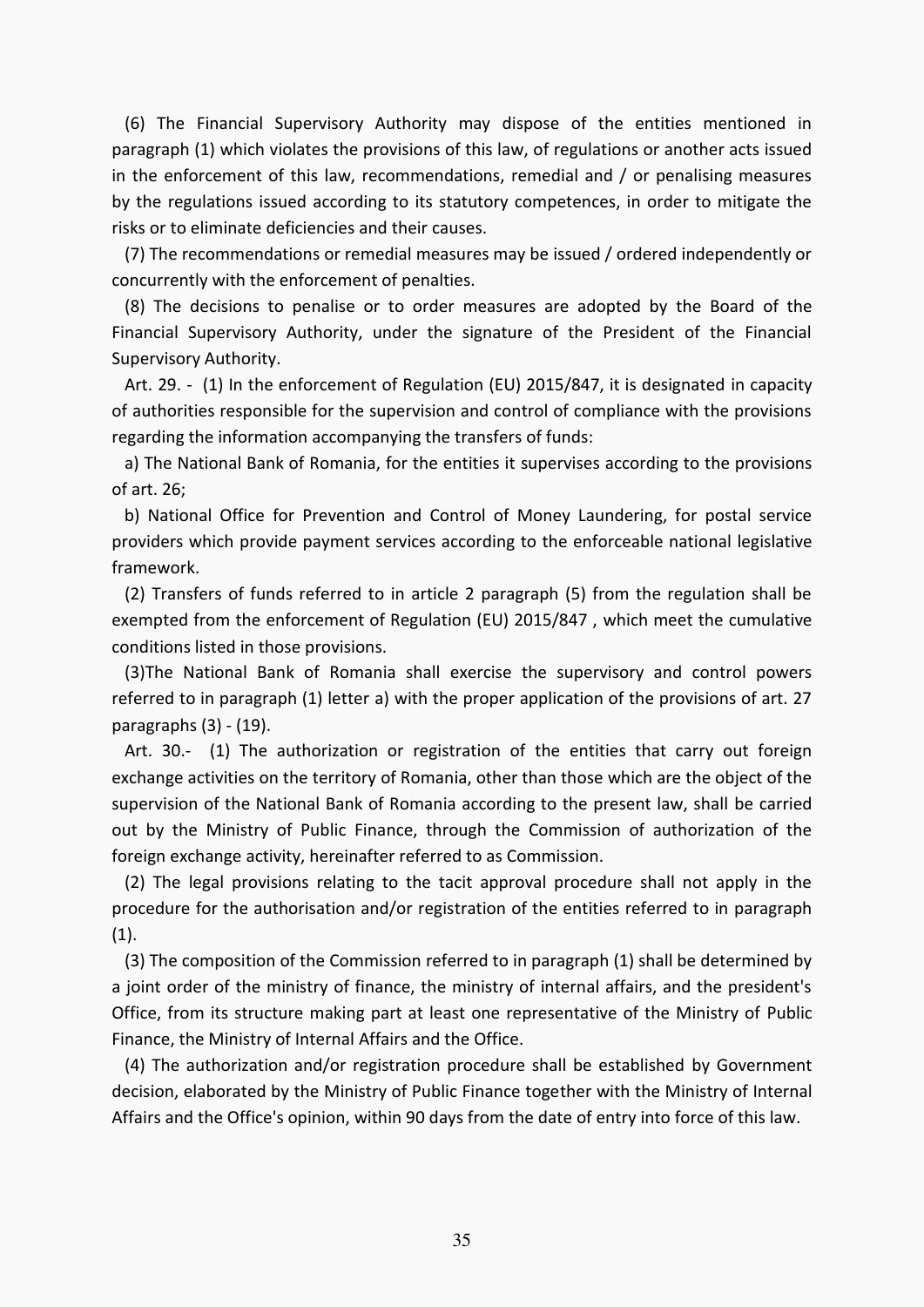(5) Currency conversion performed by intermediaries on the capital market on behalf of their clients, as a related service associated with the main trading services do no fall under the activity referred to in paragraph (1).

 Art. 31. - (1) It is forbidden to carry out activities without authorization or registration by the following entities: exchange and cashing traveller checks offices, service providers defined according to art. 2 letter l), as well as gambling service providers.

 (2) The competent authorities referred to in article 26 paragraph (1) **shall have the obligation to verify** that persons holding a managerial position within the entities referred to in paragraph (1) and the persons who are the real beneficiaries of these entities **are suitable and competent persons**, who can protect the respective entities against the abusive use for criminal purposes.

 (3) The competent authorities referred to in article 26 paragraph (1) shall have the obligation to take the necessary measures, in respect of the reporting entities referred to in article 5 paragraph (1) letters e), f) and H), **in order to prevent that irrevocably sentenced persons for the crime of money laundering or terrorism financing to hold a managerial position within these entities or from being their real beneficiaries**.

 Art. 32. - (1) In the cases laid down in the regulatory technical standards issued by the European Banking Authority, electronic money issuers and payment service providers authorized in other member states operating in the territory of Romania based on the right of establishment in a different form than through a branch, according to the enforceable law, establish a single point of contact on Romania territory,

 (2) The single point of contact is mandated by the compelled entity from other member states to ensure compliance by all persons in Romania providing services on its behalf, the requirements regarding combat of money laundering and terrorism financing and facilitates the exercise by the National Bank. of Romania of the supervisory function, including by providing, on request, documents and information.

 (3) In the enforcement of the provisions of paragraph (2) the single contact point shall perform the functions set out in the regulatory technical standards developed by the European Banking Authority.

## CHAPTER VII

## Analysis and processing of financial information, exchange of information and prohibition of disclosure

 Art. 33. - (1) The Office shall require from the reporting entities, public or private authorities or institutions the data and information necessary for the performance of the duties established by law. The requested data and information are transmitted to the Office exclusively in electronic format and are processed and used within the Office in confidentiality, in compliance with the security measures of personal data processing.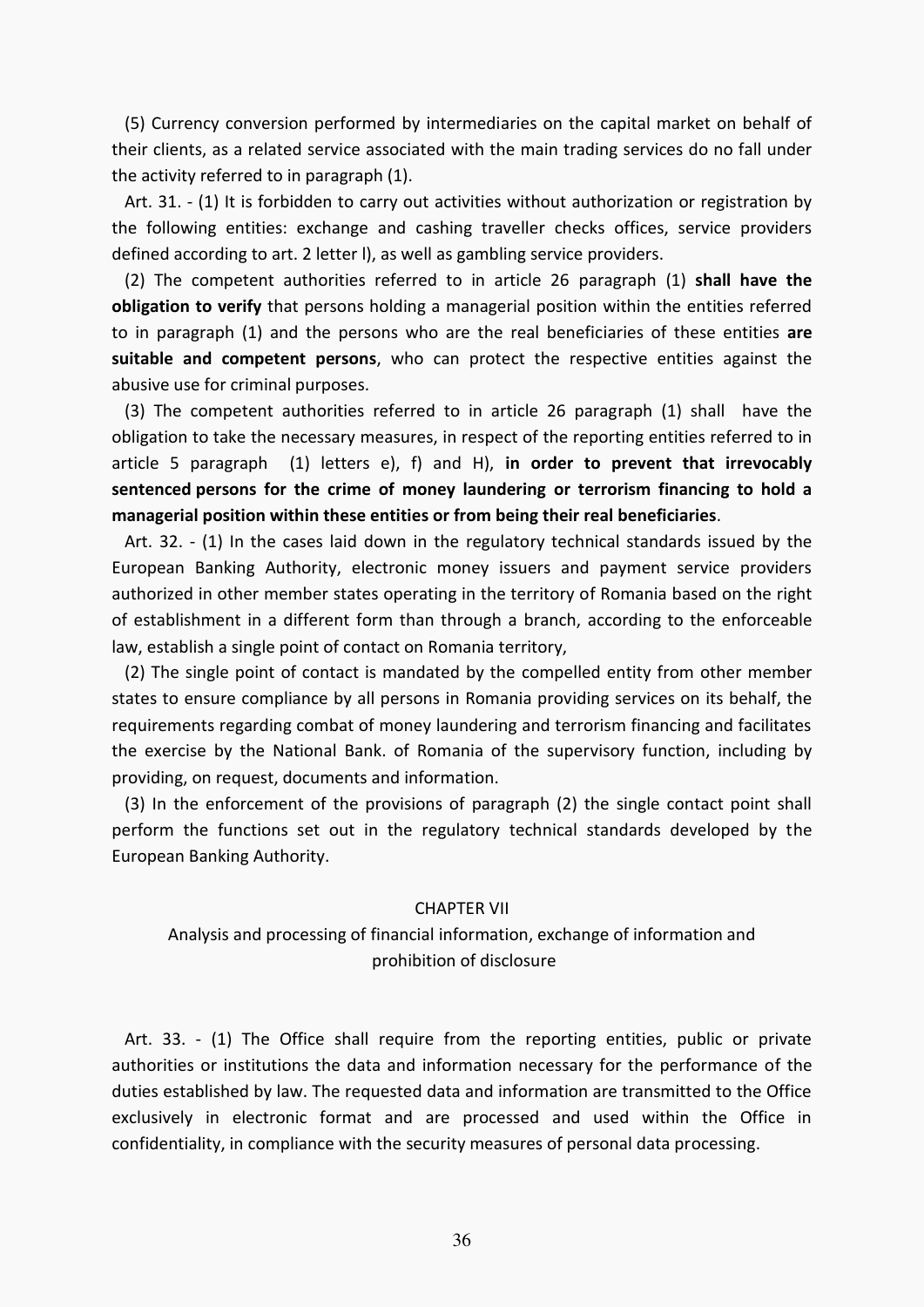(2) The reporting entities, public and private authorities and institutions shall have the obligation to communicate directly to the Office the requested data and information, in the format indicated by the Office, within a **maximum of 15 days** from the date of receipt of the request, and for the applications that have an emergency character, marked in this sense, within the term indicated by the Office, even if they did not submit a report of suspect transactions in accordance with the provisions of art. 6 paragraph (1).

 (3) In the case of requests for information made by the Office or of other authorities and institutions, by which it is verified whether the reporting entities have, or have had, in the course of a period of the past 5 years a business relationship with a particular person, and what is the nature of the relationship, reporting entities are required **to establish systems that allow them to respond completely and quickly directly to the Office** empowered or other competent authorities according to the law, through **secure channels**, which guarantee the complete confidentiality of requests for information.

 (4) The professional secrecy and banking secrecy to which the reporting entities are kept, including those provided for by special laws, shall not be opposable to the Office, except for the entities referred to in paragraph (5).

 (5) The lawyers shall comply with the provisions referred to in this law, in compliance with the provisions referred to in Law no. 51/1995 for the organization and exercise of the profession of lawyer, republished, with subsequent modifications, regarding the maintenance of professional secrecy.

 (6) In order to fulfil the legal obligations of the National Bank of Romania and the Financial Supervisory Authority, the Office shall provide, upon their reasoned request, information on persons and entities that have associated risk of money laundering and terrorism financing.

 Art. 34. - (1) The Office shall analyse and process the information and when there is evidence of money laundering or terrorism financing, it shall immediately inform the Prosecutor's Office of the High Court of Cassation and Justice.

 (2) The Office shall immediately inform the Romanian Intelligence Service with regards to the suspected terrorism financing operations.

 (3) The Office shall inform the criminal prosecution bodies and, where appropriate, other competent authorities about the suspicions of criminal offences other than money laundering or terrorism financing.

 (4) The Office may submit, on its own initiative, information to the competent authorities or public institutions regarding situations of non-compliance of the reporting entities, as well as to relevant aspects in their field of activity.

 (5) If the Office does not ascertain the existence of money laundering, terrorism financing suspicions or suspected crimes other than money laundering or terrorism financing, the information shall be kept for 5 years from the time of registration in Office. If the confidential information kept in the records are not exploited and completed for 5 years, they will be destroyed and deleted from the databases.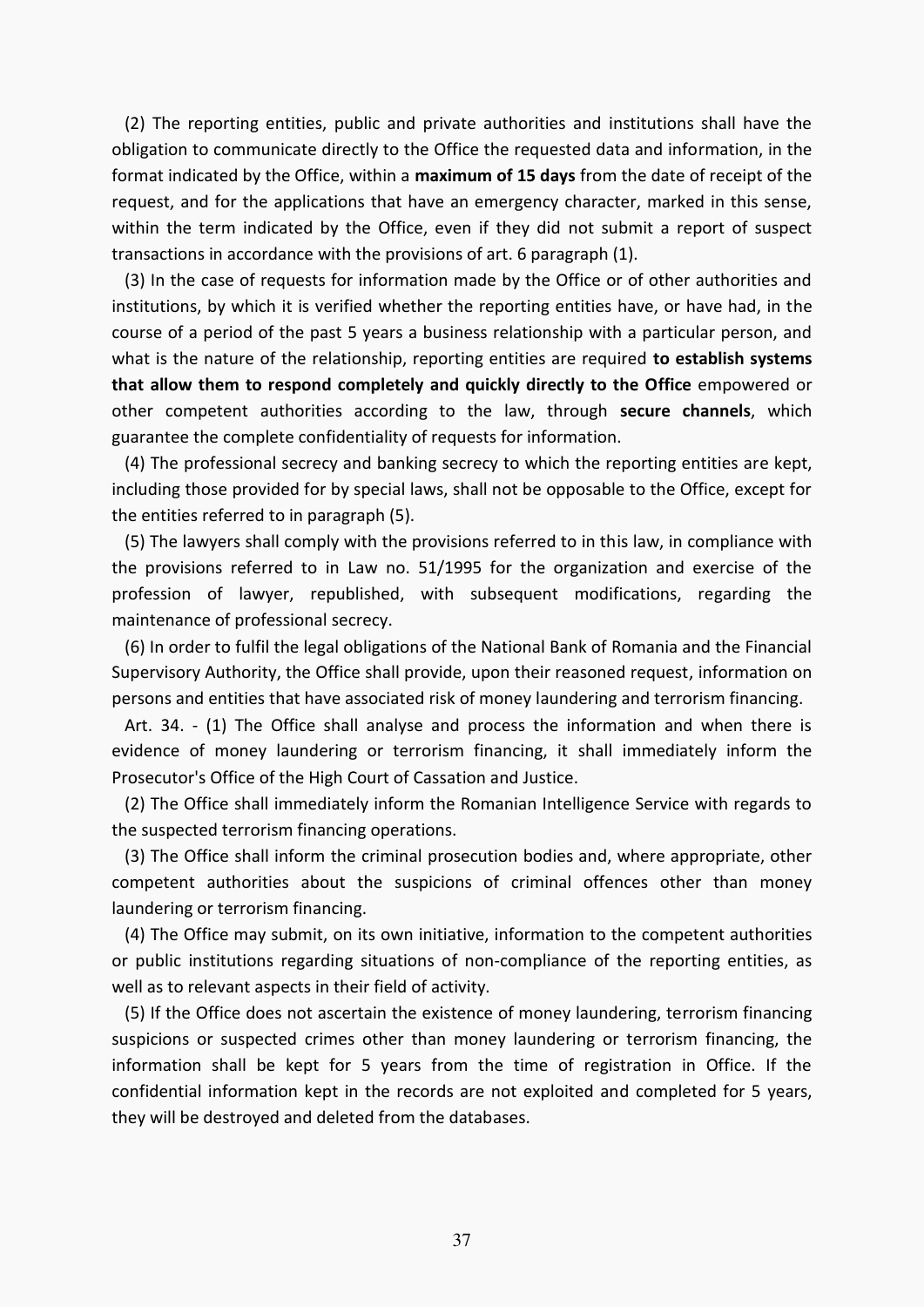(6) The identity of the natural person who informed the natural person designated in accordance with art. 23 paragraph (1) as well as the natural person who, in accordance with art. 23 paragraph (1), has notified the Office may not be disclosed within the information.

(7) Anonymous complaints will not be verified and processed.

 (8) Criminal prosecution bodies shall notify, annually, the Office of the status of the resolution of the information transmitted, as well as the amount of the sums in the accounts of the natural or legal persons for whom the blocking was arranged, as a result of the suspensions carried out or of the insurance measures arranged.

 (9) The Office shall provide feedback to reporting entities, the customs authorities, as well as to the authorities with financial, fiscal control and prudential supervision powers, whenever possible, through a procedure considered appropriate, regarding the effectiveness and the actions taken by the Office as a result of the reports received from the reporting entities.

 **(10) The documents transmitted by the Office may not be used as evidence in judicial, civil or administrative proceedings,** except for the application of the provisions of art. 43**.** 

 Art. 35. - (1) At the request of the competent authorities at national level referred to in art. 34 paragraph (1) - (3), motivated by suspicions of money laundering, crimes generating assets subject to money laundering or terrorism financing, the Office shall disseminate the possessed information to them.

 (2) The decision on the transmission of the information referred to in paragraph (1) shall belong to the Office and, in the case of non-submission, it shall give reasons to the requesting competent authorities for refusing to exchange information.

 (3) The request for information shall necessarily contain at least the following elements: the relevant facts, the context, the reasons for the request and the way the information provided will be used.

 (4) The competent authorities shall have the obligation to communicate to the Office the way in which the information transmitted by the office has been used pursuant to paragraph (1).

 5. The Office may refuse to exchange the information referred to in paragraph (1) in the event that there are factual reasons to assume that the provision of such information could have a negative impact on the ongoing analysis, or, in exceptional circumstances, where the disclosure of the information would be clearly disproportionate to the legitimate interests of a natural or legal person, or it should be, irrelevant in relation to the purposes for which it was requested.

 (6) The provisions of paragraphs (2) - (5) shall not apply in the case of requests for information made by the institutions referred to in art. 1 paragraph (1) letter c) in the activity of achieving national security.

 Art. 36. - (1) The Office may exchange information, on its own initiative or on request, on the basis of reciprocity, through the channels of communication with foreign institutions that have similar functions or with other competent authorities in other member states or third countries, which have the obligation to maintain secrecy under similar conditions, if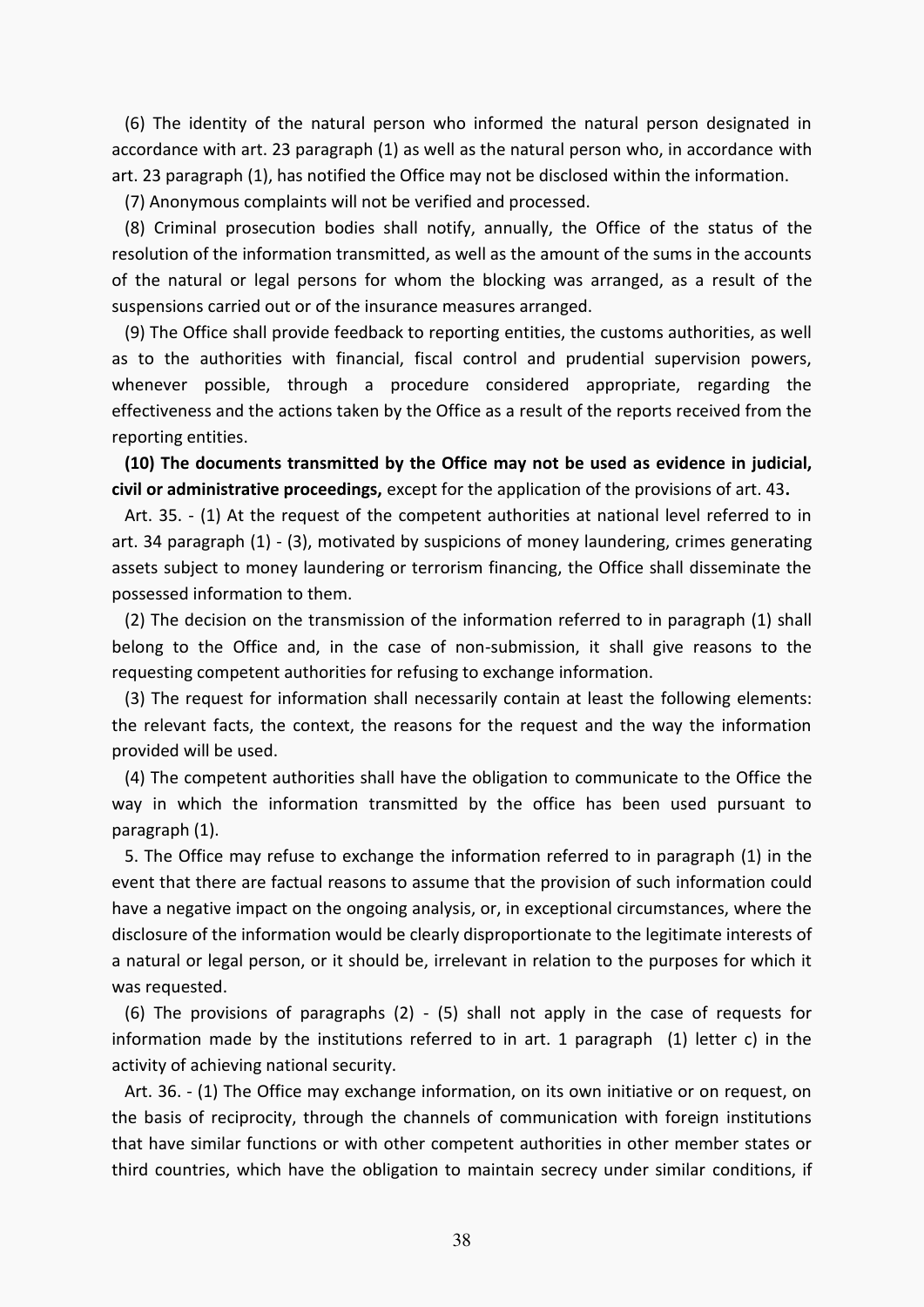such communications are made for the purpose of preventing and combating money laundering and terrorism financing, including with regard to the recovery of the proceeds of such offenses.

 (2) The exchange of information referred to in paragraph (1) shall be carried out spontaneously or upon request, regardless of the type of the criminal offence generating assets subject to money laundering and even if their type was not identified at the time of the exchange of information.

 (3) The information possessed by the Office from a financial information unit referred to in paragraph (1) may be transmitted only to the authorities referred to in art. 34 paragraphs (1) and (3), only with the prior authorization of the financial information unit that provided the information, and may be used only for the purpose for which they were requested.

 (4) When the Office receives a report of suspect transactions relating to another member state, it is promptly redirected to the financial information unit in that member state.

 (5) In order to respond to requests for information in a timely manner, the Office exercises all the competences established by law regarding the reception and analysis of information.

 (6) When the Office receives a request from a financial information unit from another member state, having as object the obtaining of additional information from a compelled entity established in the territory of Romania and operating in the territory of the applicant state, the prior approval shall be promptly transferred.

 (7) If the Office wishes to obtain additional information from an entity operating in the territory of Romania and established in another member state, it shall make a request in this regard to the financial information unit of the member state concerned.

 (8) The Office may refuse to provide the agreement for the dissemination of the information transmitted pursuant to paragraph (1) if it is outside the scope of the provisions of this law or could impede a criminal investigation, it could harm the legitimate interests of a natural or legal person or contravene the national legal system or the sovereignty, security, national interests or international agreements, properly motivating to the applicant the refusal.

 (9) The request for information shall necessarily contain at least the following elements: the relevant facts, the context, the reasons for the request and how the information provided will be used.

 Art. 37. - (1) The enforcement of the provisions of art. 6, art. 7 and art. 9 paragraph (1) by the reporting entities, principals, or employees thereof, **shall not constitute a violation of a disclosure restriction imposed by the contract** or by a law or administrative act and does not entail any liability for the compelled entity or its employees, even in the circumstances in which they did not know accurately the type of criminal activity and regardless of whether the activity took place or not.

 (2) The reporting entities shall be obliged **to ensure the protection of employees** and their representatives who report, either internally or to the Office, suspicions of money laundering or terrorism financing, **from exposure to threats, hostile or discriminatory actions at work, including ensuring confidentiality as to their identity.**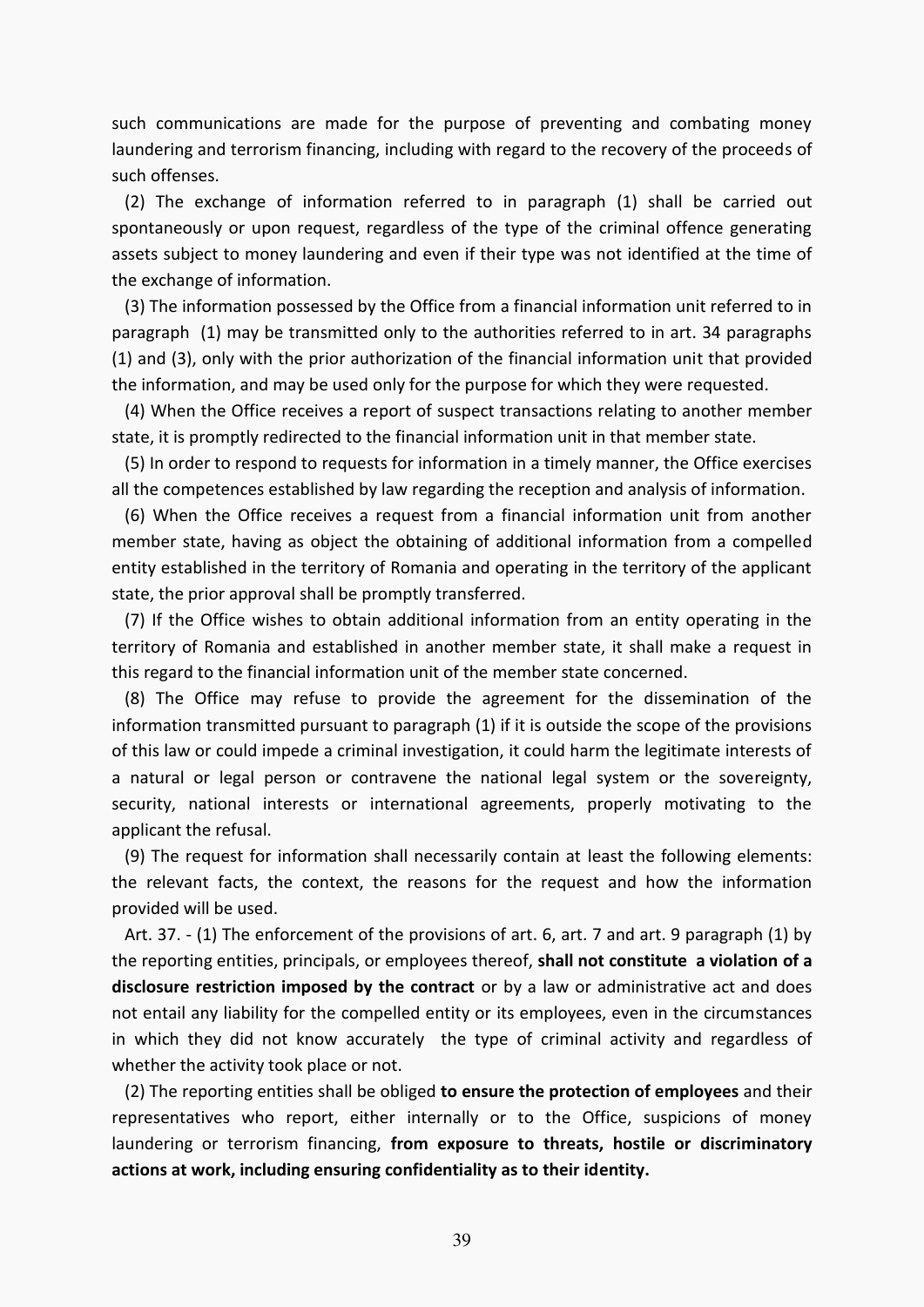(3) The reporting entities shall have the obligation to establish appropriate procedures for employees or persons in a similar position regarding the reporting of violations, internally, **through a specific, independent and anonymous channel**, commensurate with the nature and size of the entity involved.

 Art. 38. - (1) It is forbidden **to use for personal purpose** by employees of reporting entities the confidential information received under this law, both during the activity and after its termination.

 (2) The reporting entities, the management, administration and control bodies of the company, the directors and employees of their entities **shall have the obligation not to transmit, except under the conditions stipulated by the law**, the information held in connection with money laundering and terrorism financing and **not to disclose** to the targeted clients nor to other third parties that the information is being transmitted, has been transmitted or will be transmitted in accordance with art. 6 and art. 9 paragraph (1) or that an analysis of money laundering or terrorism financing is in progress or could be carried out.

 (3) The perpetration of the following facts in the exercise of the duties of the service shall not constitute a violation of the prohibition provided in paragraph (2):

 a) **the transmission of information** between the credit institutions and the financial institutions of the member states, provided that they belong to the **same group**, or between the respective institutions and the branches and subsidiaries owned by a majority proportion established in third countries, provided that the respective branches and subsidiaries fully comply with the policies and procedures at the group level, including the procedures for the exchange of information within the group, and these policies and procedures at the group level comply with the requirements established by this law;

 b) the transmission of information between the persons referred to in art. 5 paragraph (1) letters e) and f) from member states or between them and similar entities from third countries that impose conditions equivalent to those provided for in this law, which carry out their professional activity within the same legal person or of the same structure in which the shareholding, administration or compliance control is common;

 c) the transmission of information between the persons referred to in art. 5 paragraph (1) letters a), b), e) and f), located in member states or third countries that impose requirements equivalent to those of this law, in cases related to the same client or the same transaction carried out by two or more of the aforementioned persons, provided that they come from the same professional category and have equivalent requirements regarding professional secrecy and the protection of personal data;

 (d) the transmission, within a group, of the information reported to the Office on suspicion that the assets/funds come from criminal activities or are related to terrorism financing, unless the Office prohibits it.

 4. It shall not be considered a violation of the obligations provided in paragraph (2) the deed of the persons referred to in art. 5 paragraph (1) letters e) and f) who, in accordance with the statutory provisions, try to discourage a client from carrying out illicit activities.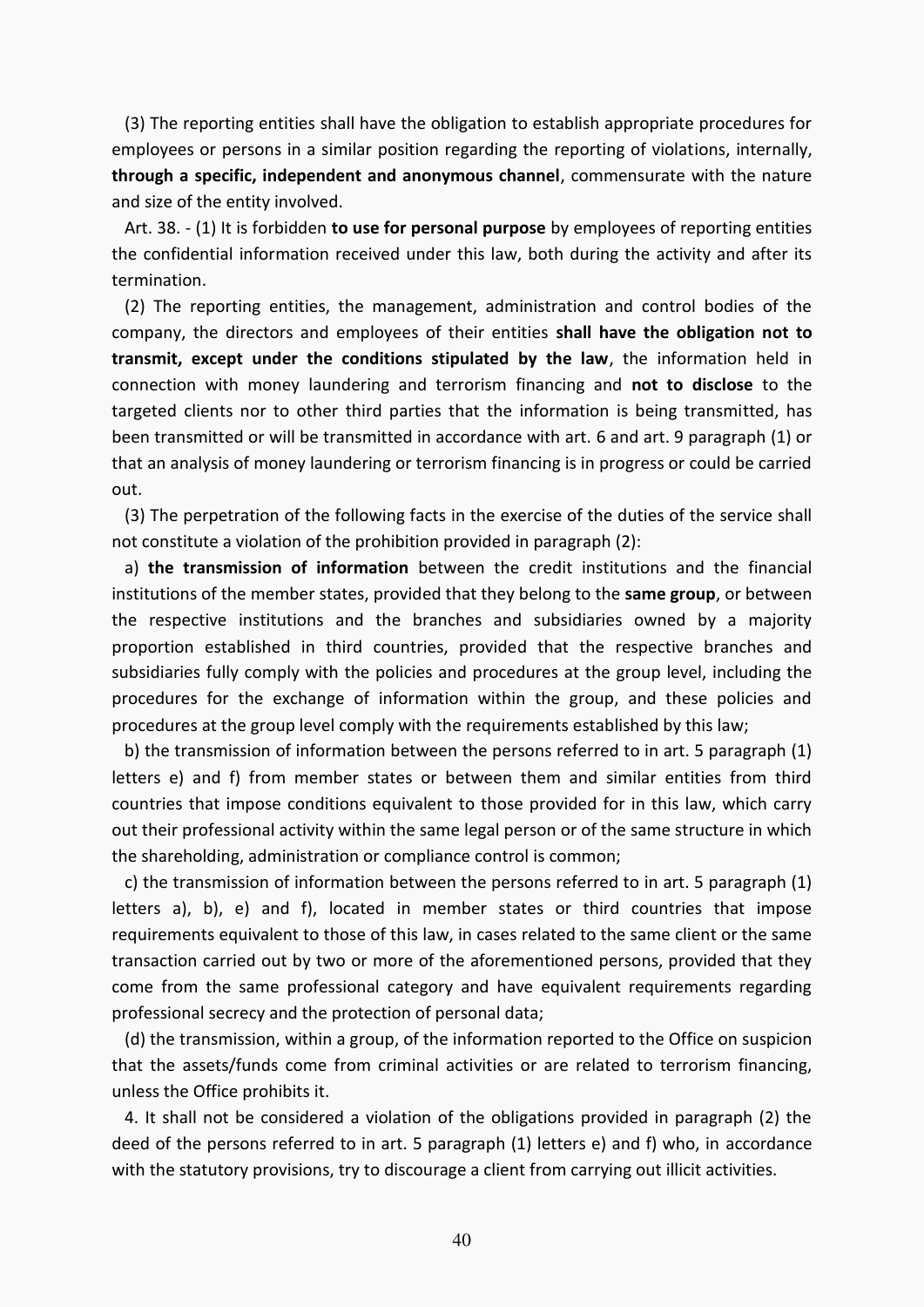### CHAPTER IX

### National Office for Prevention and Control of Money Laundering

 Art. 39. - (1) The National Office for Prevention and Control of Money Laundering is the financial intelligence unit of Romania, administrative type , with the headquarters in Bucharest municipality, a specialized body with juridical personality, independent and autonomous from operational and functional point of view of the, subordinated to Government and under the coordination of the prime minister's.

 (2) The object of activity of the Office is the reception, analysis, processing and dissemination of financial information, supervision and control, according to the law, of the reporting entities in order to prevent and combat money laundering and terrorism financing.

(3) In fulfilling its object of activity, the Office shall:

 a) receive the reports referred to in this law, as well as other information from the reporting entities, public authorities and institutions in connection with money laundering, offenses generating assets subject to money laundering and terrorism financing;

b) collect the information received by creating its own databases;

 c) require to reporting entities, public authorities or institutions, private or public, the data and information necessary for the performance of the duties imposed by law, including classified information;

d) assess, process and analyse the information received;

 e) order, in accordance with the law, the suspension of transactions connected to a suspect activity of money laundering or terrorism financing, and may order the revocation of the suspension measure, in accordance with the provisions of this law;

 f) disseminate the results of the analyses carried out to the competent authorities under the conditions of this law;

 g) keep records of information if there are no indications of money laundering, suspicion of terrorism financing or suspicion of committing crimes other than money laundering or terrorism financing;

 h) inform other public authorities about developments, threats, vulnerabilities, risks of money laundering and / or terrorism financing;

 i) cooperate with self-regulatory bodies on how to implement their obligations under this law and secondary legislation in the field;

 j) issue instructions, recommendations and points of view for reporting entities in order to ensure an effective implementation of their obligations under this law, including for the purpose of indicating as a suspect an activity and / or of suspending the performance of a transaction, based on the transmission of identification data of a person or specific indicators or typologies;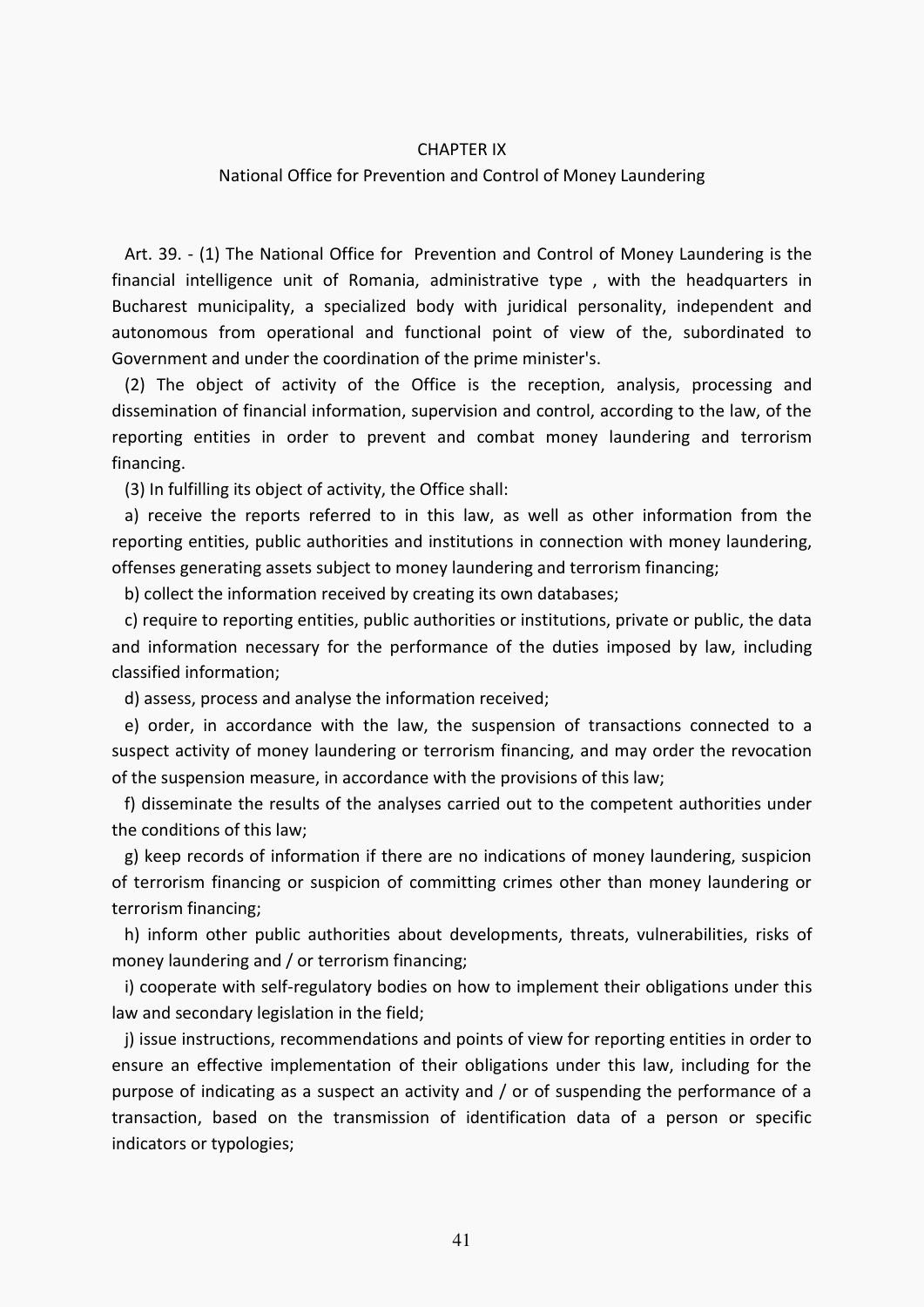k) adopt, by order of the President, at least the following regulations / guidelines in the field of preventing and combating money laundering and terrorism financing: the regulation on the transmission of information to the Office, the regulation on providing feedback to reporting entities in relation to the information transmitted to the Office, the guideline regarding the indicators of suspicion and typologies, the regulation on the registration of the reporting entity in the records of the Office, the guideline on the criteria and rules for recognizing the high or low risk situations of money laundering and / or terrorism financing;

 l) receive notifications, receives and resolves applications for authorisation to conduct financial transactions in the event of restrictions on certain transfers of funds and financial services aimed to prevent nuclear proliferation;

 m) supervise and control the reporting entities with regard to the implementation of international penalties, based on legislation in the field;

 n) supervise and control the reporting entities in their field of competence, on how to implement their obligations under this law and secondary legislation in the field;

 a) ascertain the contraventions and applies the sanctions to the reporting entities in their own area of competence provided by this law, by its own ascertaining agents, by minutes of ascertaining and penalising the contraventions;

 p) organise training in the field of preventing the use of the financial system for the purpose of money laundering and terrorism financing;

 q) exchange information, on its own initiative or upon request, on the basis of reciprocity, with institutions having similar functions or with other competent authorities in other member states or third countries and which have the obligation to maintain secrecy under similar conditions, according to the law;

 r) exchange information at national level with the competent authorities according to the provisions of this law;

s) publish the annual activity report.

 (4) The analysis function aims at least the operational analysis, which focuses on the individual cases and the specific objectives or on the appropriate selected information depending on the type and volume of the information received and the expected use of the information after their communication and the strategic analysis to address the trends and recurrent practices of money laundering and terrorism financing.

 (5) In order to accomplish the object of its activity, the Office shall have access, directly, on a timely basis to the financial, fiscal, administrative, as well as any other information from law enforcement authorities and criminal prosecution bodies, for properly performing their duties.

 (6) The office shall represent Romania in its field of competence and shall promote the exchange of experience in relations with international organizations and institutions of profile, it shall cooperate with foreign financial information units, may participate in the activities of international organizations and may be a member thereof.

 (7) The Office may conclude protocols and / or cooperation agreements with the competent national authorities, as well as with national institutions of other states or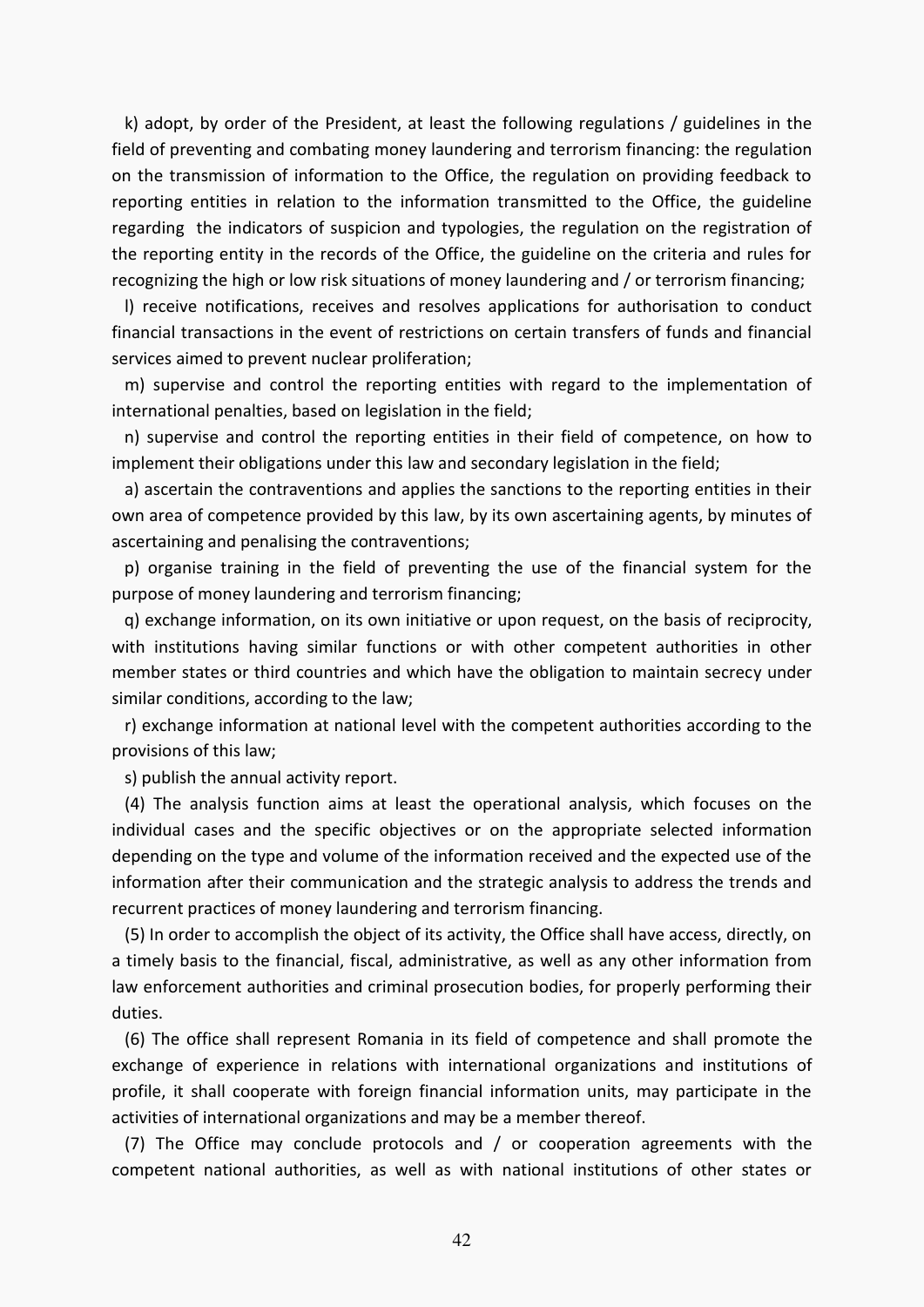international institutions which have similar duties and who have the obligation to keep the secret under similar conditions.

 (8) The Office shall communicate to the Commission in writing the information referred to in paragraph (1).

 Art. 40. - (1) In order to perform its duties, the Office shall have its own apparatus consisting of contract staff, at central level, whose organizational chart is established by the regulation of organization and operation of the Office, approved by government decision, and shall benefit of adequate financial, human and technical resources.

 (2) The Office shall be headed by a president, who shall act as chief authorising officer, and by a vice-president, appointed by decision of the government. The president of the Office is a dignitary with the rank of Secretary of state. The vice-president is a dignitary with the rank of under-secretary of state.

 (3) The president and the vice-president of the Office shall be appointed for a term of 4 years, which may be reinvested once for 4 more years.

 (4) The president and the vice-president shall fulfil the following conditions cumulatively on the date of appointment:

 a) they are licensed and have at least 10 years of experience in an economic or legal function;

b) to have Romanian citizenship and domicile in Romania;

c) to have full exercise capacity;

d) to enjoy a high professional reputation;

e) to have managerial experience of at least 3 years in management positions;

f) not to have been penalised in the last 5 years.

 (5) In the event of the absence or unavailability of the president, his duties shall be taken over by the vice-president during his absence or unavailability.

 Art. 41. - (1) The employment of the staff of the Office is made on the basis of competition or examination, organized according to the legal regulations in force. The specific conditions necessary for the performance of the functions within the Office are established by the regulation of organization and functioning.

 (2) The staff of the Office shall have the obligation not to transmit the confidential information received during the activity except under the law. The obligation shall be maintained indefinitely.

 (3) It is forbidden the use for personal reasons by the employees of the Office of the confidential information received and processed within the Office, both during the activity and after its termination.

 (4) In order to verify that the criteria for professional competence and performance are met, the staff of the Office shall be subject each year to an assessment in accordance with the law.

(5) The staff of the Office shall be liable to disciplinary action for misconduct in office.

 (6) The staff of the Office must be graduates of an institution of higher education with economic or legal specialization or graduates with secondary education, as the case may be,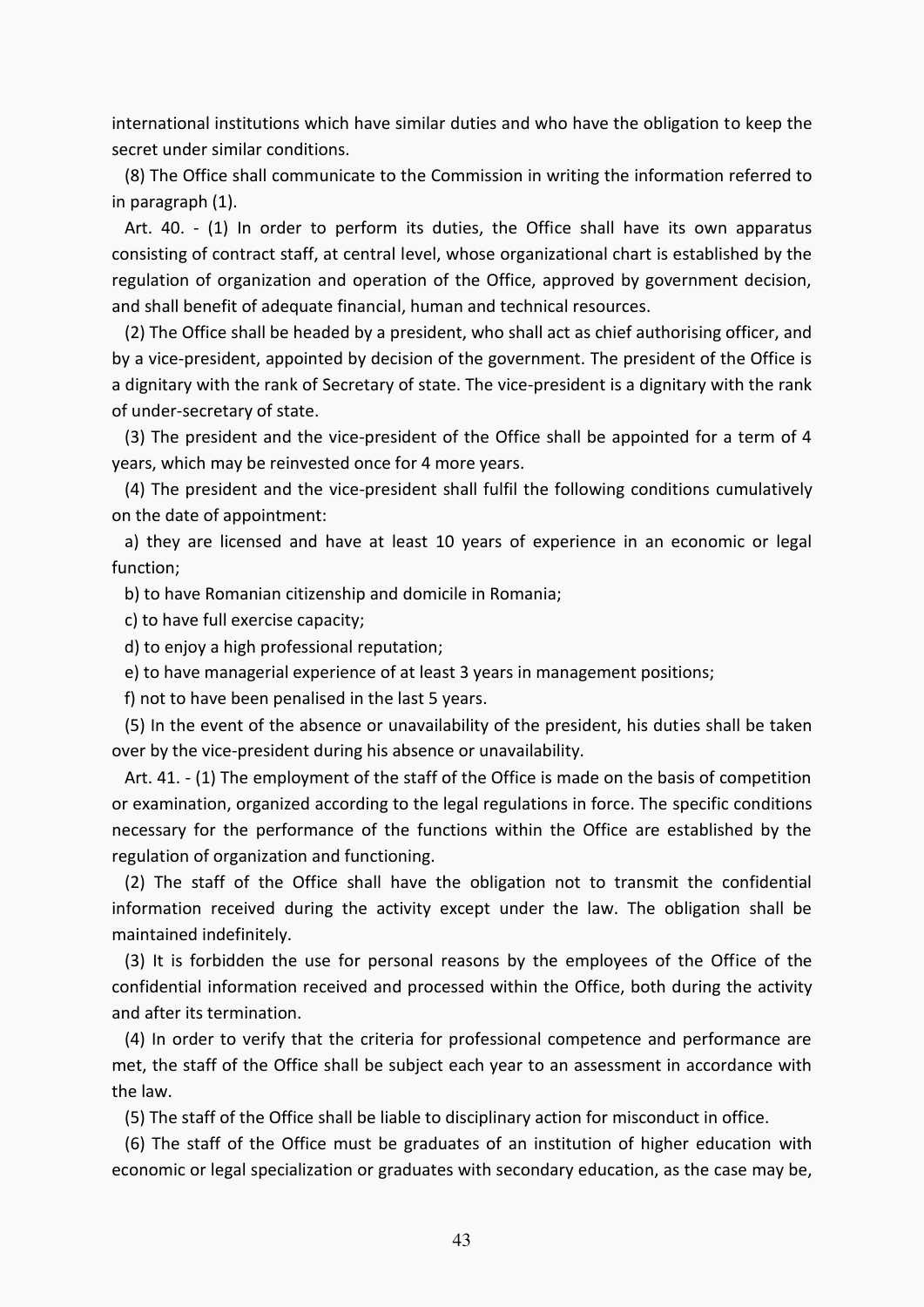with seniority in the work provided by law. For the computer activity, graduates of a higher education institution with a computer profile can be employed and for the activity of international relations, graduates of a higher education institution specializing in foreign languages, communication and public relations or public administration may be employed as financial analyst.

(7) Seniority in the Office shall be considered seniority in the specialty.

 (8) The form and content of the minutes of ascertaining and sanctioning contraventions and control cards shall be established by order of the president of the Office, which shall be published in the Official Gazette of Romania, Part I.

 (9) The ascertaining agents of the Office shall benefit from the protection of the law in the exercise of their duties. At the reasoned request of the ascertaining agents, the Office may request the competent bodies to ensure protection against threats, violence and acts of outrage.

 (10) For the operation of the Office, the government shall approve by decision, under the law, the transfer in use of some buildings in the public domain of the state, within 60 days from the date of registration of the application. Also, the Office may rent, under the law, the buildings necessary for optimal operation.

 (11) In order to fulfil the object of activity, appropriate resources shall be allocated, including for cooperation with other financial information units, in order to apply the latest technologies, according to the national legislation in force, which will allow the Office to compare the data with the data of other similar institutions in an anonymous way, as well as the confrontation of the data of the Office by the financial information units in the member states in an anonymous way, by ensuring the complete protection of the personal data, in order to detect in other member states persons who are the object of analysis and to identify their revenues and funds.

## CHAPTER X

#### Responsibilities and penalties

 Art. 42. - (1) The violation of the provisions of this law shall entail, as the case may be, civil, disciplinary, administrative or criminal liability.

 (2) By way of derogation from the provisions of art. 13 of the Government Ordinance no. 2/2001 regarding the legal regime of contraventions, approved with modifications and completions by Law no. 180/2002, with the subsequent modifications and completions, the enforcement of the sanction of the civil fine is prescribed **within 5 years from the date of the deed.** 

 (3) The function of verification and control exercised by the authorized representatives of the competent authorities shall involve the exercise of the state authority.

 Art. 43. - (1) The following acts shall constitute contravention if they have not been committed under such conditions as to constitute offences: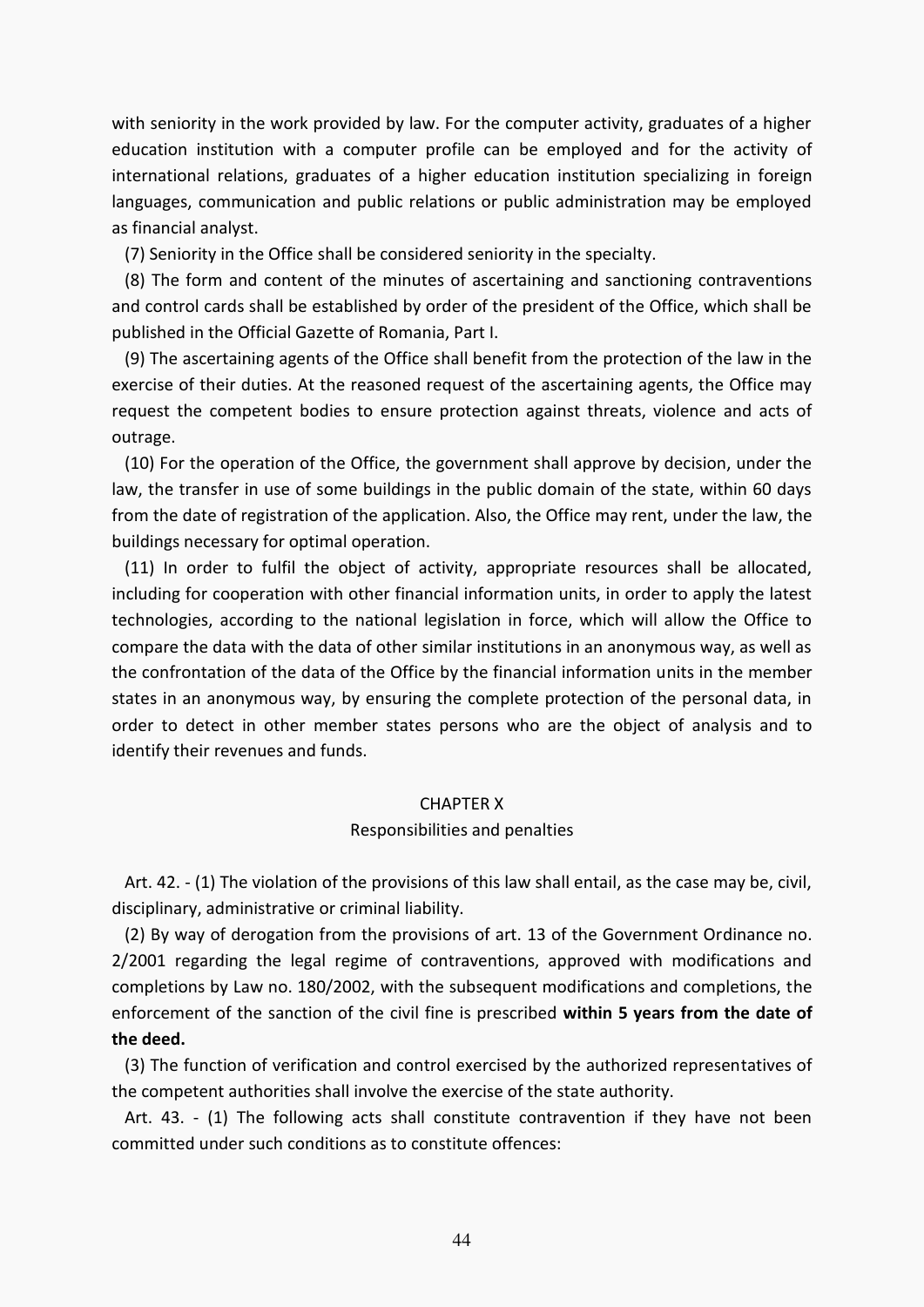a**)** failure to comply with the obligations stipulated in art. 6 [paragraph \(1\)](act:3396588%20290439786) - [\(3\),](act:3396588%20290439792) paragraph 8 [paragraph \(1\),](act:3396588%20290439805) [\(3\),](act:3396588%20290439807) [\(4\)](act:3396588%20290439808) an[d\(14\),](act:3396588%20290439818) art. 9 [paragraph \(1\),](act:3396588%20290439821) [art. 10,](act:3396588%20290439828) art. 11 [paragraph \(1\),](act:3396588%20290439837) [\(4\)](act:3396588%20290439844) - [\(9\),](act:3396588%20290439853) art. 13 [paragraph \(1\)](act:3396588%20290439858) - [\(6\),](act:3396588%20290439870) [art. 14](act:3396588%20290439879)[-16,](act:3396588%20290439888) art. 17 [paragraph \(1\)](act:3396588%20290439911) - [\(3\)](act:3396588%20290439918) and [\(6\)](act:3396588%20290439921) - [\(14\),](act:3396588%20290439940) art. 18 paragraph  $(2)$ ,  $(3)$ ,  $(6)$  and  $(8)$ , art. 19 [paragraph](act:3396588%20290440001)  $(1)$  -  $(4)$ ,  $(10)$  and  $(11)$ , art. 21 paragraph [\(1\)](act:3396588%20290440001) - [\(3\),](act:3396588%20290440003) art. 23 [paragraph \(1\)](act:3396588%20290440018) - [\(3\),](act:3396588%20290440020) [\(5\)](act:3396588%20290440022) and [\(6\),](act:3396588%20290440023) art. 24 [paragraph \(1\)](act:3396588%20290440030) - [\(7\)a](act:3396588%20290440041)nd [\(9\),](act:3396588%20290440043) art. 26 [paragraph \(5\);](act:3396588%20290440064)

b) failure to comply with the obligations laid down in art. 25;

(c) failure to comply with the obligations laid down in art. 7 paragraph  $(1)$  -  $(5)$  and  $(7)$ , art. 8 paragraph (12), art. 26 paragraph (4), art. 32 paragraph (2) and art. 33 paragraph (2) -  $(4)$ ;

 d) failure to comply with the reporting obligation provided for in art. 6, when the governing body, management, and control of the company, a director or an employee of the reporting entity disclose, at the national level, the existence of indications or certainties that a fact or transaction was linked to money laundering or terrorism financing;

 e) obstruction of control and supervision, including non-provision, late provision or provision of erroneous data and information in the enforcement of the provisions of this law;

f) failure to comply with the obligation laid down in art. 37 paragraph (2) and (3);

 g) initiation or continuation of the business relationship or execution of transactions with violation of the provisions of this law.

(2) For natural persons, the contraventions referred to in paragraph (1) letters a), d) and g) shall be penalized with warning or fine from 25,000 lei to 150,000 lei, the contraventions provided for in paragraph (1) letters b) shall be sanctioned with warning or fine from 20,000 lei to 120,000 lei, and the contraventions provided in paragraph (1) letters c), e) and f) shall be sanctioned with warning or fine from 10,000 lei to 90,000 lei.

 (3) For legal persons the contraventions referred to in paragraph. (1) shall be penalized with a warning or a fine referred to in paragraph (2) whose maximum limits shall be increased by 10% of the total revenue related to the fiscal period ended, prior to the date of drawing up the minute of finding and sanctioning the contravention. Sanctions and measures may be applied to members of the management body and other natural persons who are responsible for the violation of the law.

 (4) The provisions of art. 8 paragraph (2) letter a) of Government Ordinance No. 2/2001, approved with amendments and completions by law no. 180/2002, as subsequently amended and supplemented, shall not apply to the penalties referred to in paragraph (2), (3) and (5).

 (5) In case any of the contraventions from paragraph (1) is committed by a **financial institution**, other than those supervised by the National Bank of Romania, and if it is serious, repeated, systematic or a combination thereof, without being committed in such conditions as to constitute a crime, the upper limits of the fines provided in paragraph (2) and (3) **are increased as follows:** 

 **a) for legal entities with 5,000,000 lei;**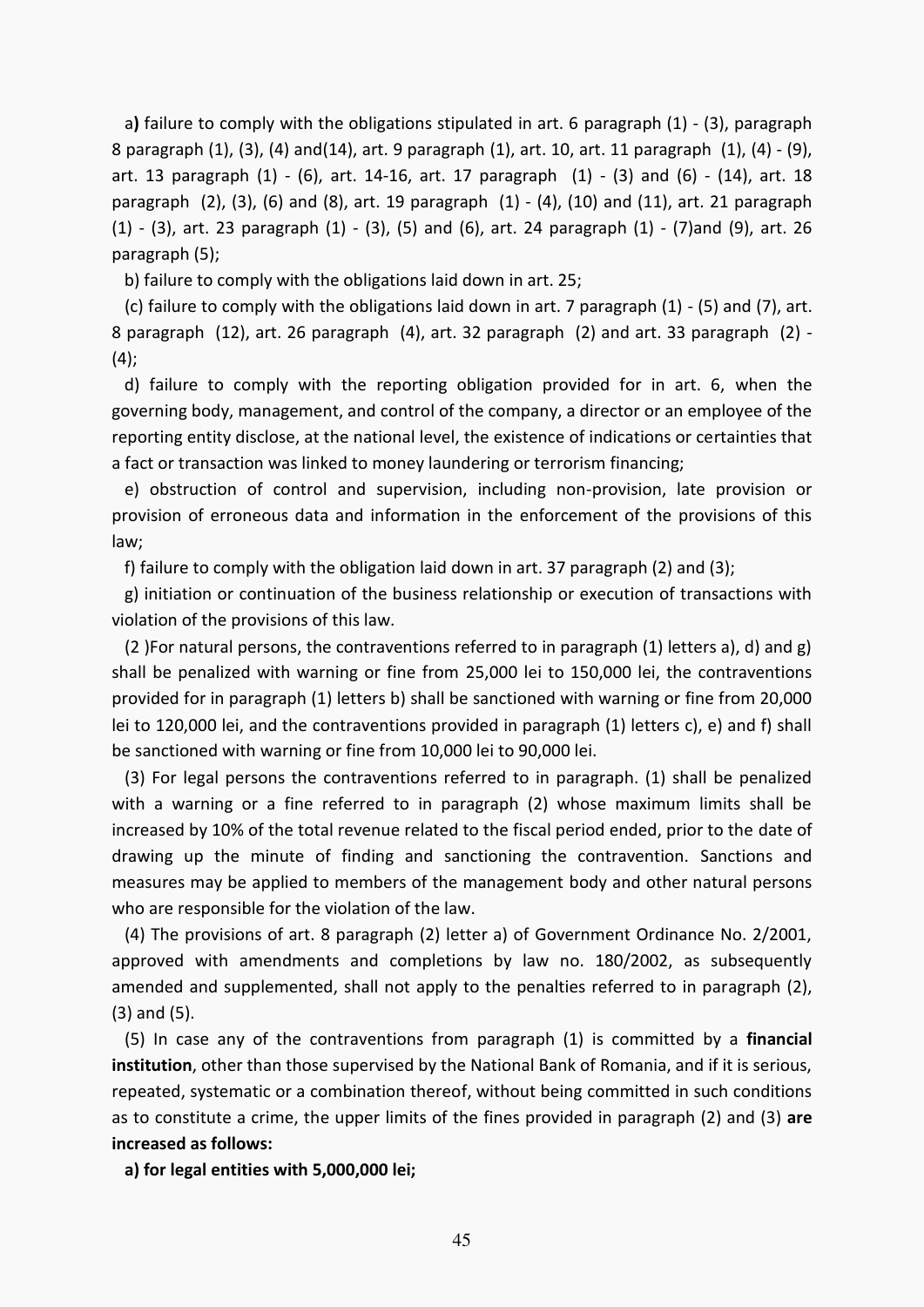#### **b) for natural persons with 50,000 lei.**

 Art. 44. - (1) For violations of the provisions of the present law, in addition to the sanction of the civil fine, one or more of the following complementary sanctions may be applied to the offender:

a) confiscation of assets intended, used or resulting from contravention;

 b) suspension of the opinion, agreement or authorisation to pursue an activity or, where appropriate, suspension of the economic operator's activity for a period from one month to 6 months;

 (c) withdrawal of the license or opinion for certain operations or for foreign trade activities, for a period from one month to 6 months or permanently;

d) blocking the bank account for a period of 10 days to one month;

e) annulment of the opinion, agreement or authorization to exercise an activity;

f) closure of the branch or other secondary office;

 g) a public statement identifying the natural or legal person and the nature of the infringement;

 h) an order requiring the natural or legal person to put an end to the conduct in question and to refrain from repeating it;

 i) a temporary prohibition to exercise management positions in reporting entities against any person with managerial responsibilities in a compelled entity or any other natural person declared responsible for the violation.

 (2) The Office may request duly justified to the authorities and self-regulatory bodies referred to in art. 26 paragraph (1) letters b), c) and e), as well as to the institutions with authorizing powers of the reporting entities that the Office supervises and controls the enforcement of complementary sanctions

 (3) For the facts referred to in paragraph (1), the supervisory authorities may also enforce specific penalising measures, according to their competence.

 (4) Unless otherwise provided, to the contraventions referred to in this law are applicable to the provisions of the Government Ordinance No. 2/2001, approved with amendments and completions by Law no. 180/2002, with subsequent amendments and additions, with the exception of art. 7, 12, 27 and 28.

 (5) By way of derogation from the provisions of art. 15-42 of Government Ordinance No. 2/2001, approved with amendments and completions by Law no. 180/2002, with subsequent modifications and completions, in the situation of the entities supervised by the Financial Supervisory Authority, the finding of the contraventions, the enforcement of the contravention and complementary penalties, as well as their challenge is carried out according to the own legislation.

 (6) The fines collected are revenues, where appropriate, to the state budget or the local budgets, according to the law. Enforcement is carried out under the conditions laid down by the legal provisions on the forced execution of tax claims.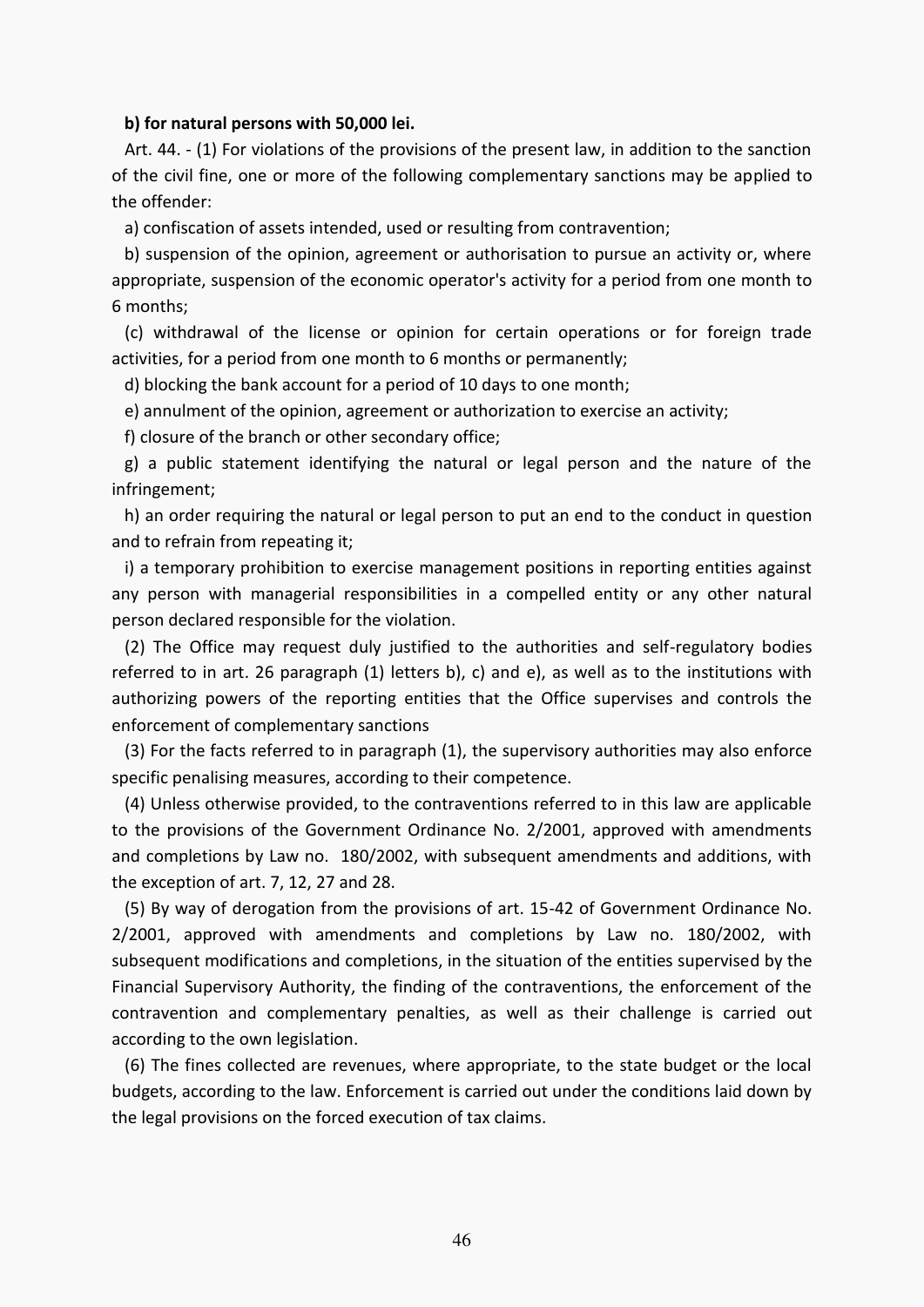(7) The contraventions **shall be established and penalised** by the authorized representatives of the authorities referred to in art. 26 paragraph (1) letters b) - d) or by the Financial Supervisory Authority, in accordance with its own legislation.

 Art. 45. - The competent authorities in accordance with art. 26 paragraph 1 shall take into account, when determining **the type and level of administrative/contravention measures or penalties** applied, the relevant circumstances, such as:

a) the frequency, gravity and duration of the infringement;

b) the degree of responsibility of the natural or legal person declared responsible;

 c) the financial capacity of the natural or legal person declared responsible, indicated for example by the annual income of the natural or legal person declared responsible;

 d) the extent to which the natural or legal person declared responsible cooperates with the competent authority;

e) previous infringements committed by the natural or legal person declared responsible;

 f) the degree of compliance with the recommendations and the plans of measures formulated by the authorized authorities referred to in art. 26 paragraph (1) or by the representatives authorized by them;

 g) the benefit obtained from the infringement by the natural or legal person declared responsible, insofar as it can be determined;

(h) losses caused to third parties by infringement, insofar as they can be determined.

 Art. 46. - (1) The competent authorities referred to in art. 26 paragraph (1) **shall have the obligation to publish on their official web site information regarding** the number and type of measures or administrative/contravention penalties applied for the violation of the provisions of this law, which became definitive, immediately after the penalised person is informed with regards to the respective decision.

 (2) The information referred to in paragraph (1) shall include the type and nature of the breach and the identity of the persons responsible for and shall be maintained on site for a period of 5 years. The personal data included in the information disclosed shall be kept on the official website only for the period necessary, in accordance with the legal provisions in force regarding the protection of personal data.

 (3) The competent authority may consider the publication of the identity data of the persons responsible as being disproportionate, after a case-by-case evaluation performed with regards to the proportionality of the publication of these data or if the publication endangers the stability of financial markets or an ongoing investigation, in which case the competent authority shall:

a) postpone publication of the decision to impose the measure or the administrative / contravention penalty until the reasons for non-publication cease;

 b) publish the decision to impose the measure or the contravention / administrative penalty with anonymous title, if the publication with anonymous title ensures an effective protection of the personal data; in the case of a decision to publish the measure or the contravention / administrative penalty with anonymous title, the publication of the relevant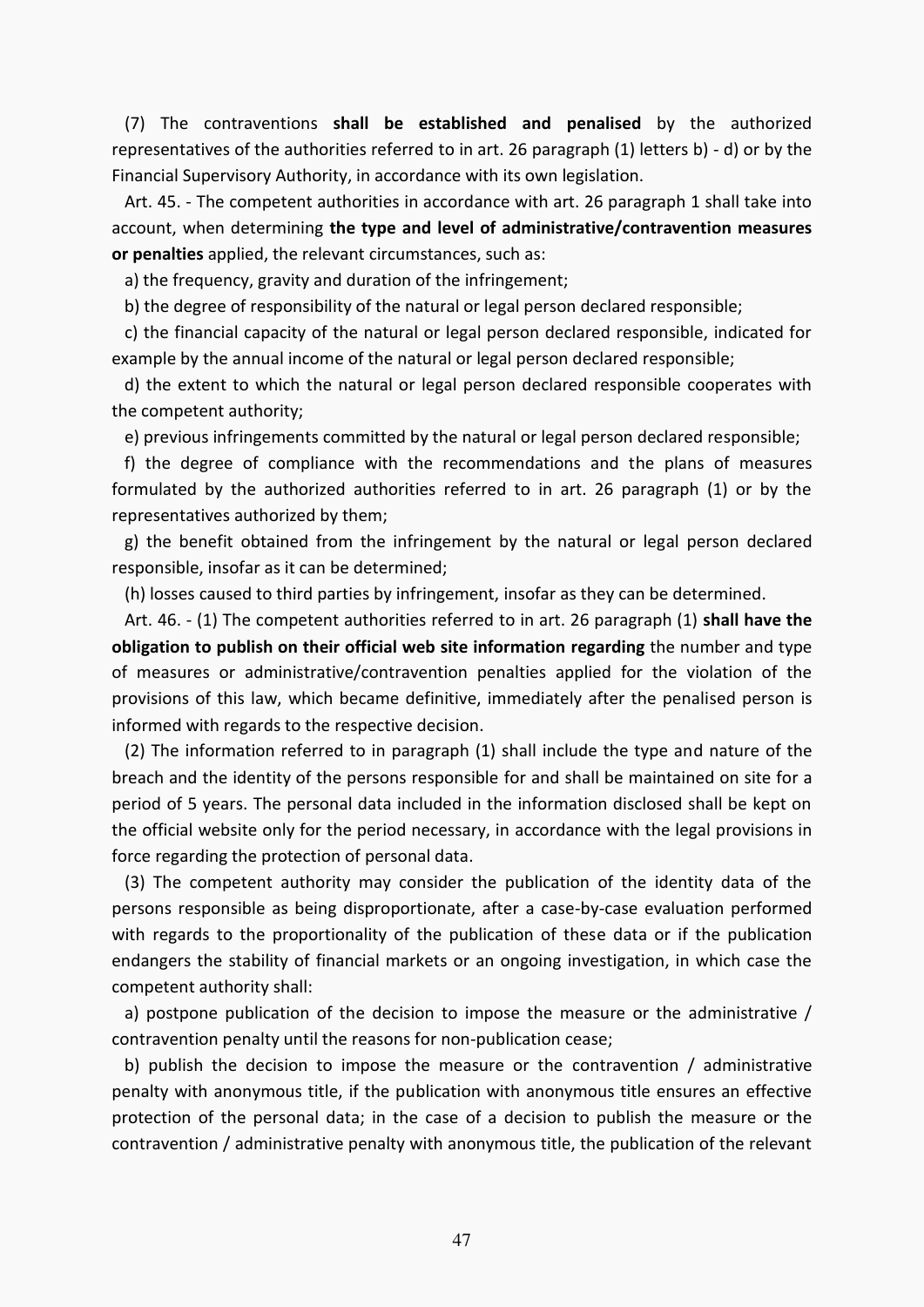data may be delayed for a reasonable period if it is expected that, during the respective period, the reasons underlying the publication with anonymous title cease;

 c) not publish the decision to impose the measure or the contravention / administrative sanction, if the options provided in letters a) and b) are considered insufficient to ensure:

1. that the stability of financial markets will not be jeopardised; or

 proportionality of publication of the decision in cases where the respective measures are considered to be of a minor nature.

 Art. 47. - (1) Failure to comply with the obligations laid down in art. 38 paragraph (1) and (2) and art. 41 paragraph (2) and (3) shall constitute a criminal offence and is punishable by imprisonment from 6 months to 3 years or a fine, if the offence does not constitute a more serious offence.

 (2) Failure to comply with the obligations laid down in art. 31 paragraph (1) shall constitute a crime and is punished according to law no. 286/2009 on the Criminal Code, as subsequently amended and supplemented.

 Art. 48. - The authorities referred to in art. 26 paragraph (1) letter a) shall transmit where appropriate, to the European supervisory Authority, the European banking Authority, the European Authority for insurance and occupational pensions, European Authority for securities and markets :

 a) all information necessary for them to fulfil their tasks in the field of preventing and combating money laundering and terrorism financing, in accordance with the provisions of Regulation (EU) no. 1.093 / 2010 of the European Parliament and of the Council of November 24<sup>th</sup>, 2010 establishing the European Supervisory Authority (European Banking Authority), amending Decision no. 716/2009 / EC and repealing Commission Decision 2009/78 / EC, Regulation (EU) no. 1.094 / 2010 of the European Parliament and of the Council of November 24<sup>th</sup>, 2010 establishing the European Supervisory Authority (European Insurance and Occupational Pensions Authority), amending Decision no. 716/2009 / EC and repealing Commission Decision 2009/79 / EC and, respectively, Regulation (EU) no. 1.095 / 2010 of the European Parliament and of the Council of November  $24<sup>th</sup>$ , 2010 establishing the European Supervisory Authority (European Securities and Markets Authority), amending Decision no. 716/2009 / CE and repealing Commission Decision 2009/77 / EC;

 b) all administrative penalties and measures imposed in accordance with art. 27 and 28 to credit institutions and financial institutions, including appeals regarding them and their result.

 Art. 49. - (1) It shall constitute crime of money laundering and it shall be punished by imprisonment from 3 to 10 years:

 a) the exchange or transfer of assets, knowing that they come from the commission of crimes, for the purpose of hiding or concealing the illicit origin of these goods or to help the person who committed the crime from which the assets originates from to evade from prosecution, trial or punishment execution;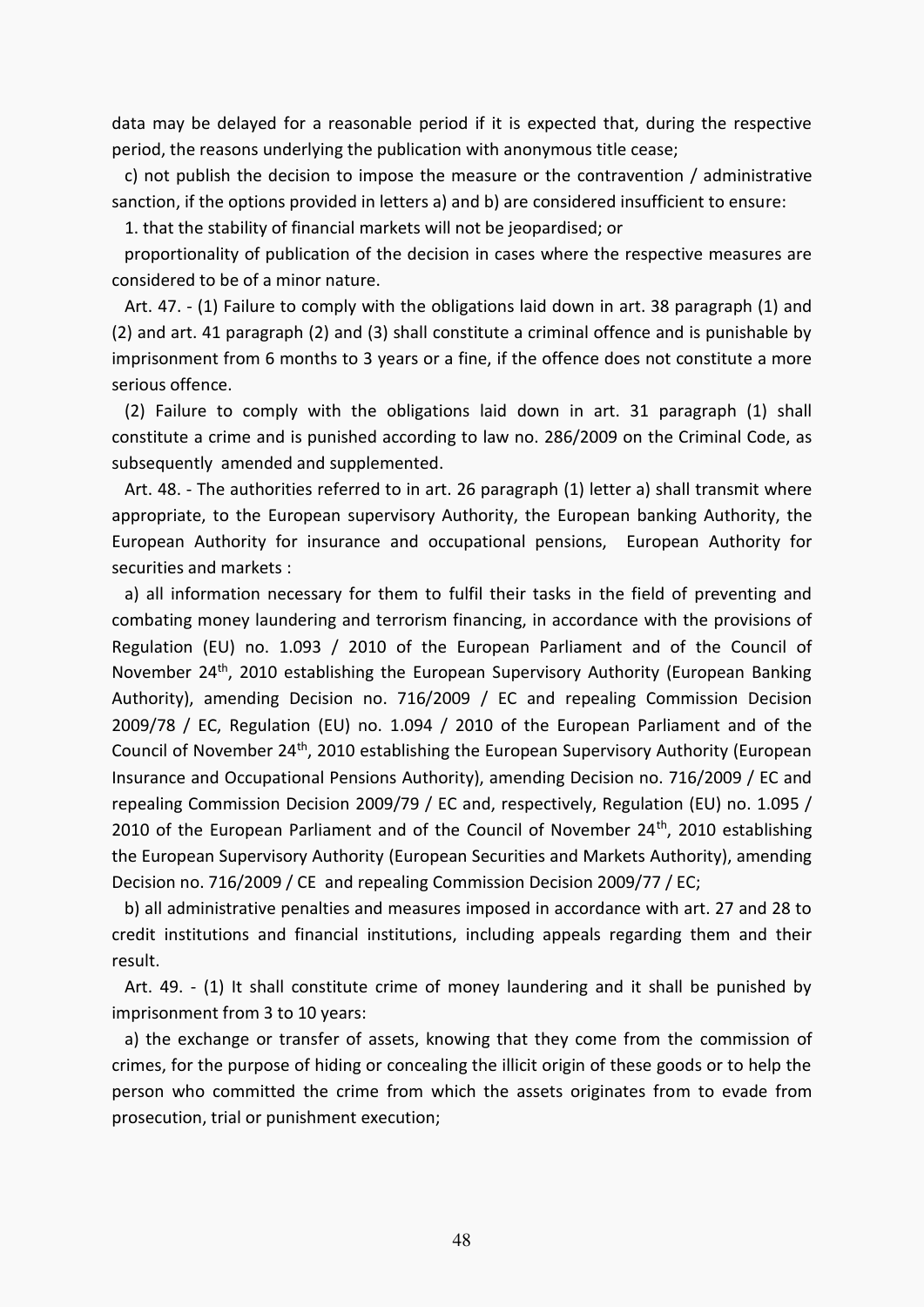b) the concealment or hiding of the true nature, source, location, provision, movement or ownership of the assets or the rights over them, knowing that such assets are originated from crimes commission;

 c) the acquisition, possession or use of assets by a person other than the active subject of the offence from which the assets originate, knowing that they originate from the commission of crimes.

(2) The attempt shall be punished.

 (3) If the offence is committed by a legal person, in addition to the fine, the court shall apply, as appropriate, any one or more of the additional penalties referred to in art. 136 paragraph (3) letters a)- c) of Law No. 286/2009, as amended and supplemented.

 (4) The acknowledgement of the origin of the assets or the purpose pursued must be established by the objective factual circumstances.

 (5) The provisions of paragraphs (1) - (4) above shall apply irrespective of whether the offense from which the assets originate was committed on Romania territory or in other member states or third countries.

 Art. 50. - If an offence of money laundering or terrorism financing has been committed, it is mandatory to take insurance measures , according to the Law no. 135/2010 on the Criminal Procedure Code, with subsequent amendments and completions.

 Art. 51. - (1) In the case of crimes of money laundering and terrorism financing, it shall apply the provisions regarding the confiscation of assets from Law no. 286/2009, as subsequently amended and supplemented.

 (2) If the assets subject to confiscation are not found, their equivalent in money or the assets acquired in their place shall be confiscated.

 (3) Income or other material benefits derived from the goods referred to in paragraph (2) shall be confiscated.

 (4) If the assets subject to confiscation cannot be individualized from the legally acquired assets, it shall be confiscated assets up to the value of the assets subject to confiscation.

 (5) The provisions of paragraph (4) shall also apply accordingly to income or other material benefits derived from assets subject to confiscation which cannot be individualised in relation to assets legally acquired.

 Art. 52. - The final court decision on the offence of money laundering or terrorism financing shall be communicated to the Office.

#### CHAPTER XI

Provisions regarding the modification and completion of some normative acts

 Art. 53. - Government Ordinance No. 26/2000 on associations and foundations, published in the Official Gazette of Romania, part I, Nr. 39 of January  $31<sup>st</sup>$ , 2000, approved with amendments and additions by law no. 246/2005, as subsequently amended and supplemented, shall be amended and supplemented as follows:

49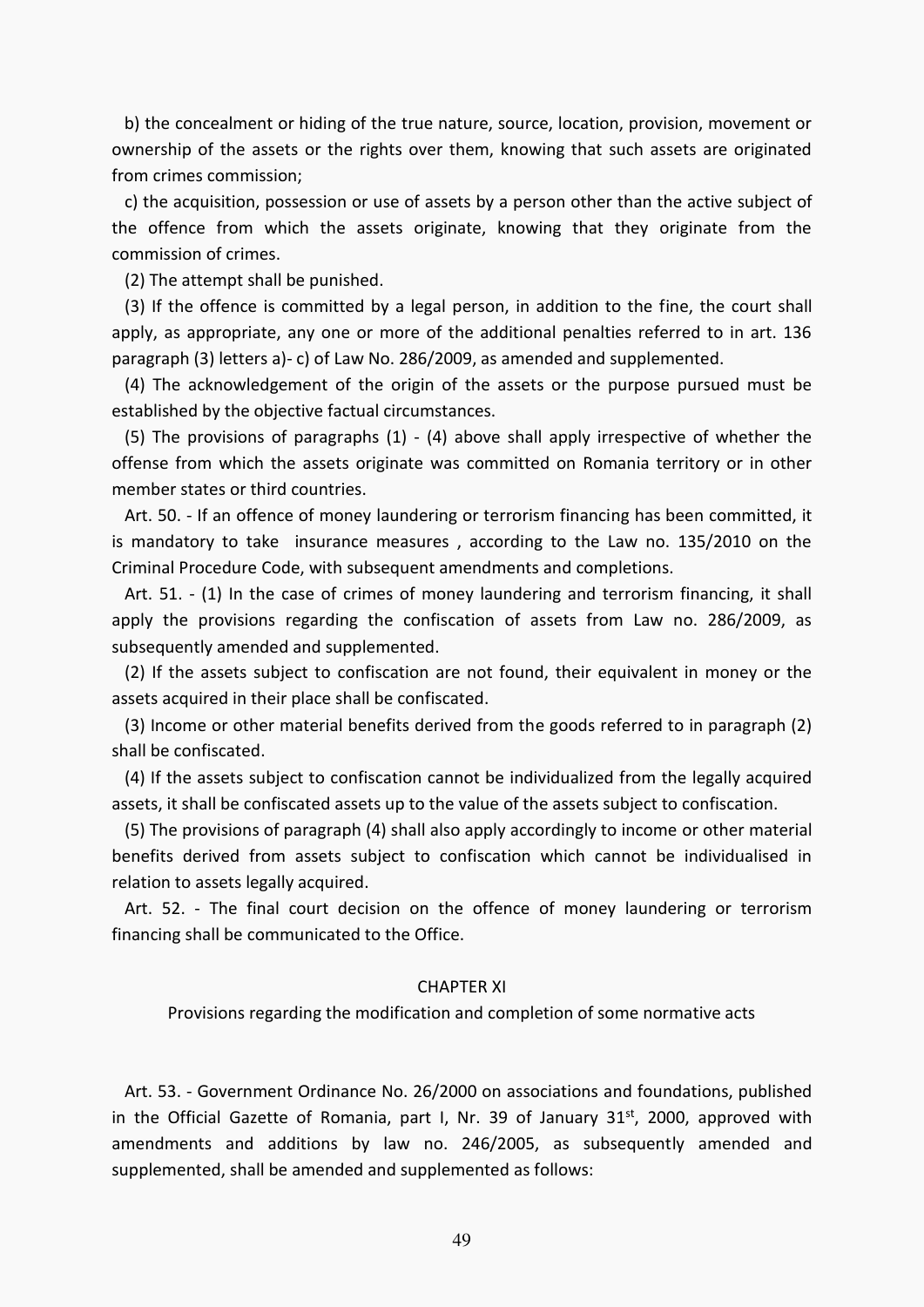1. In Article 6 paragraph (2), letters a) and c) will be amended and will have the following content:

 "a) the identification data of the associated members: name, surname, personal numeric code, series and number of identity card for natural persons, the name and the tax identification code of the associated legal person and, where appropriate, the domicile or residence or address of the registered office;

. . . . . . . . . .

 c) name of the association: the name will mandatorily contain the word "association". The name expressed in a foreign language will include the translation into Romanian."

 2. In article 6, after paragraph 3, a new paragraph, paragraph 4 shall be inserted, with the following content:

 "(4) If the association includes persons whose names or denominations are drafted in a script different than the Latin one, the names or denominations are transliterated in the Latin script, according to the identity documents, respectively the incorporation documents issued by the authorities of the State they belong to or to the Romanian state and are used in such a transliterated form whenever these persons are referred in the official documents of the association."

3. In article 7 paragraph (2), after letter c), two new letters, letters  $c^1$ ) and  $c^2$ ) will be inserted, with the following content:

 $-c<sup>1</sup>$ ) certified copies for compliance with the original of the documents proving the identity of the associated members;

 $c<sup>2</sup>$ ) affidavit, concluded in authentic form, of the person who, pursuant to paragraph (1), formulate the application for registration, which contains the identification data of the real beneficiaries of the association, within the meaning of regulations in the field of prevention and combating money laundering and terrorism financing. The identification data of the real beneficiary are: name, surname, birth date, personal numeric code, series and number of the identity document, nationality, domicile or residence".

4. In article 7, after paragraph 2, a new paragraph, paragraph  $2<sup>1</sup>$ , shall be inserted, with the following content:

"(2<sup>1</sup>) If the documents referred to in paragraph (2) letter c) and  $c<sup>1</sup>$  are drafted in a foreign language, they shall be submitted in certified copy, accompanied by the legalized translation performed by an authorized translator."

5. In Article 13, paragraph (4) shall be amended and shall have the following content:

 "(4) In order to register the branch, the representative of the association shall submit the application for registration to the court in which constituency the branch shall have the headquarters, together with the decision to incorporate the branch, the statute, the articles of incorporation, the justifying documents of the headquarters and its initial patrimony, as well as certified copies for compliance with the original of the documents proving the identity of the members of the branch. The provisions of art. 6, art. 7 paragraph  $(2^1)$  and art. 9-12 are enforceable accordingly. "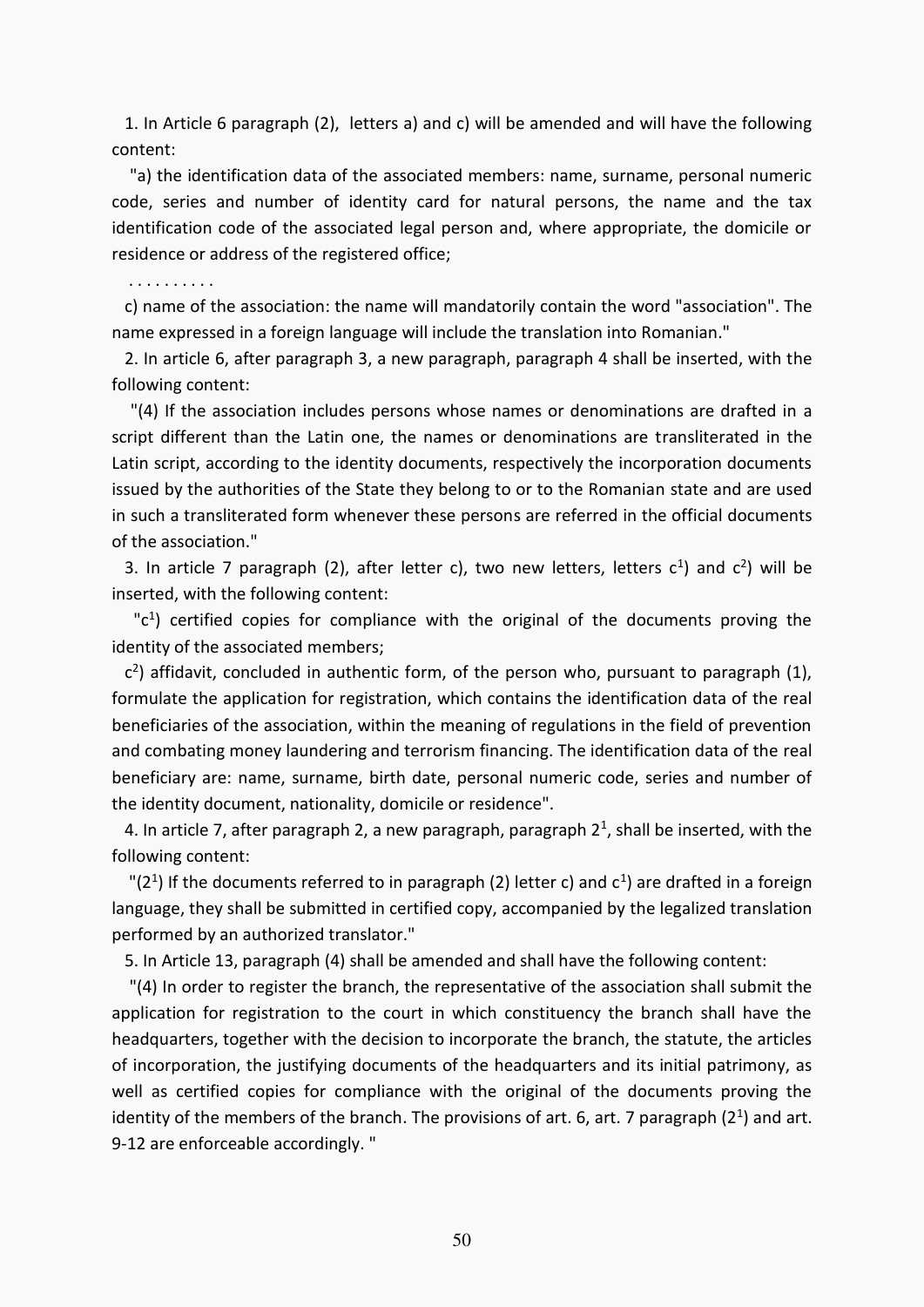6. In article 13<sup>1</sup>, after paragraph 2, a new paragraph, paragraph  $2<sup>1</sup>$ , it shall be inserted, with the following content:

 $"$ (2<sup>1</sup>) Branches can only operate after they are registered in the Register of associations and foundations. The application for registration, accompanied by the decision of the General Assembly, will be submitted to the registry of the court in whose constituency the association has its headquarters, the provisions of art. 8-12 applying accordingly. "

 7. In Article 15, paragraphs 2 and 3 shall be amended and shall have the following content:

 "(2) The foundation's initial patrimonial assets must include assets in kind or in cash, whose total value is at least 100 times of the minimum gross basic wage per country guaranteed in payment, at the date of foundation incorporation.

 (3) By way of exception from the provisions of paragraph (2), in the case of foundations whose exclusive purpose, under the sanction of dissolution by judicial means, is to carry out fund raising operations to be made available to other associations or foundations, in order to carry out programs by the latter, the initial patrimonial asset can have a total value of at least 20 times the minimum gross basic wage per country guaranteed in payment. "

8. In article 16 (2), letter a) and a) shall be amended and shall have the following meaning:

 "a) the identification data of the founder or, as the case may, of the founders' name, surname, personal numeric code, series and number of identity card for natural persons, the name and tax identification number of the legal person and, where appropriate, the domicile/residence or the address of the registered office;

. . . . . . . . . .

 c) foundation name: the name will necessarily contain the word "foundation". The provisions of art. 6 paragraph (2) letter c) the second sentence shall apply accordingly."

9. In article 16, after paragraph 2, two new paragraphs, paragraphs  $(2^1)$  and  $(2^2)$ , shall be inserted with the following content:

 $"$ (2<sup>1</sup>) If the names or denominations of the founders are drafted in a script different than the Latin one, they are transliterated in the Latin script, according to the identity documents, respectively the incorporation documents issued by the authorities of the State they belong to or to the Romanian state and are used in such a transliterated form whenever these persons are referred in the official documents of the foundation".

 $(2<sup>2</sup>)$  The provisions of paragraph  $(2<sup>1</sup>)$  shall apply accordingly to the members of the board of directors of the foundation."

10. In article 17 paragraph (2), after letter c), two new letters, letters  $c^1$ ) and  $c^2$ ) shall be inserted, with the following content:

 $-c<sup>1</sup>$ ) certified copies for compliance with the original of the documents proving the identity of the founders and members of the board of directors;

 c 2 ) affidavit, concluded in authentic form, of the person referred to in art. 16 paragraph (2) letter h), which includes the identification data of the real beneficiaries of the foundation, within the meaning of the regulations in the field of prevention and combating money laundering and terrorism financing. The provisions of art. 16 paragraph (2) letter a) shall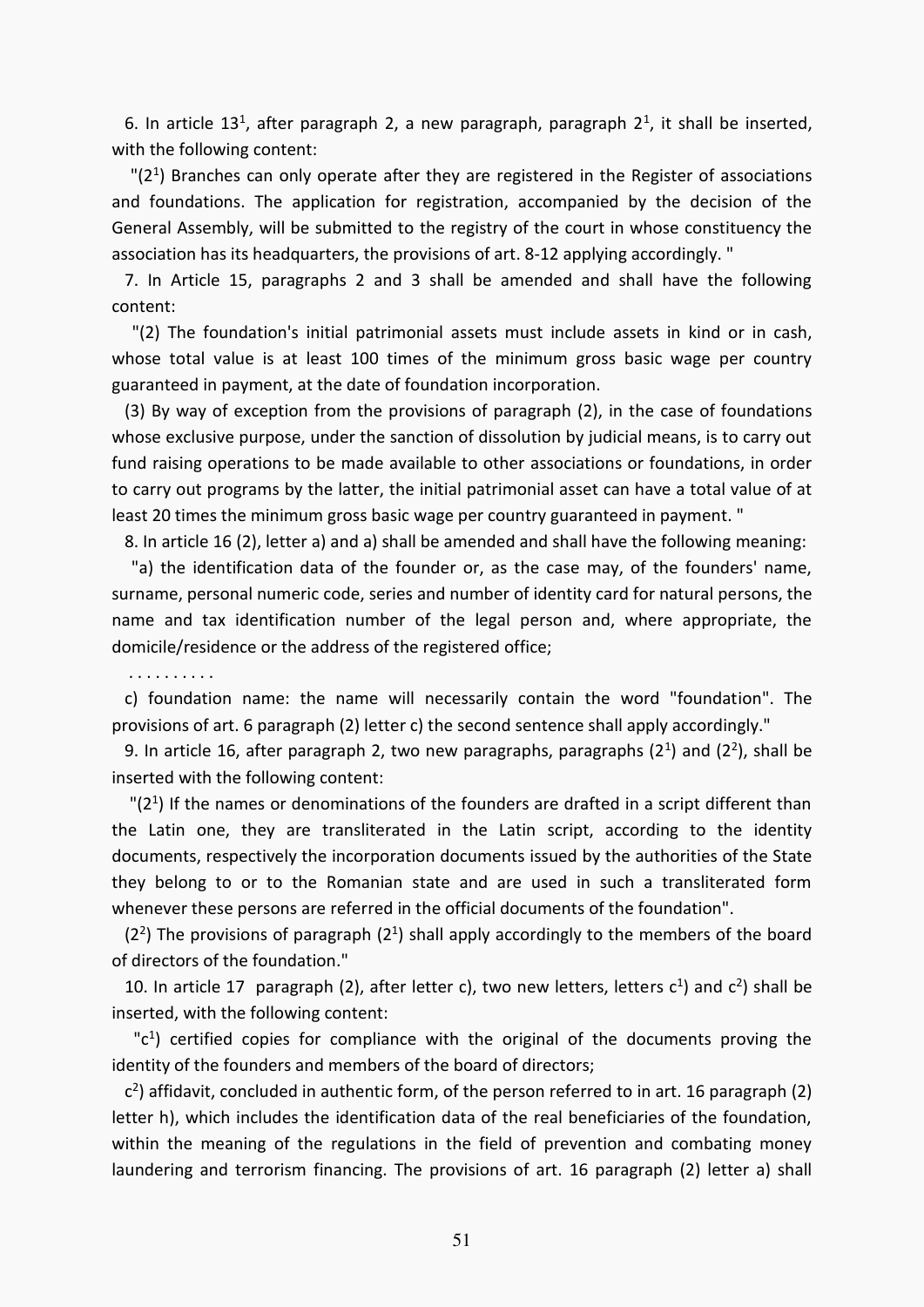apply accordingly. The identification data of the real beneficiary are: name, surname, birth date, personal numeric code, series and number of the identity document, nationality, domicile or residence".

11. In Article 17, paragraph 3 shall be amended and shall have the following content:

"(3) The provisions of art. 7 paragraph  $(1)$ ,  $(2^1)$ ,  $(3)-(3^5)$  and  $(4)$ , of art. 8-12 and art. 14 shall apply accordingly."

12. In article 27<sup>2</sup>, letter a) shall be amended and shall have the following content:

"a) to verify, at least once a year, how the patrimony of the association is administered;"

13. A new article shall be inserted after Article  $27<sup>2</sup>$ , article  $27<sup>3</sup>$ , with the following content:

"Art.  $27<sup>3</sup>$ . - Associations shall have the obligation to keep at least 5 years the records of the transactions carried out. "

14. In Article 31, paragraph 2 shall be amended and shall have the following content:

"(2) The provisions of art. 27-27<sup>3</sup> shall apply accordingly."

15. The title of Chapter IV shall be amended and shall have the following content:

## "CHAPTER IV

 The Amendment of the articles of incorporation, of the statute or of the real beneficiary of the association or foundation.

Merger and division"

16. After article  $34<sup>3</sup>$  two new articles, articles  $34<sup>4</sup>$  and  $34<sup>5</sup>$ , shall be inserted with the following content :

"Art. 34<sup>4</sup>. - (1) On an annual basis or whenever a change occurs regarding the identification data of the real beneficiary, the association or foundation has the obligation to communicate to the Ministry of Justice the identification data of the real beneficiary, in order to register of the update of the records regarding the real beneficiaries of the associations and foundations.

 (2) For this purpose, the board of directors of the association or the foundation empowers an individual to communicate, by means of an affidavit, concluded in authentic form, the identification data of the real beneficiary.

 (3) The annual statement referred to in paragraph (1) shall be communicated to the Ministry of Justice by January 15<sup>th</sup>.

 (4) If there is a change regarding the identification data of the real beneficiary, the declaration provided in paragraph (1) shall be submitted within 30 days from the date on which it intervened.

Art. 34<sup>5</sup>. - (1) Failure by an association or foundation to comply with the obligation laid down in art. 34<sup>4</sup> shall be considered a contravention and is fined from 200 lei to 2,500 lei.

 (2) Finding the contravention referred to in paragraph (1) shall be made by the National Office for Prevention and Control of Money Laundering through its own ascertaining agents.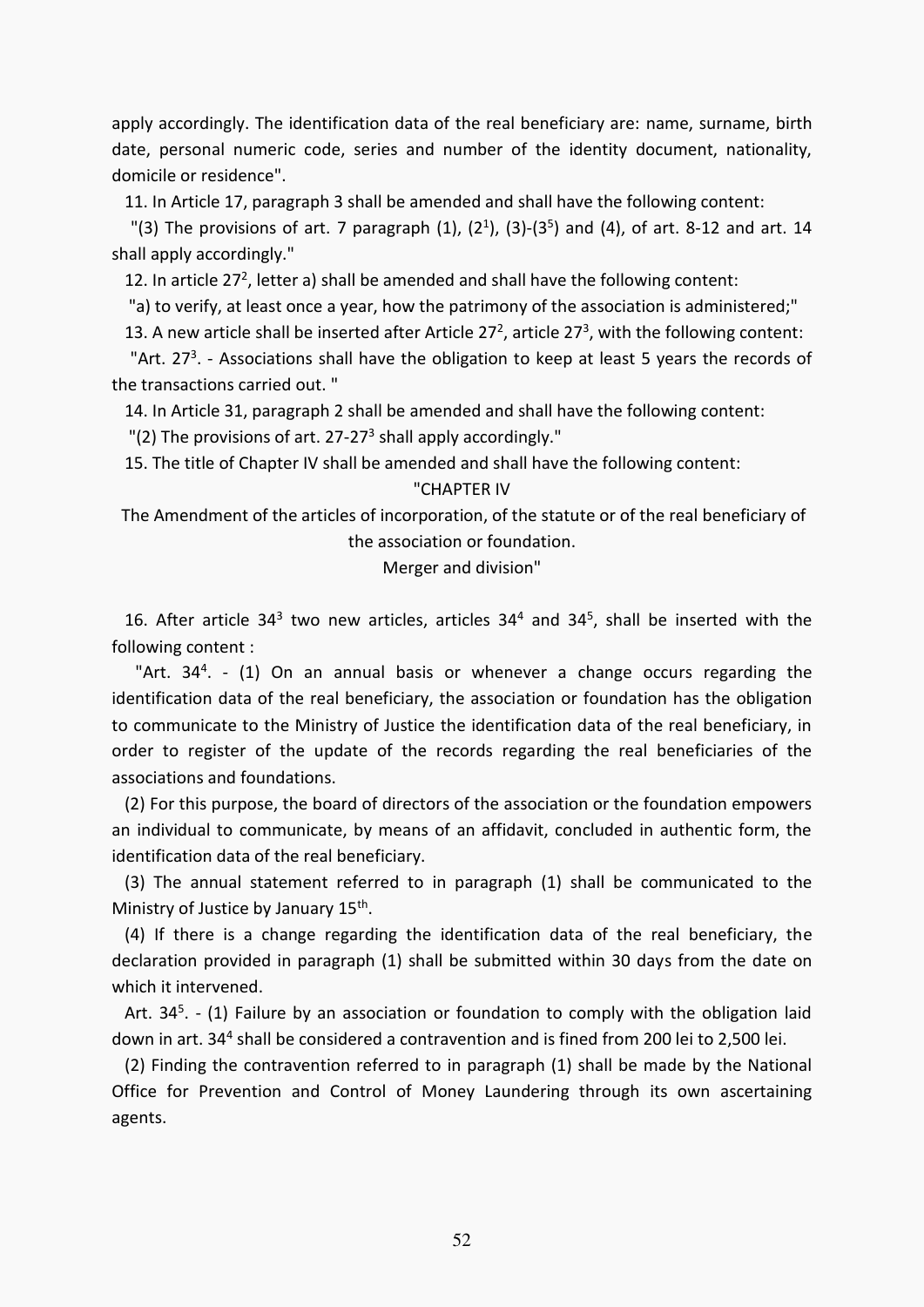(3) The offender shall have the obligation that within 30 days from the notification of the minutes of finding the contravention referred to in paragraph (1) to communicate the identification data of the real beneficiary.

 (4) In the report of finding the contravention there will be entered a mention regarding the obligation stipulated in paragraph (3).

 (5) The minutes shall be communicated to the offender, as well as to the Ministry of justice for registration in the bookkeeping of the real beneficiaries of associations and foundations.

 (6) Non-communication by an association or foundation of the identification data of the real beneficiary, in order to record the updating of the record regarding the real beneficiaries of the associations and foundations, if it has been previously penalised for not complying with the provisions stipulated in art.  $34<sup>4</sup>$ , constitutes a contravention and is penalised with a fine from 500 lei to 5,000 lei.

 (7) The offender sanctioned according to paragraph (6) shall have the obligation that within 30 days from the notification of the minutes of finding the contravention referred to in paragraph (6) to communicate the identification data of the real beneficiary.

 (8) In the minutes of finding the contravention referred to in paragraph (6) it shall be entered a mention regarding the obligation provided in paragraph (7), as well as the sanction enforceable in case of non-communication of the identification data of the real beneficiary, within 30 days from the moment of its communication, respectively the dissolution of the association or foundation according to art. 56 paragraph  $(1^1)$  or, as the case may be, art. 59. The provisions of paragraph (5) shall apply accordingly.

 (9) The contraventions provided for in this ordinance are enforceable to the provisions of the Government Ordinance No. 2/2001 on the legal regime of contraventions, approved with amendments and completions by law no. 180/2002, with subsequent amendments and completions."

17. In Article 38 paragraph (1), after letter d) a new letter, letter  $d<sup>1</sup>$ ), shall be inserted, with the following content:

 $"d<sup>1</sup>$ ) the value of the patrimonial asset for each of the 3 previous years, it is at least equal to the value of the initial patrimony / 3 times the value of the gross wage per country guaranteed in payment; "

18. In Article 39 paragraph  $(1^1)$ , point e) shall be amended and shall have the following content:

 "e) the identification data of natural persons: name, surname, personal numerical code, series and number of identity document, the name, registered office and tax identification number of the legal entities with which the association or the foundation shall collaborate regularly in order to attain the object of its activity for which it requires the recognition of the status of public utility; ".

 19. In article 56, the introductory part of paragraph 1 shall be amended and shall have the following content: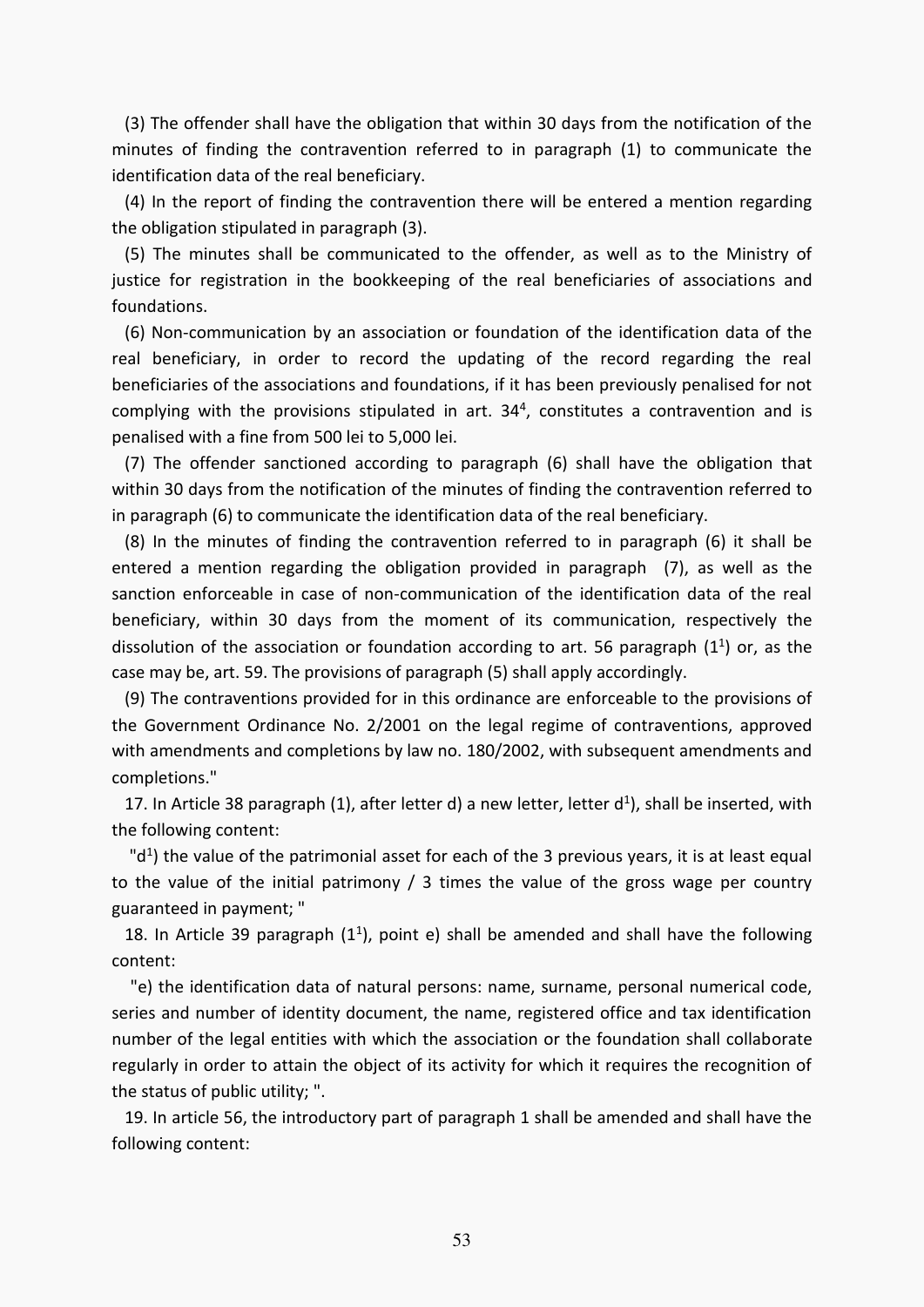"Art. 56. - (1) The association shall be dissolved, by court decision, at the request of the Public Ministry or of any other interested person:".

20. In Article 56, after paragraph  $(1)$  the following new paragraph, paragraph  $1<sup>1</sup>$ , shall be inserted and shall have the following content:

 $"$ (1<sup>1</sup>) In case of non-communication of the identification data of the real beneficiary within the term provided in art. 34<sup>5</sup> paragraph (7), the association shall be dissolved, by judicial decision, at the request of the Public Ministry or the National Office for Prevention and Control of Money Laundering. "

 21. In article 56, after paragraph 2, a new paragraph shall be inserted , the paragraph (3) with the following content:

"3. The cause of dissolution referred to in paragraph  $(1^1)$  it may be removed before conclusions are drawn in effect."

22. In article 60, paragraph (4) shall be amended and shall have the following content:

 "(4) If the association or foundation has been dissolved for the reasons set out in art. 56 paragraph (1) letters a)-c) or art. 56 paragraph ( $1<sup>1</sup>$ ), the remaining assets after liquidation will be taken over by the state, through the Ministry of Finance, or, where appropriate, the township or city in whose territorial jurisdiction the association or foundation had its headquarters, if the latter was of local interest. "

23. In article 73, paragraph 2 shall be amended and shall have the following content:

 "(2) The National Register shall be kept by the Ministry of Justice through the specialized directorate, in electronic format."

24. In article 74, paragraph (1) shall be amended and shall have the following content:

 "Art. 74. - (1) For the purpose of setting up and functioning of the National Register, the courts shall be obliged, ex officio, to communicate electronically to the Ministry of Justice copies of the court decisions remaining definitive regarding the establishment, modification and termination of any association, foundation or federation, as well as from the supporting documents, in within 3 days from the date at which the court decision has become final. Within the same period, the courts will transfer the entries contained in the special registers kept by them to the central server installed at the Ministry of Justice headquarters."

25. In Article 75, paragraphs 1 and 2 will be amended and will have the following content:

 "Art. 75. - (1) The National Register of legal persons without patrimonial purpose is public, except for the data that are subject to the regulations on the protection of personal data and the data from the records on the real beneficiaries of associations and foundations.

 (2) The Ministry of Justice shall issue, at the applicant's expense, certified copies of the records made in the National Register and of the supporting documents, except for data which are subject to the regulations on the protection of personal data."

 Art. 54. - Company Law No. 31/1990, republished in the Official Gazette of Romania, part I, no. 1.066 of November 17<sup>th</sup>, 2004, as subsequently amended and supplemented, shall be amended and supplemented as follows:

1. In article 8, letter f) shall be amended and shall have the following content:

"f) the number and nominal value of the shares;".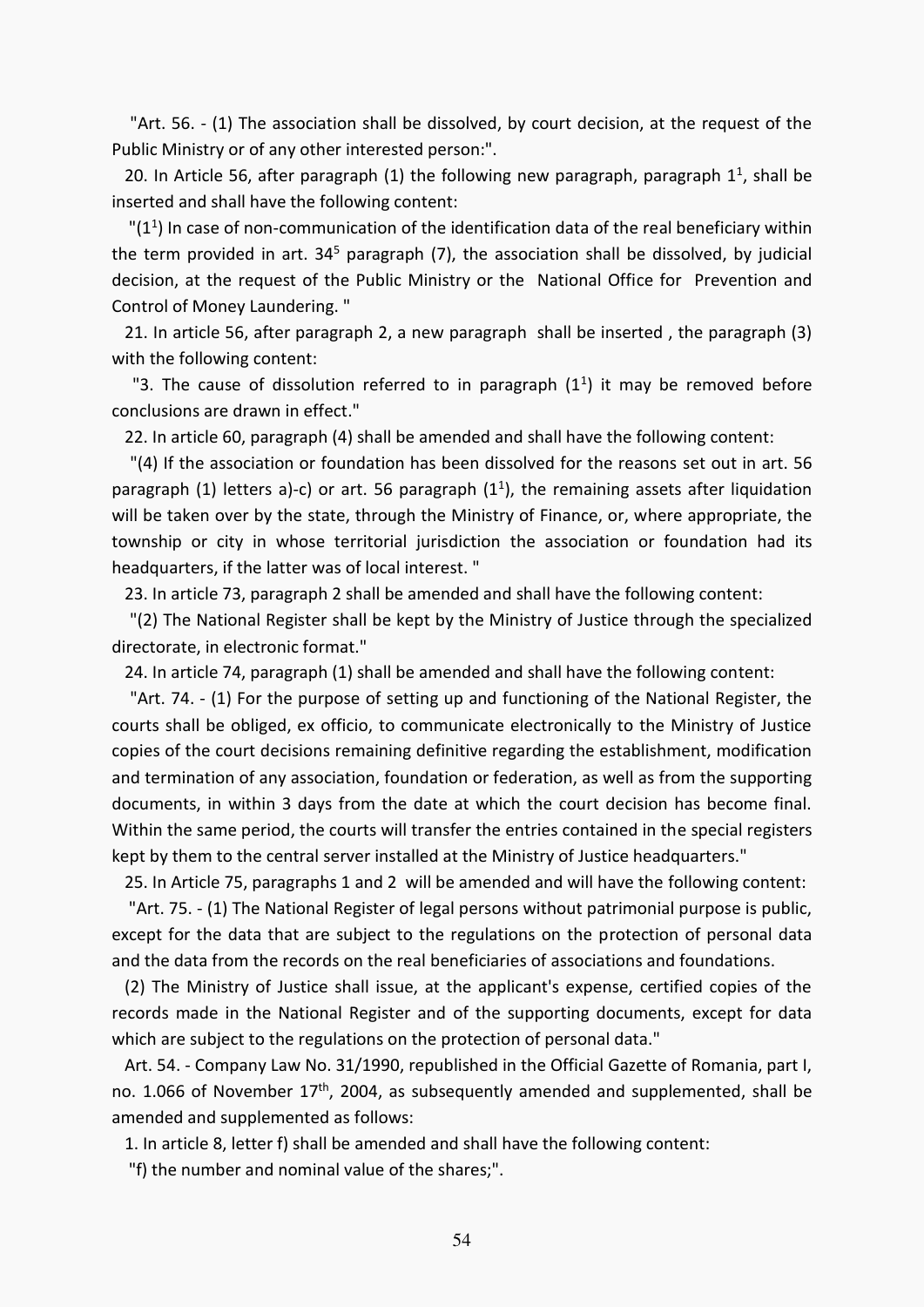2. Article 91 shall be amended and shall have the following content:

 "Art. 91. - (1) In the joint stock company, the share capital is represented by registered shares issued by the company.

 (2) The nature of shares will be determined by the articles of incorporation. Registered shares may be issued in material form, in paper form, or in dematerialized form, in which case they are registered in the Register of shareholders."

3. In article 92, paragraphs 2 and 4 shall be repealed.

4. In article 94, paragraph 1 shall be amended and shall have the following content:

"Art. 94. - (1) Shares shall be of equal value; they shall grant equal rights to owners."

5. In article 98, paragraph (1) shall be amended and shall have the following content:

 "Art. 98. (1) The ownership right over the shares issued in material form shall be transmitted by a statement made in the register of shareholders and by the mention made on the title, signed by the transferor and the transferee or their agents. The ownership right over the shares issued in dematerialized form is transmitted by a statement made in the shareholders register, signed by the transferor and the transferee or their agents. Other forms of transmission of ownership of shares may be provided for in the articles of incorporation."

6. Article 99 shall be repealed.

7. In article 99<sup>1</sup>, paragraph 1 shall be amended and shall have the following content:

"Art.  $99<sup>1</sup>$ . - (1) The incorporation of pledges on the shares is made through a document under private signature, which will show the amount of the debt, the value and the category of the actions with which it is guaranteed, and in the case of the shares issued in material form, also by mentioning the mortgage on the title, signed by the creditor and the shareholder debtor or their agents. "

8. In article 100, paragraph 2 shall be amended and shall have the following content:

 "(2) If the shareholders will not make the payments after this summons, the board of directors, respectively the directorate will be able to decide either the pursuit of the shareholders for the outstanding payments or the cancellation of these shares. "

9. In article 102 paragraph (3) shall be repealed.

10. In article 113, letter  $i^1$ ) shall be repealed.

11. In article 117, paragraph 4 shall be amended and shall have the following content:

 "(4) The convening may be made only by registered letter or, if the articles of incorporation permits, by letter sent electronically, having incorporated, attached or logically associated the extended electronic signature, sent at least 30 days before the date of the meeting, to the address of the shareholder, registered in the shareholders register. The change of address cannot be opposed to the company unless it has been communicated to the shareholder in writing. "

12. Article 122 shall be amended and shall have the following content:

 "Art. 122. - In the case of closed companies, by the articles of incorporation it may be convened to hold general meetings also by correspondence. "

13. Article 123 paragraph (1) shall be repealed.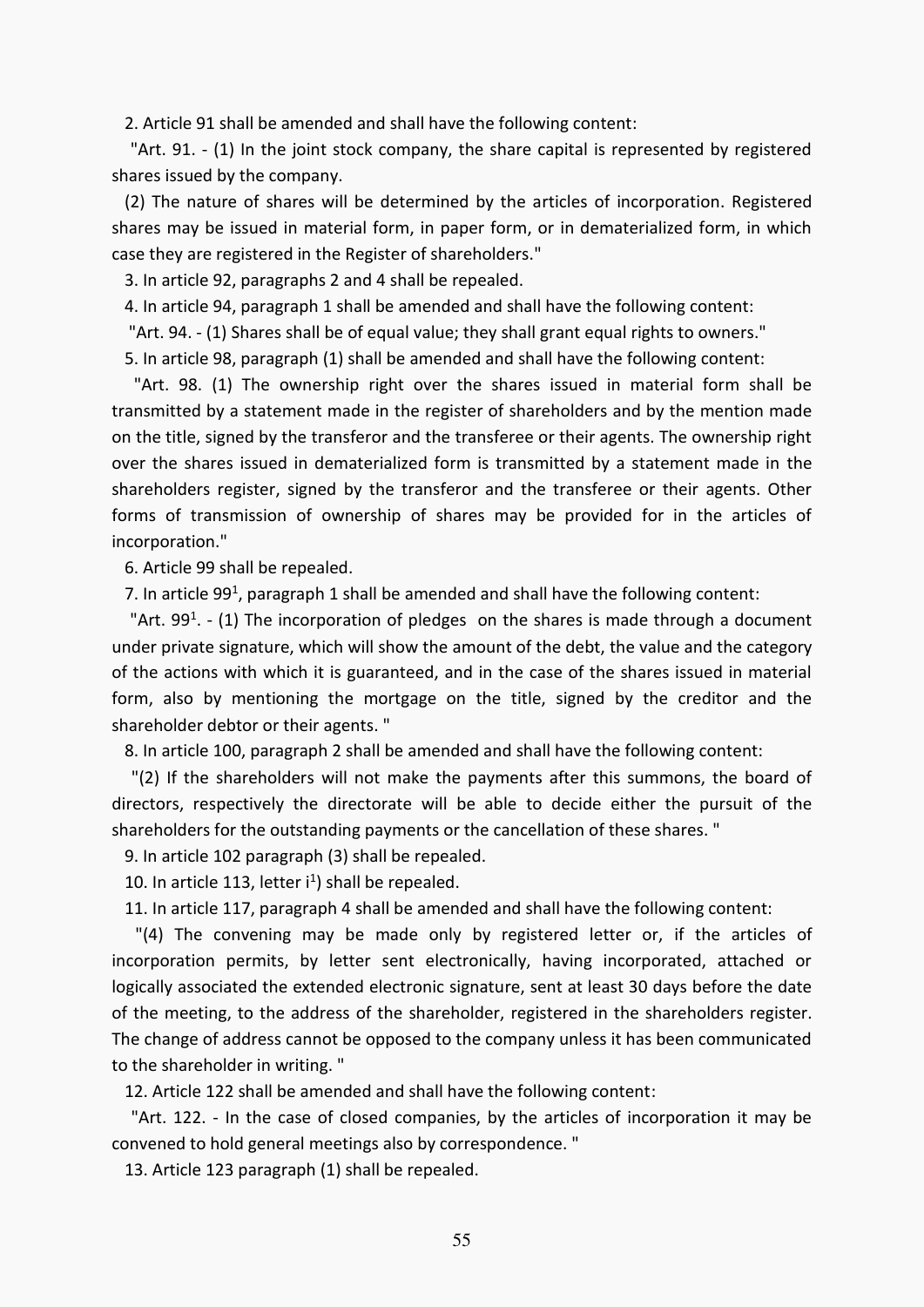14. In article 177 paragraph (1), letter a) shall be amended and shall have the following content:

 "a) a register of shareholders showing, as the case may be, the first and last name, the personal numeric code, the name, the domicile or the headquarters of the shareholders, as well as the payments made in the account of the shares. The records of the shares traded on a regulated market / alternative trading system shall be made in compliance with the legislation specific to the capital market; ".

15. In article 201, paragraph (1) shall be amended and shall have the following content:

 "Art. 201. - (1) The financial statements shall be drawn up according to the norms provided for the joint-stock company, the provisions of art. 185 applying accordingly."

16. Article 270 shall be amended and shall have the following content:

 "Art. 270. - (1) The amounts due to the shareholders, not collected within two months of the publication of the financial statement, shall be deposited with a bank or one of its units, indicating the name and surname of the shareholder.

(2) The payment shall be made to the indicated person."

17. In Article 270<sup>3</sup>, after paragraph 3, a new paragraph shall be inserted, paragraph  $(4)$ with the following content:

 "(4) The contraventions provided by this law are enforceable to the provisions of the Government Ordinance No. 2/2001 on the legal regime of contraventions, approved with amendments and completions by law no. 180/2002, with subsequent amendments and completions."

18. In article 273, letter d) shall be amended and shall have the following content:

 "d) hand over to the holder the actions before the deadline or hand over the shares issued in whole or in part, except in the cases established by law;"

 Art. 55. - Law no. No 207/2015 on the fiscal Procedure Code, published in the Official Gazette of Romania, part I, no. 547 of July 23rd, 2015, as subsequently amended and supplemented, shall be modified and completed as follows:

1. In article 61, paragraph (4) shall be amended and shall have the following content:

 "(4) The National Office for Prevention and Fight against Money Laundering, shall transmit monthly, to the A.N.A.F. (National Agency for Fiscal Administration) the reports for the transactions, with amounts in cash, reports relating to external transfers in and from accounts and the reports on the money remittance activities received from the reporting entities that have the obligation to send the respective information to the National Office for Prevention and Fight against Money Laundering. "

2. A new article shall be inserted after article 62, article 621, with the following content:

"Art.  $62^1$ . - Access of the central fiscal body to information on combating money laundering in order to implement the provisions of Directive (EU) 2016 / 2.258 amending Directive 2011/16 / EU regarding the access of tax authorities to information on combating money laundering, the reporting entities that fall under the legislation for the prevention and combating of money laundering and terrorist financing shall make available, at the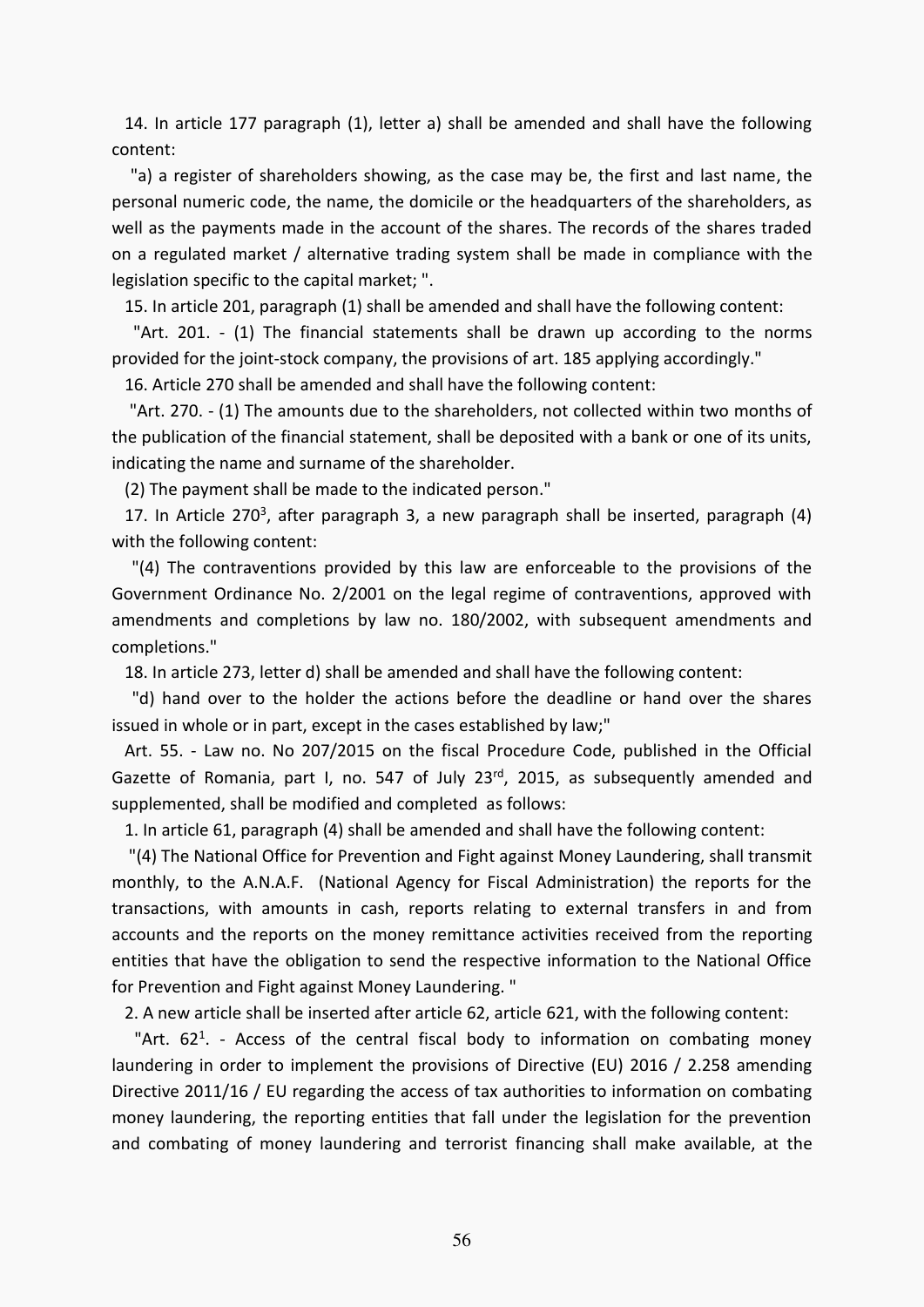request of the central fiscal body, within the deadline stipulated by the law, information and documents regarding:

 a) the mechanisms and procedures under which they apply customer knowledge measures;

b) identification of the client and the real beneficiary;

c) evaluation of the aimed purpose and nature of the business relationship;

d) monitoring the business relationship;

e) records of transactions."

# CHAPTER XII

## Transitional and final provisions

 Art. 56. (1) The legal persons subject to the obligation of registration in the trade register, with the exception of autonomous administrations, national companies and societies, and companies wholly-owned or majority state-owned enterprises, shall submit at registration, on an annual basis or whenever there is a change to the statement relating to the real beneficiary of a legal entity, for the purposes of registration in the Register of the real beneficiaries of the company.

 (2) The affidavit of the legal representative of the legal person referred to in paragraph (1) hall include the identification details of the real beneficiaries as well as the arrangements for exercising control over the legal person.

 3. The identification data of the beneficial owner within the meaning of paragraph (1) are: surname, name, date of birth, personal numeric code, serial number and number of identity card, nationality, domicile or residence.

 (4) The annual statement shall be submitted to the trade register office where the legal person is registered within 15 days from the approval of the annual financial statements, and if a change occurs regarding the identification data of the real beneficiary, the statement shall be submitted within 15 days from the date to which it intervened.

 (5) The statement referred to in paragraph (1) it may be given in the presence of the representative of the Trade Register Office or submitted in authenticated form, personally or through the representative.

 Art. 57. - (1) Failure by the legal representative of the legal persons referred to in art. 56 paragraph (1) to comply with the obligation to submit the statement regarding the identification data of the real beneficiary constitutes a contravention and is sanctioned with a fine from 5,000 lei to 10,000 lei. The minutes of finding the contravention shall be communicated to the Trade Register Office, in which it shall be recorded that the nonsubmission of the declaration shall entail the dissolution of the company, under the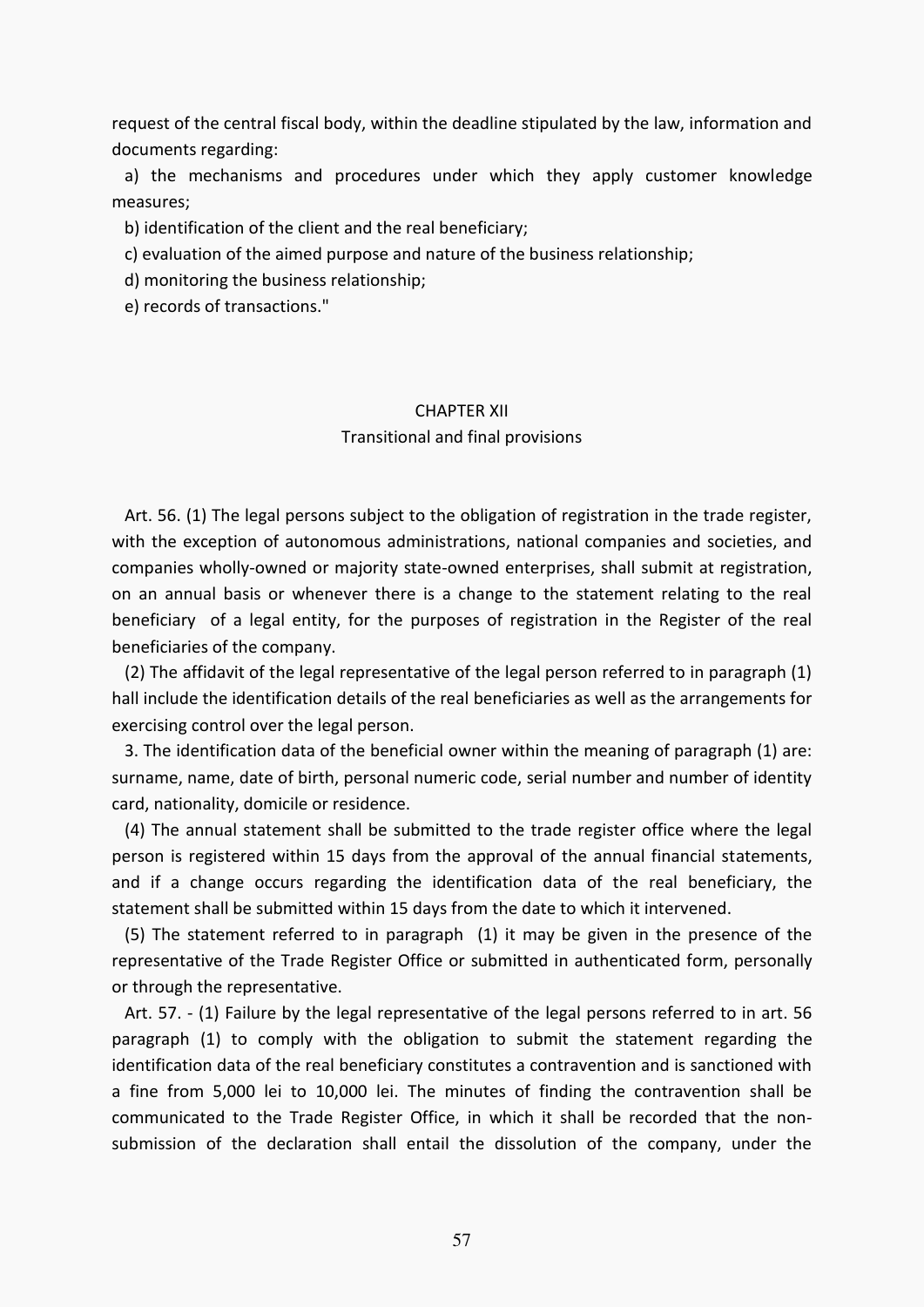conditions of art. 237 of Law no. 31/1990, republished, with subsequent amendments and completions.

 (2) If, within 30 days from the date of application of the contravention penalty, the representative of the legal person referred to in art. 56 paragraph (1) did not submit the declaration regarding the identification data of the real beneficiary, at the request of the National Trade Register Office, the court or, as the case may be, the specialized court may pronounce the dissolution of the company The cause of dissolution may be removed before conclusions in effect are drawn. The provisions of art. 237 paragraph (4) - (13) of Law no. 31/1990, republished, with subsequent amendments and completions, shall apply accordingly.

 (3) The finding of contraventions and the application of the penalties referred to in paragraph (1) shall be carried out by the control bodies of the Ministry of Public Finance the National Agency for Fiscal Administration and its territorial units. The finding of the contravention referred to in paragraph (1) may also be done by the office, by its own ascertaining agents.

 Art. 58. - (1) Within 60 days from the date of entry into force of this law, the Office shall submit to the government for approval the regulation of organization and operation of the Office.

 (2) Until the adoption of the regulation of organization and functioning provided in paragraph (1), the Office will operate according to its own regulation of organization and functioning existing at the date of entry into force of this law, insofar as it does not contravene it.

 (3) On the date of entry into force of this law, the mandate of the members of the Plenary of the Office shall cease. The termination of the mandate is established by government decision within 10 days of the entry into force of this law. The President of the Office in function at the date of entry into force of the law shall exercise his/her mandate until the appointment of a new president under the conditions of this law.

 Art. 59. - (1) Not later than 120 days after the date of entry into force of this law, the supervisory authorities and self-regulatory bodies shall have an obligation to issue sectoralspecific regulation in order to implement the provisions of this law.

 (2) At the request of the supervisory authorities and bodies referred to in paragraph (1) the Office shall issue views on the proposed sectoral regulations.

 (3) In the enforcement of this law, the National Bank of Romania and the Financial Supervisory Authority shall issue sectoral regulations establishing requirements regarding:

a) clientele knowledge measures;

 b) internal control framework, including policies, procedures and systems of reporting entities;

c) recruitment, training and professional verification of employees;

 d) measures to mitigate the risk of money laundering or terrorism financing and to remedy deficiencies, including measures on reporting obligations, as appropriate.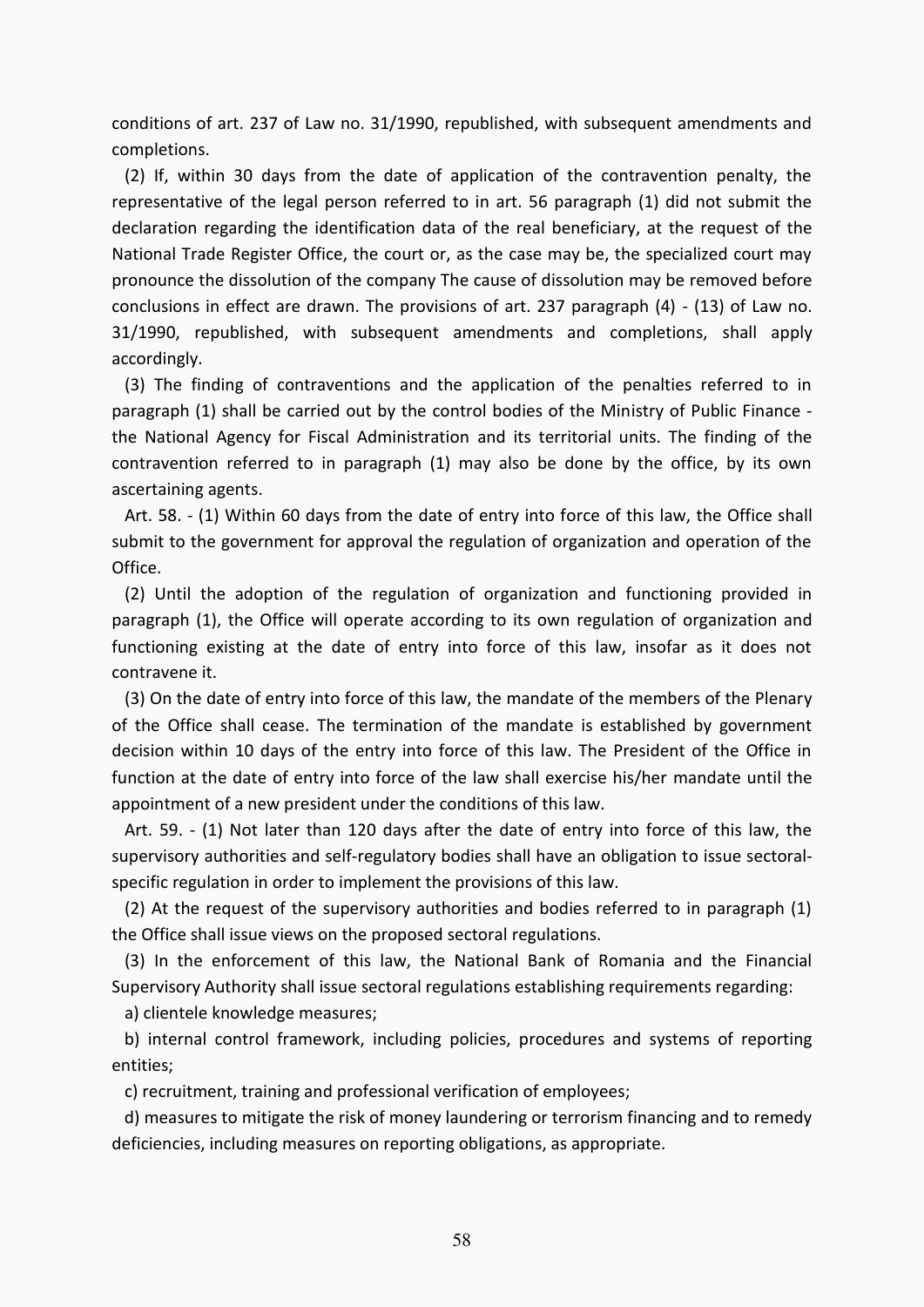(4) The reporting entities under the supervision of the National Bank of Romania, Financial Supervisory Authority and the Office shall comply with the guidelines issued by the European supervisory authorities according to the regulations, guidelines and/or specifications issued by them.

 Art. 60. - (1) The order of the President of the Office, stipulated in art. 8 paragraph (11), will be published in the Official Gazette of Romania, Part I, within 90 days from the date of entry into force of this law.

 (2) Until the entry into force of the order referred to in paragraph. (1), the reporting entities shall transmit the reports set out in art. 6 and 7 according to the decision of the plenum of the National Office For Prevention And Control Of Money Laundering no. 2.742/2013 as regards the form and content of the Report of suspect transactions, the Report of cash transactions and the Report of external transfers and the Decision of the Plenum of the National Office For Prevention And Control Of Money Laundering no. 673/2008 for the approval of the working methodology regarding the transmission of cash transaction reports and external transfer reports, as subsequently amended and completed.

 (3) The reporting entities shall comply with their obligations under this law within 180 days from the date of its entry into force.

 (4) Persons who, at the date of entry into force of this law, occupy the position of adviser to the president are considered to be re-assigned to the position of first-degree financial analyst without fulfilling the conditions of study and seniority in economic or legal specialty.

 (5) Starting with the date of entry into force of this law, in annex no[. VIII to Framework](act:1653806%20200791730)  [Law No. 153/2017 on the salary of staff paid from public funds, published in the Official](act:1653806%20200791730)  [Gazette of Romania, part I, no. 492 of June 28](act:1653806%20200791730)<sup>th</sup>, 2017, as subsequently amended and [supplemented, in chapter II, letter A, point II, subsection 3, letter a\), the current number 1 in](act:1653806%20200791730)  [the table, the phrase "Advisor / General Manager" is replaced by the phrase "General](act:1653806%20200791730)  [Manager".](act:1653806%20200791730) 

 (6) Starting with the date of entry into force of this law, in annex no[. IX to the Framework](act:1653806%20200792168)  [Law no. 153/2017, with subsequent modifications and completions, at heading 39 of letter](act:1653806%20200792168)  [B, the phrase "Member of the Plenary" is replaced by the phrase "Vice-President".](act:1653806%20200792168) 

 Art. 61. - (1) At the date of entry into force of this law, it is forbidden to issue new bearer shares and to carry out operations with the existing bearer shares.

 (2) The bearer shares issued before the entry into force of this law shall be converted into nominal shares in accordance with the provisions of paragraph (3) and (4) and the updated articles of incorporation shall be submitted to the Trade Register Office.

 (3) The holders with any title of bearer shares shall deposit them at the headquarters of the issuing company within 18 months from the date of entry into force of this law.

 (4) On the date of expiry of the period referred to in paragraph (3) the board of directors of the company will enter on the titles and in the register of shareholders the name, first name, personal numeric code and domicile of the natural person shareholder or the name,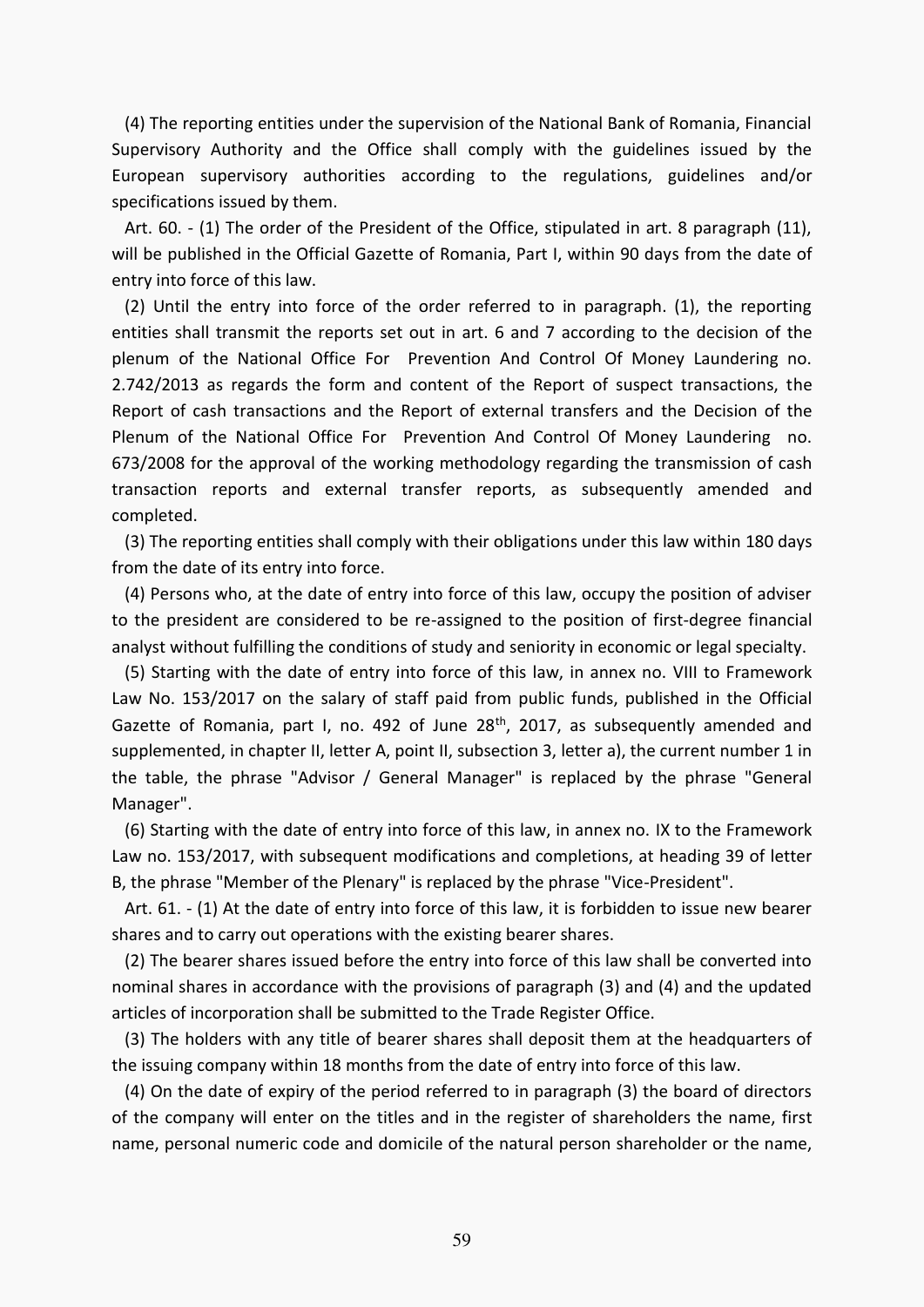registered office, registration number and unique registration code of the legal person shareholder, as the case may be.

 (5) The bearer shares not deposited at the headquarters of the issuing company are cancelled by law upon the expiration of the term provided in paragraph (3), with the consequence of the corresponding reduction of the share capital.

 (6) Failure to comply, until the expiry of the period referred to in paragraph (4) with the obligation of conversion by the joint stock companies and in the joint stock partnership shall attract their dissolution.

 (7) At the request of any interested person, as well as the National Trade Register Office, the court or, as the case may be, the specialized court may pronounce the dissolution of the company. The case for dissolution may be dismissed before any conclusions can be drawn in effect, the court being able to grant a deadline for this purpose.

 (8) The provisions of art. 237 paragraphs (4) - (13) of Law No. 31/1990, republished, with subsequent amendments and completions, shall apply accordingly.

 Art. 62. (1) Within 12 months from the entry into force of this law, the companies registered up to the date of entry into force of this law in the trade register, with the exception of national companies and companies, as well as of companies wholly or mainly owned by the state, shall submit, by the care of the legal representative, for registration in the Register of the real beneficiaries of the companies, kept by the National Office of the Trade Register, a statement regarding the identification data of the real beneficiaries.

 (2) Failure by the administrator representing the company to comply with the obligation referred to in paragraph (1) constitutes contravention and is sanctioned with a fine of 5,000 lei to 10,000 lei.

 (3) Finding the contravention and applying the sanction provided for in paragraph (2) shall be carried out by the control bodies of the Ministry of Public Finance - the National Agency for Fiscal Administration and its territorial units. The finding of the contravention referred to in paragraph (2) may also be made by the Office by its own ascertaining agents.

 Art. 63. - Within 12 months from the entry into force of this law, associations and foundations shall have the obligation to complete the documents according to the requirements of art. 6, 7, 16 and 17 of Government Ordinance No. 26/2000, approved with amendments and completions by law no. 246/2005, with subsequent amendments and completions, as well as those brought by this law, the provisions of art. 7 applying properly. Upon expiry of the period, associations and foundations which have not complied with the obligation shall be dissolved, by court decision, at the request of the public ministry or of any other interested person, under the conditions laid down in the Government Ordinance No. 26/2000, approved with amendments and completions by law no. 246/2005, with subsequent amendments and completions, as well as those brought by this law.

 Art. 64. - Within 120 days from the entry into force of this law, the registers of real beneficiaries provided by this law shall be operationalized.

Art. 65. - On the date of entry into force of this law it shall be repealed: